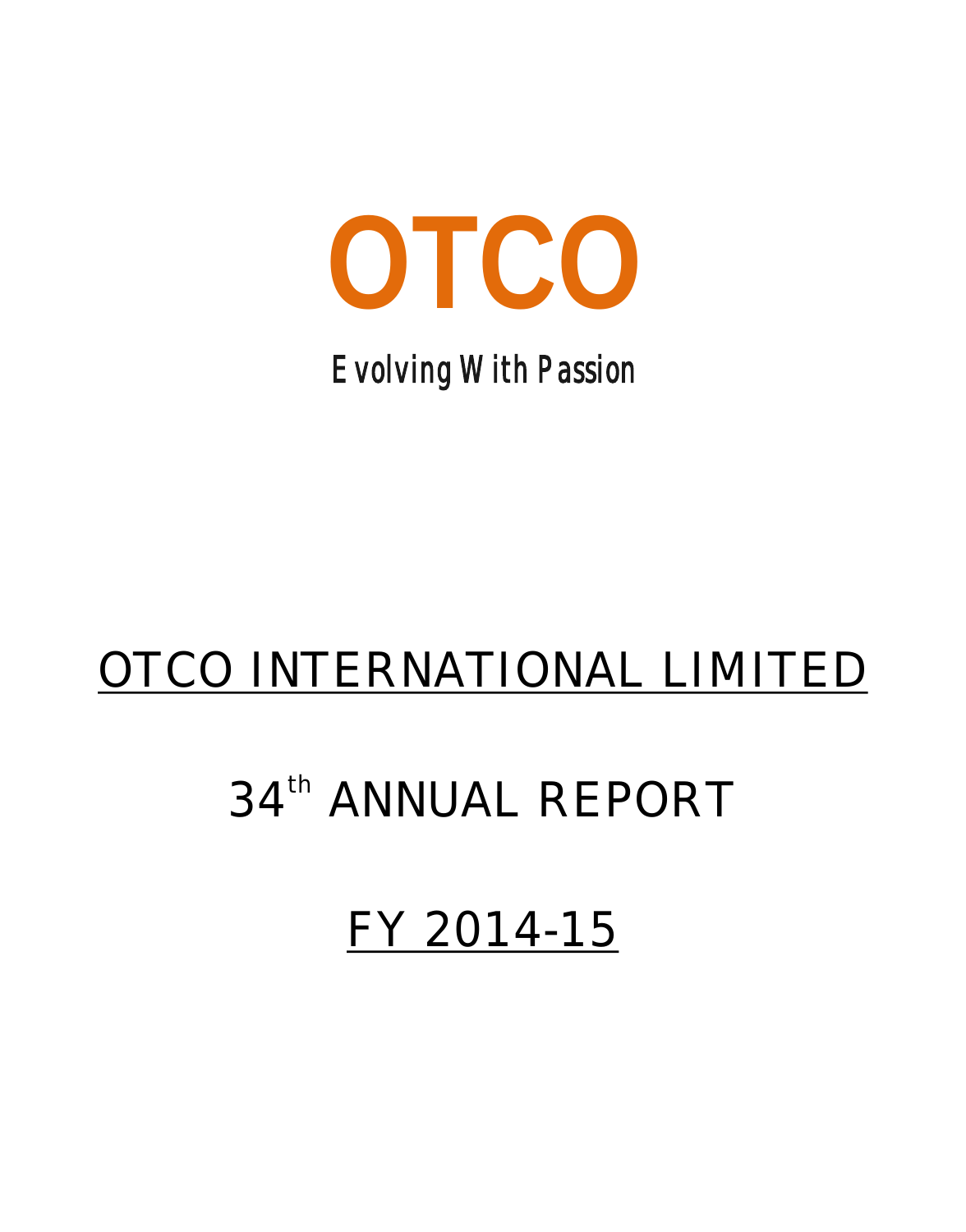### **CONTENTS**

|                | S.no Particulars                          | Page No   |
|----------------|-------------------------------------------|-----------|
| 1              | Corporate Information                     | 3         |
| 2              | Notice, Notes & explanatory statement     | $4 - 10$  |
| 3              | Directors Report and annexures thereto    | $11 - 41$ |
| $\overline{4}$ | <b>Auditors Report</b>                    | $42 - 46$ |
| $\overline{5}$ | <b>Balance Sheet</b>                      | 47        |
| 6              | <b>Statement of Profit &amp; Loss</b>     | 48        |
| 7              | <b>Statement of Cash flow</b>             | 49        |
| 8              | Notes forming Part of Financial Statement | $50 - 55$ |
| 9              | <b>Significant Accounting Policies</b>    | 56-57     |
| 10             | Attendance Slip & proxy Form              | 59        |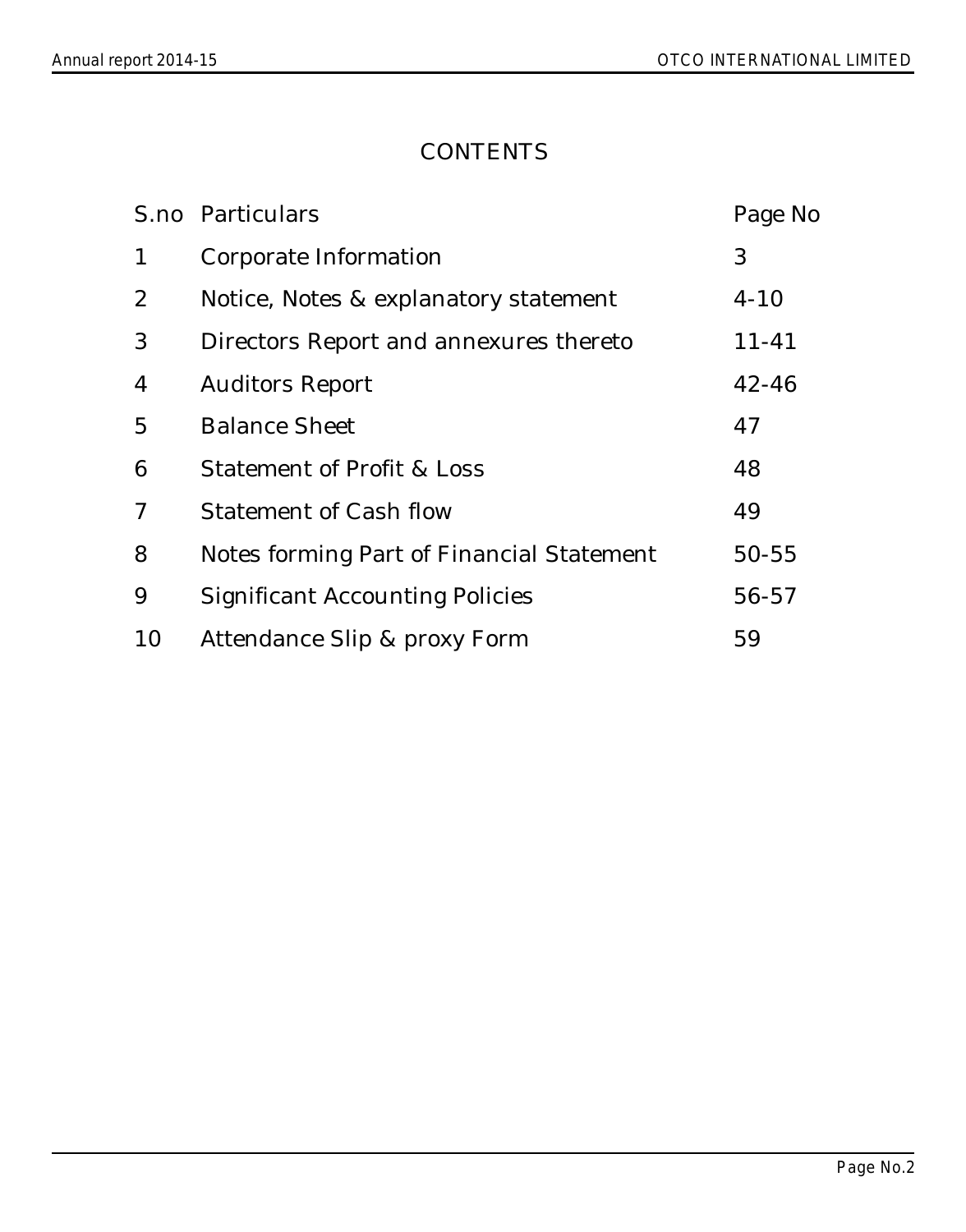### CORPORATE INFORMATION

| Registered Office              | Otco International Limited                                     |                                                    |  |  |  |
|--------------------------------|----------------------------------------------------------------|----------------------------------------------------|--|--|--|
|                                | No. 139, 1ST Floor, Gurumurthy Bhavan,                         |                                                    |  |  |  |
|                                | Infantry Road, Bangalore-560001, Karnataka, India.             |                                                    |  |  |  |
|                                | Tel: 91-80-25580971                                            |                                                    |  |  |  |
|                                | Fax: 91-80-25582340                                            |                                                    |  |  |  |
|                                | Email: info@otcointernational.in                               |                                                    |  |  |  |
|                                |                                                                |                                                    |  |  |  |
| <b>CIN</b>                     | L17114KA2001PLC028611                                          |                                                    |  |  |  |
| <b>Board of Directors</b>      |                                                                |                                                    |  |  |  |
|                                | Name                                                           | Designation                                        |  |  |  |
|                                | Mr. Collin Richard Timms                                       | Chairman (Non executive<br>Director)               |  |  |  |
|                                | Ms. Chinnamma Pullattu Mathew                                  | Director (Executive and non                        |  |  |  |
|                                |                                                                | independent) and Chief<br><b>Executive Officer</b> |  |  |  |
|                                | Mr. Subrahmaniya Sivam                                         | Director (Non Executive                            |  |  |  |
|                                | Ramamurthy                                                     | &Independent)                                      |  |  |  |
|                                | Mr. Kesavan Ramadasan                                          | Director (Non Executive &                          |  |  |  |
|                                |                                                                | Independent)                                       |  |  |  |
|                                | Mr. Shaine Sunny Mundaplakkal                                  | Director (Non Executive &                          |  |  |  |
|                                | Independent)                                                   |                                                    |  |  |  |
| Company Secretary &            | Mr. Manasranjan Sahoo                                          |                                                    |  |  |  |
| Compliance Officer             |                                                                |                                                    |  |  |  |
| <b>Chief Financial Officer</b> | Mr.Bikash Dash                                                 |                                                    |  |  |  |
| <b>Statutory Auditors</b>      | M/s. C. Ramasamy & B. Srinivasan                               |                                                    |  |  |  |
|                                | <b>Chartered Accountants</b>                                   |                                                    |  |  |  |
|                                | No.37, Alagiri Nagar, II Street, Vadapalani Chennai - 600 026, |                                                    |  |  |  |
|                                | Tamilnadu, India.                                              |                                                    |  |  |  |
|                                | Email: crbsca@gmail.com                                        |                                                    |  |  |  |
| <b>Bankers</b>                 | <b>ICICI Bank Limited</b>                                      |                                                    |  |  |  |
| Listed on                      | <b>BSE Limited</b>                                             |                                                    |  |  |  |
| <b>Share Transfer Agent</b>    | M/s. Integrated Enterprises (India) Ltd,                       |                                                    |  |  |  |
|                                | #30, Ramana Residency,                                         |                                                    |  |  |  |
|                                | 4 <sup>th</sup> Cross Street, Sampige road,                    |                                                    |  |  |  |
|                                | Melleswaram, Bangalore-560 003                                 |                                                    |  |  |  |
|                                | Karnataka                                                      |                                                    |  |  |  |
|                                | Tel:- 080-23460815-818, fax:- 080 23460819                     |                                                    |  |  |  |
|                                | Email id: irg@integratedindia.in                               |                                                    |  |  |  |
| Web site                       | www.otcointernational.in                                       |                                                    |  |  |  |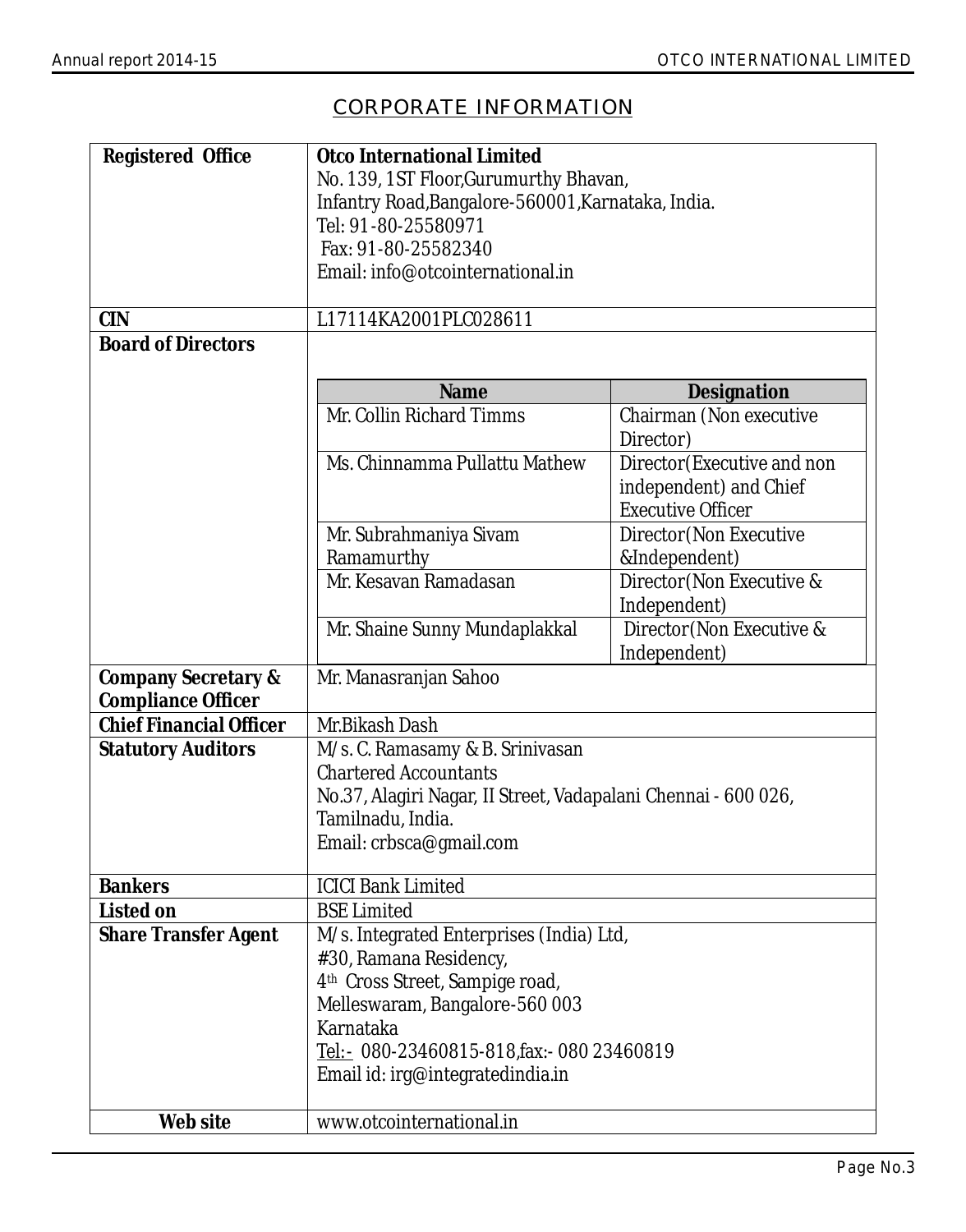## **OTCO**

*Evolving with passion* **OTCO INTERNATIONAL LIMITED**

Registered office:-No.139 ,Gurumurthy Bhavan, Infantry Road, Bangalore:-560001 Website:-www.otcointernational.in, Email:-info@otcointernational.in CIN: - L17114KA2001PLC028611

## Notice

Notice is hereby given that the 34<sup>th</sup> Annual General Meeting of OTCO INTERNATIONAL LIMITED will be held on Saturday, 26th September , 2015 at 12 Noon at Havilla Tree Top ,"Lake Point" 38/13, Meanee Avenue, Bangalore-560042, to transact the following business : ORDINARY BUSINESS

- 1. To receive, consider and adopt the audited financial statements for the Financial Year ended 31st March, 2015 and the Reports of the Directors and Auditors thereon.
- 2. To appoint Mr. Collin Richard Timms as Director who retires by rotation ,
- 3. To appoint Auditors and fix their remuneration:

To consider and if thought fit, to pass with or without modification, the following resolution as an ORDINARY RESOLUTION:

"RESOLVED THAT pursuant to the provisions of Section 139 and other applicable provisions, if any, of the Companies Act, 2013 and the Rules made there under (including any statutory modification(s) or re-enactments thereof for the time being in force) M/s. C. Ramasamy & B. Srinivasan, Chartered Accountants, Chennai (Firm Registration No 002957S), be and are hereby appointed Auditors of the Company for a period of five years to hold office from the conclusion of the Thirty fourth Annual General Meeting until the conclusion of the Thirty Ninth Annual General Meeting, subject to ratification of such appointment by the Members at every annual general meeting held after this Annual General Meeting on such remuneration as may be determined by the Board of Directors of the Company."

### SPECIAL BUSINESS

4. To consider and, if thought fit, to pass the following resolution as an Ordinary Resolution:

"RESOLVED THAT pursuant to the provisions of Sections 149, 150 and 152 and other applicable provisions, if any, of the Companies Act, 2013, and the Rules made there under, read with Schedule IV of the said Act, Ms. Chenamma Pulattu Mathew (DIN 07117184), who was appointed as an Additional Director of the Company with effect from 20<sup>th</sup> March,2015 under Section 161 of the Companies Act, 2013, be and is hereby appointed as a Director (Executive & Non-Independent) of the Company subject to retirement by rotation."

Place: Bangalore Date: 22.08.2015

By the order of the Board of Directors Sd/- Manasranjan Sahoo Company Secretary & Compliance Officer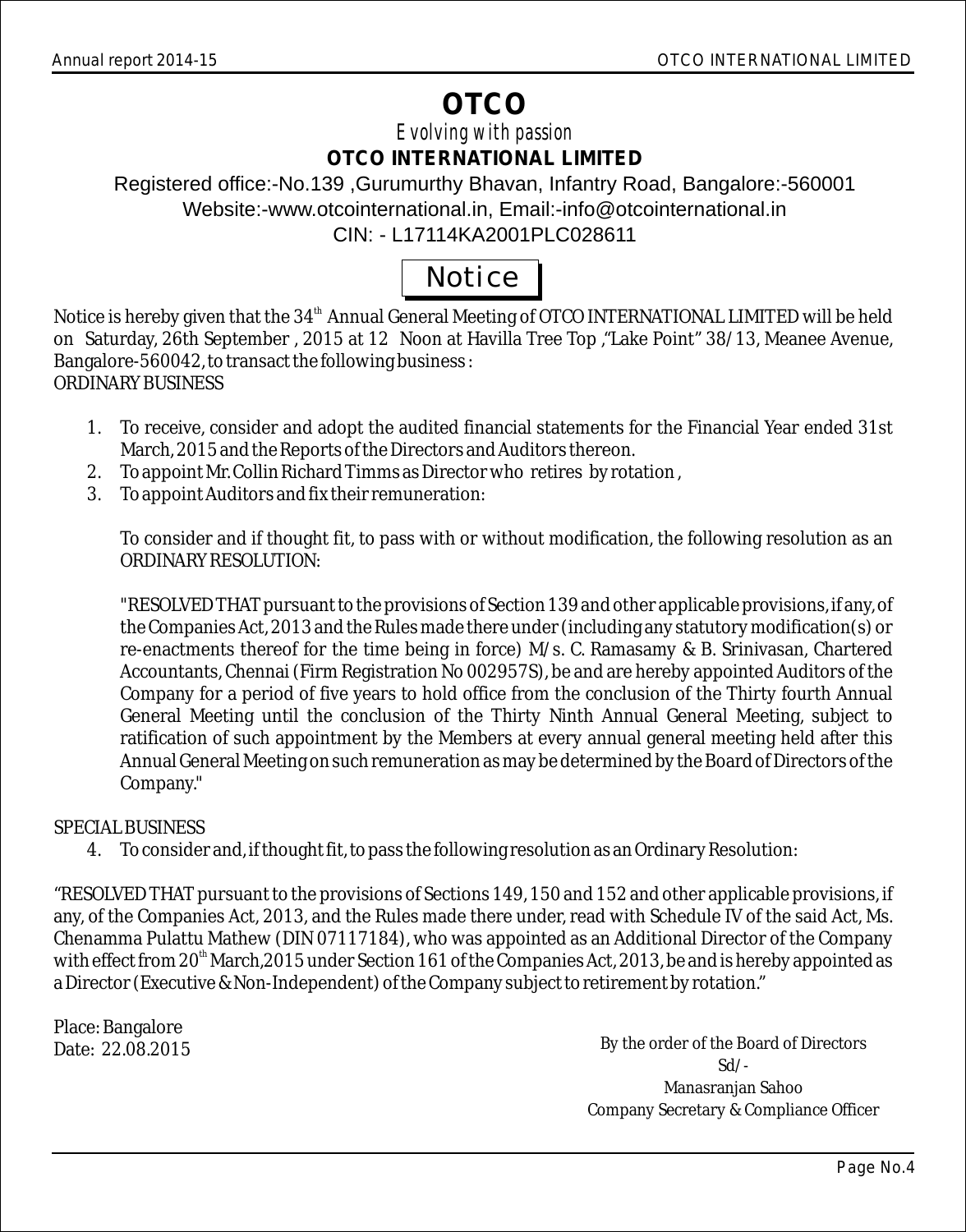Notes :

- 1. The Register of Members and the Share Transfer books of the Company will remain closed from 19/9/2015 to 26/9/2015 (both days inclusive).
- 2. **A MEMBER ENTITLED TO ATTEND AND VOTE AT THIS ANNUAL GENERAL MEETING IS ENTITLED TO APPOINT ONE OR MORE PROXIES TO ATTEND AND VOTE INSTEAD OF HIMSELF/HERSELF AND THE PROXY NEED NOT BE A MEMBER OF THE COMPANY.**A person can act as proxy on behalf of Members not exceeding fifty (50) and holding in the aggregate not more than ten percent of the total share capital of the Company carrying voting rights. A Member holding more than ten percent of the total share capital of the Company carrying voting rights may appoint a single person as Proxy and such person shall not act as a Proxy for any other person or shareholder.

**THE PROXY FORM SHOULD BE LODGED WITH THE COMPANY AT LEAST 48 HOURS BEFORE THE SCHEDULED COMMENCEMENT OF THE MEETING.** 

Revenue Stamp should be affixed on the Proxy Form. Forms which are not stamped are liable to be considered invalid. It is advisable that the Proxy holder's signature may also be furnished in the Proxy Form, for identification purposes.

- 3. The Explanatory Statement pursuant to Section 102 of the Companies Act, 2013, in respect of details relating to Special Business is attached herewith.
- 4. Members are requested to bring the Annual Report for their reference at the meeting. Admission Slip duly filled in shall be handed over at the entrance to the meeting hall.
- 5. Members, who hold shares in dematerialised form, are requested to quote Depository Account Number (Client ID No.) for recording of attendance at the meeting.
- 6. Electronic mode of the Notice of the 34th Annual General Meeting of the Company inter-alia indicating the process and manner of e-voting along with Attendance Slip and Proxy Form is being sent to all the Members whose e-mail IDs are registered with the Company/Depository Participant(s) for communication purposes unless any Member has requested for a hard copy of the same. For Members who have not registered their e-mail address, physical copies of the Notice of the 34th Annual General Meeting of the Company inter-alia indicating the process and manner of e-voting along with Attendance Slip and Proxy Form is being sent in the permitted mode.
- 7. Members may also note that the Notice of the 34th Annual General Meeting and the Annual Report for 2014-15 will also be available on the Company's website www.otcointernational.in for their download. The physical copies of the aforesaid documents will also be available at the Company's Registered Office in Bengaluru for inspection during normal business hours on working days. Even after registering for e-communication, Members are entitled to receive such communication in physical form, upon making a request for the same, by post free of cost. For any communication, the shareholders may also send requests to the Company's investor e-maiIID: info@otcointernational.in
- 8. Voting through electronic means:
	- (I) In compliance with provisions of Section 108 of the Companies Act, 2013 and the Rule 20 of the Companies (Management and Administration) Rules, 2014, as amended as on date read with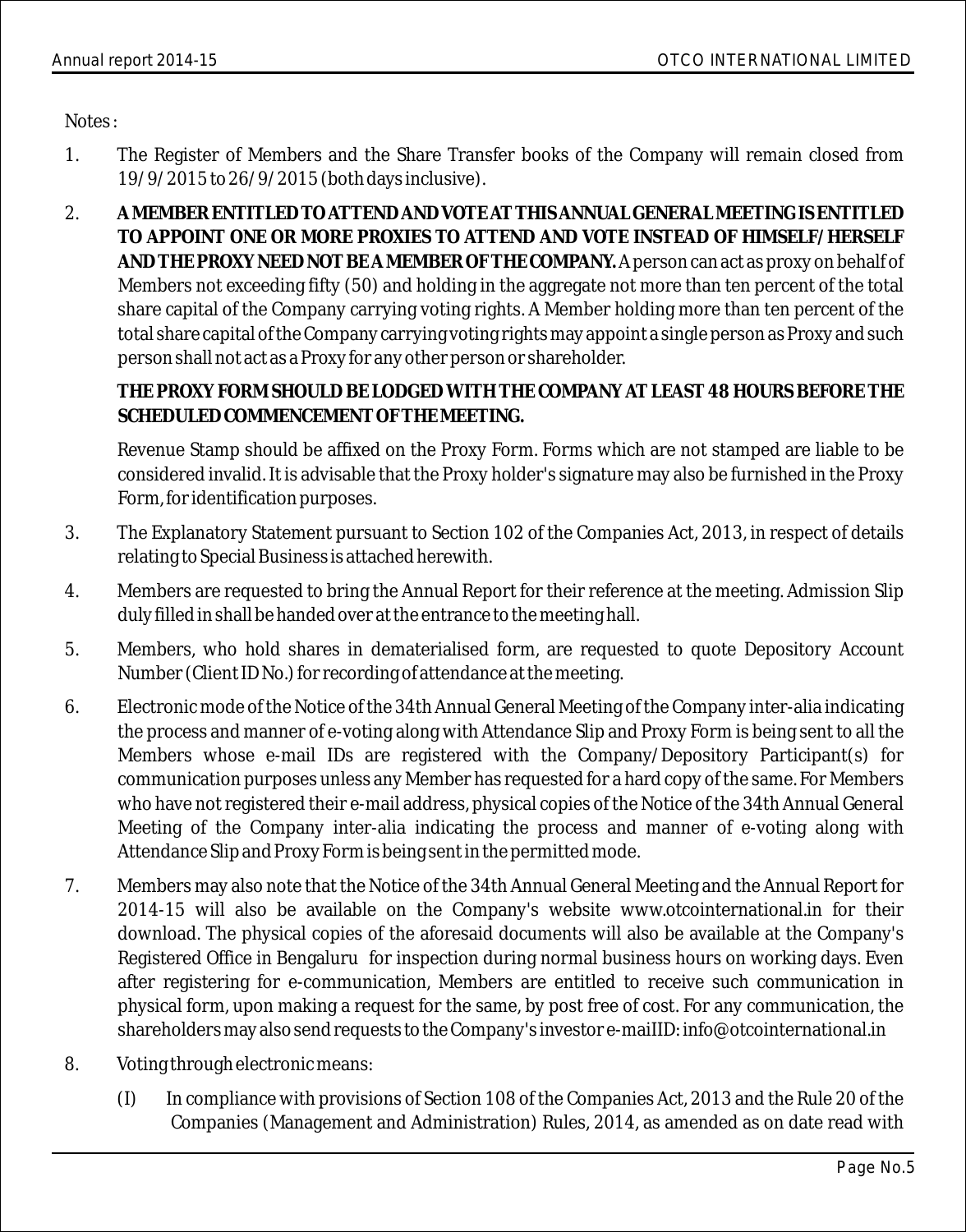Clause 35B of the Listing Agreement, the Company is pleased to provide Members facility to exercise their right to vote at the 34th Annual General Meeting by electronic means and the business may be transacted through e-voting services provided by Central Depository Services Limited (CDSL):

"Electronic voting system" means a secured system based process of display of electronic ballots, recording of votes of the Members and the number of votes polled in favour or against, in such a manner that the entire voting exercised by way of electronic means gets registered and counted in an electronic registry in a centralised server with adequate cyber security.

"Remote e-voting" means the facility of casting votes by a Member using an electronic voting system from a place other than venue of a general meeting.

- (II) The facility for voting, through ballot paper shall be made available at the meeting and Members attending the meeting who have not already cast their vote by remote e-voting shall be able to exercise their right at the meeting.
- (III) The "cut-off date" for determining the eligibility for voting either through electronic voting system or ballot is fixed as September 18, 2015. system or ballot is fixed as September 18, 2015.

The e-voting period commences on September 23, 2015 at 9.00 a.m. and ends on September 25, 2015 at 5.00 p.m. The remote e-voting module shall be disabled by CDSL for voting thereafter. During this period shareholders' of the Company, holding shares either in physical form or in dematerialised form, as on the off date, i.e., September 18, 2015, shall be entitled to avail the facility of remote e-voting. cut-off date, i.e., September 18, 2015, shall be entitled to avail the facility of remote e-voting. The e-voting period commences on September 23, 2015 at 9.00 a.m. and ends on September 25, 2015 at<br>5.00 p.m. The remote e-voting module shall be disabled by CDSL for voting thereafter. During this period<br>shareholders' of t

### **PROCEDURE FOR REMOTE E-VOTING**

- I. The Company has entered into an arrangement with Central Depository Services (India) Limited ("CDSL") for facilitating remote e-voting for AGM. The instructions for remote e-voting are as under:
	- **(a) In case of Members receiving an e-mail from CDSL:**

**The instructions for shareholders voting electronically are as under:**

- (i) The shareholders should log on to the e-voting website www.evotingindia.com.
- (ii) Click on Shareholders.
- (iii) Now Enter your User ID
	- a. For CDSL: 16 digits beneficiary ID,
	- b. For NSDL: 8 Character DP ID followed by 8 Digits Client ID,

c. Members holding shares in Physical Form should enter Folio Number registered with the Company.

- (iv) Next enter the Image Verification as displayed and Click on Login.
- (v) If you are holding shares in demat form and had logged on to www.evotingindia.com and voted on an earlier voting of any company, then your existing password is to be used.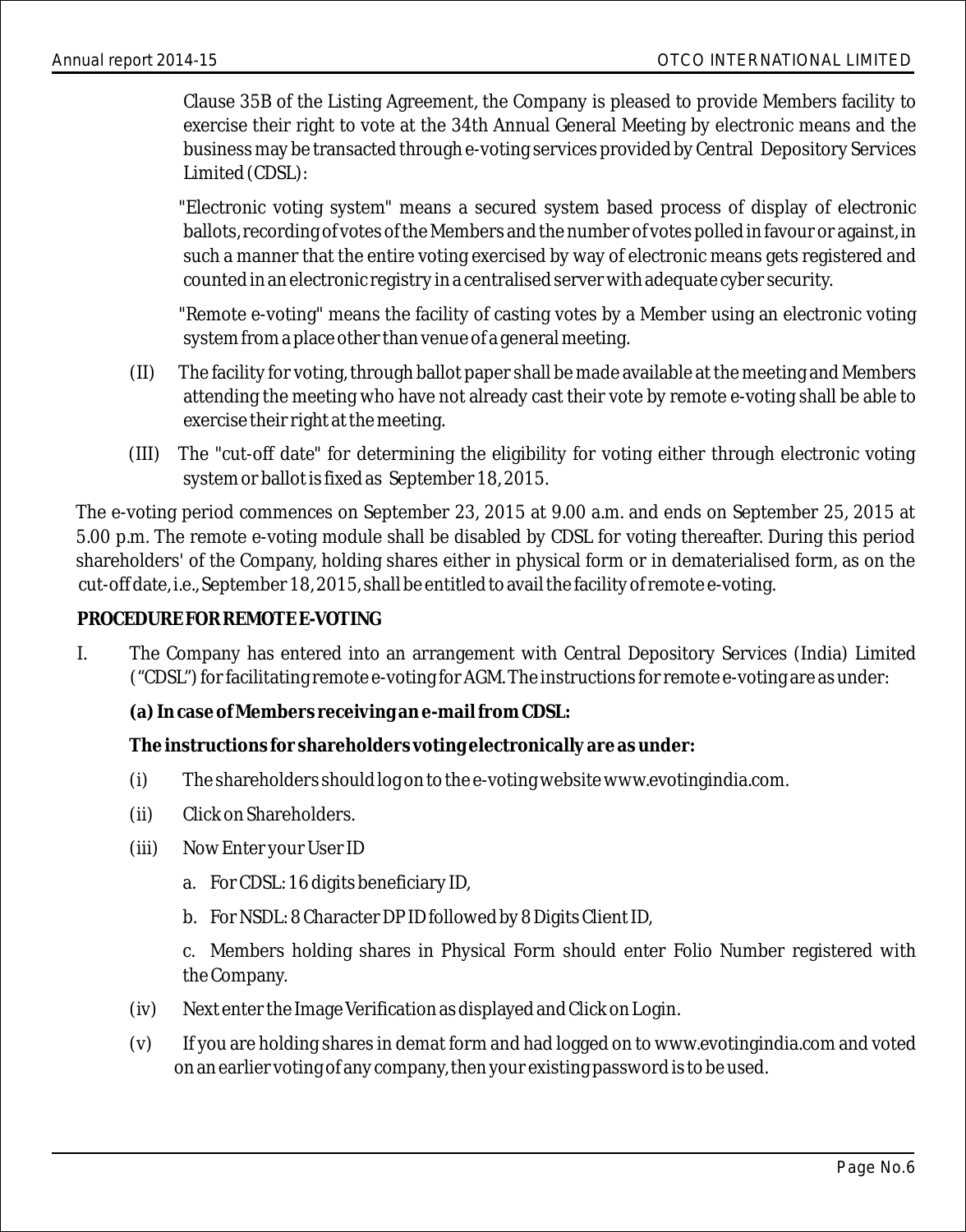(vi) If you are a first time user follow the steps given below:

|                | For Members holding shares in Demat Form and Physical Form                                                                                                                                                                                           |  |  |  |  |
|----------------|------------------------------------------------------------------------------------------------------------------------------------------------------------------------------------------------------------------------------------------------------|--|--|--|--|
| <b>PAN</b>     | Enter your 10 digit alpha-numeric *PAN issued by Income Tax Department (Applicable for<br>both demat shareholders as well as physical shareholders)                                                                                                  |  |  |  |  |
|                | Members who have not<br>updated their PAN with the Company/Depository<br>Participant are requested to use the first two letters of their name and the 8 digits<br>of the sequence number in the PAN field.                                           |  |  |  |  |
|                | In case the sequence number is less than 8 digits enter the applicable number of<br>0's before the number after the first two characters of the name in CAPITAL                                                                                      |  |  |  |  |
|                | letters. Eg. If your name is Ramesh Kumar with sequence number 1 then enter<br>RA00000001 in the PAN field.                                                                                                                                          |  |  |  |  |
| DOB            | Enter the Date of Birth as recorded in your demat account or in the<br>company records for<br>the said demat account or folio in dd/mm/yyyy format.                                                                                                  |  |  |  |  |
| Dividend       | Enter the Dividend Bank Details as recorded in your demat account or in the company                                                                                                                                                                  |  |  |  |  |
| Bank           | records for the said demat account or folio.                                                                                                                                                                                                         |  |  |  |  |
| <b>Details</b> |                                                                                                                                                                                                                                                      |  |  |  |  |
|                | Please enter the DOB or Dividend Bank Details in order to login. If the details are<br>not recorded with the depository or company please enter the member id / folio<br>number in the Dividend Bank details field as mentioned in instruction (iv). |  |  |  |  |

- (vii) After entering these details appropriately, click on "SUBMIT" tab.
- (viii) Members holding shares in physical form will then directly reach the Company selection screen. However, members holding shares in demat form will now reach 'Password Creation' menu wherein they are required to mandatorily enter their login password in the new password field. Kindly note that this password is to be also used by the demat holders for voting for resolutions of any other company on which they are eligible to vote, provided that company opts for e-voting through CDSL platform. It is strongly recommended not to share your password with any other person and take utmost care to keep your password confidential.
- (ix) For Members holding shares in physical form, the details can be used only for e-voting on the resolutions contained in this Notice.
- (x) Click on the EVSN for the relevant <Company Name> on which you choose to vote.
- (xi) On the voting page, you will see "RESOLUTION DESCRIPTION" and against the same the option "YES/NO" for voting. Select the option YES or NO as desired. The option YES implies that you assent to the Resolution and option NO implies that you dissent to the Resolution.
- (xii) Click on the "RESOLUTIONS FILE LINK" if you wish to view the entire Resolution details.
- (xiii) After selecting the resolution you have decided to vote on, click on "SUBMIT". A confirmation box will be displayed. If you wish to confirm your vote, click on "OK", else to change your vote, click on "CANCEL" and accordingly modify your vote.
- (xiv) Once you "CONFIRM" your vote on the resolution, you will not be allowed to modify your vote.
- (xv) You can also take out print of the voting done by you by clicking on "Click here to print" option on the Voting page.
- (xvi) If Demat account holder has forgotten the same password then Enter the User ID and the image verification code and click on Forgot Password & enter the details as prompted by the system.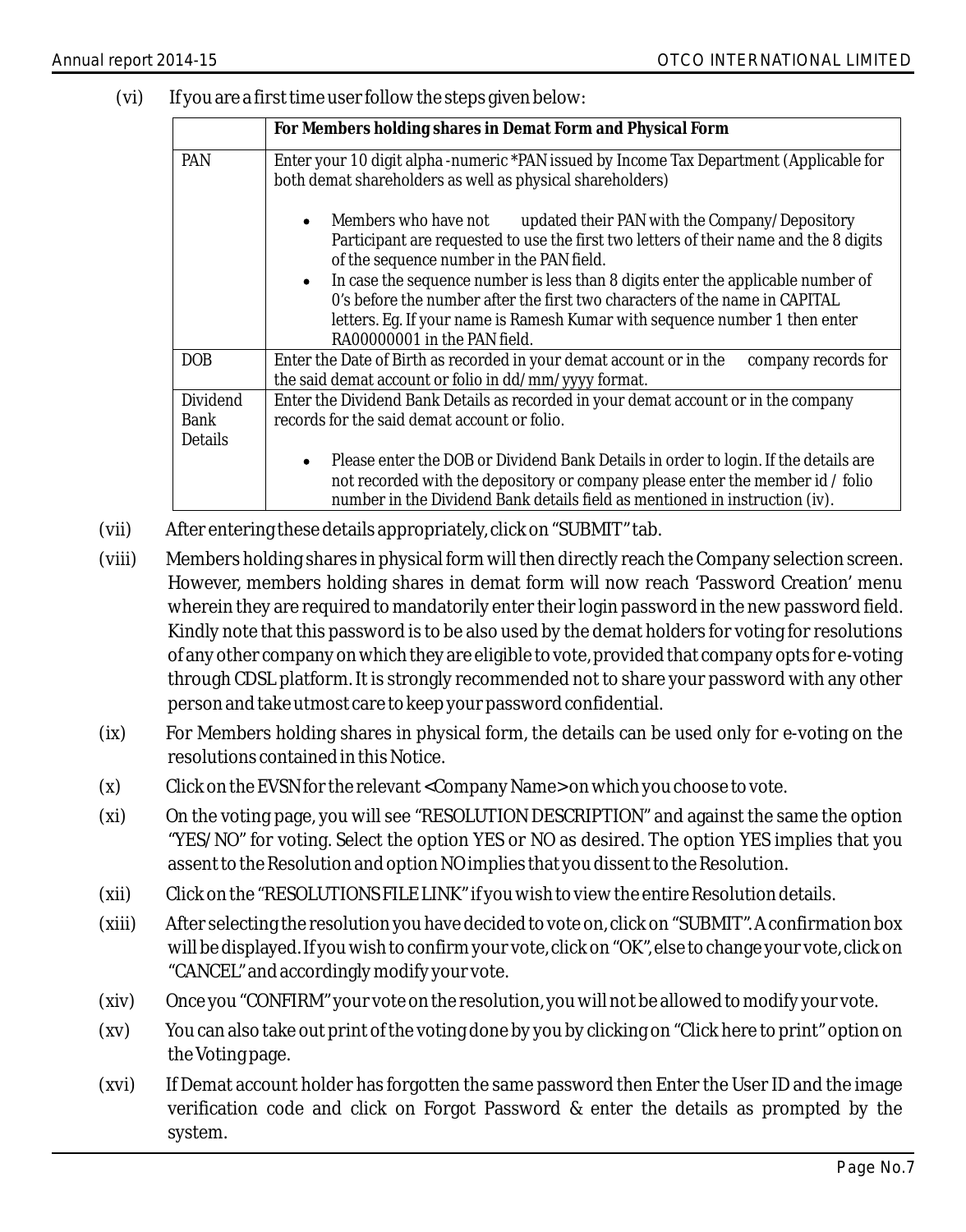- (xvii) Note for Non Individual Shareholders and Custodians
	- Non-Individual shareholders (i.e. other than Individuals, HUF, NRI etc.) and Custodian are required to log on to www.evotingindia.com and register themselves as Corporates.
	- A scanned copy of the Registration Form bearing the stamp and sign of the entity should be emailed to helpdesk.evoting@cdslindia.com.
	- After receiving the login details a compliance user should be created using the admin login and password. The Compliance user would be able to link the account(s) for which they wish to vote on.
	- The list of accounts should be mailed to helpdesk.evoting@cdslindia.com and on approval of the accounts they would be able to cast their vote.
	- A scanned copy of the Board Resolution and Power of Attorney (POA) which they have issued in favour of the Custodian, if any, should be uploaded in PDF format in the system for the scrutinizer to verify the same.
	- (xviii) In case you have any queries or issues regarding e-voting, you may refer the Frequently Asked Questions ("FAQs") and e-voting manual available at www.evotingindia.com, under help section or write an email to helpdesk.evoting@cdslindia.com.

**In case of members receiving the physical copy:**

- (A) Please follow all steps from sl. no. (i) to sl. no. (xvii) Above to cast vote.
- (B) The voting period begins on 9.00 a.m. on Wednesday, 23rd September, 2015 and will end at 5.00 p.m. on Friday, 25th September, 2015. During this period shareholders' of the Company, holding shares either in physical form or in dematerialized form, as on the cut-off date of 18th September, 2015, may cast their vote electronically. The e-voting module shall be disabled by CDSL for voting thereafter. by CDSL for thereafter.
- (C) In case you have any queries or issues regarding e-voting, you may refer the Frequently Asked Questions ("FAQs") and e-voting manual available at www.evotingindia.com under help section or write an email to helpdesk.evoting@cdslindia.com.

**General Instructions:**

If you are already registered with CDSL for e-voting then you can use your existing User ID and Password for casting vote.

- (i) The voting rights of Members shall be in proportion to their share of the paid-up equity share (I) The voting rights of Members shall be in proportion to their share of the paid-up equity share capital of the Company as Friday, 18th September, 2015. capital of the Company as on 18th September, 2015.
- (ii) The facility of e-voting shall commence on 9.00 a.m. on Wednesday, 23rd September, 2015 and will end at 5.00 p.m. on Friday, 25th September, 2015. Members will not be able to cast their votes after Friday, 25th September, 2015 (5.00pm).
- (iii) Member(s) can opt for only one mode of voting i.e. either physically voting at the Annual General Meeting, voting through e-voting. In case a member has cast multiple votes, then voting done by e-voting will be treated as invalid.
- (iv) Mr. Rajesh Kumar Agrawal, Partner, M/s. Rajesh Agrawal & Associates, Bangalore has been appointed as the Srutinizer to scrutinize the e-voting process in a fair and transparent manner.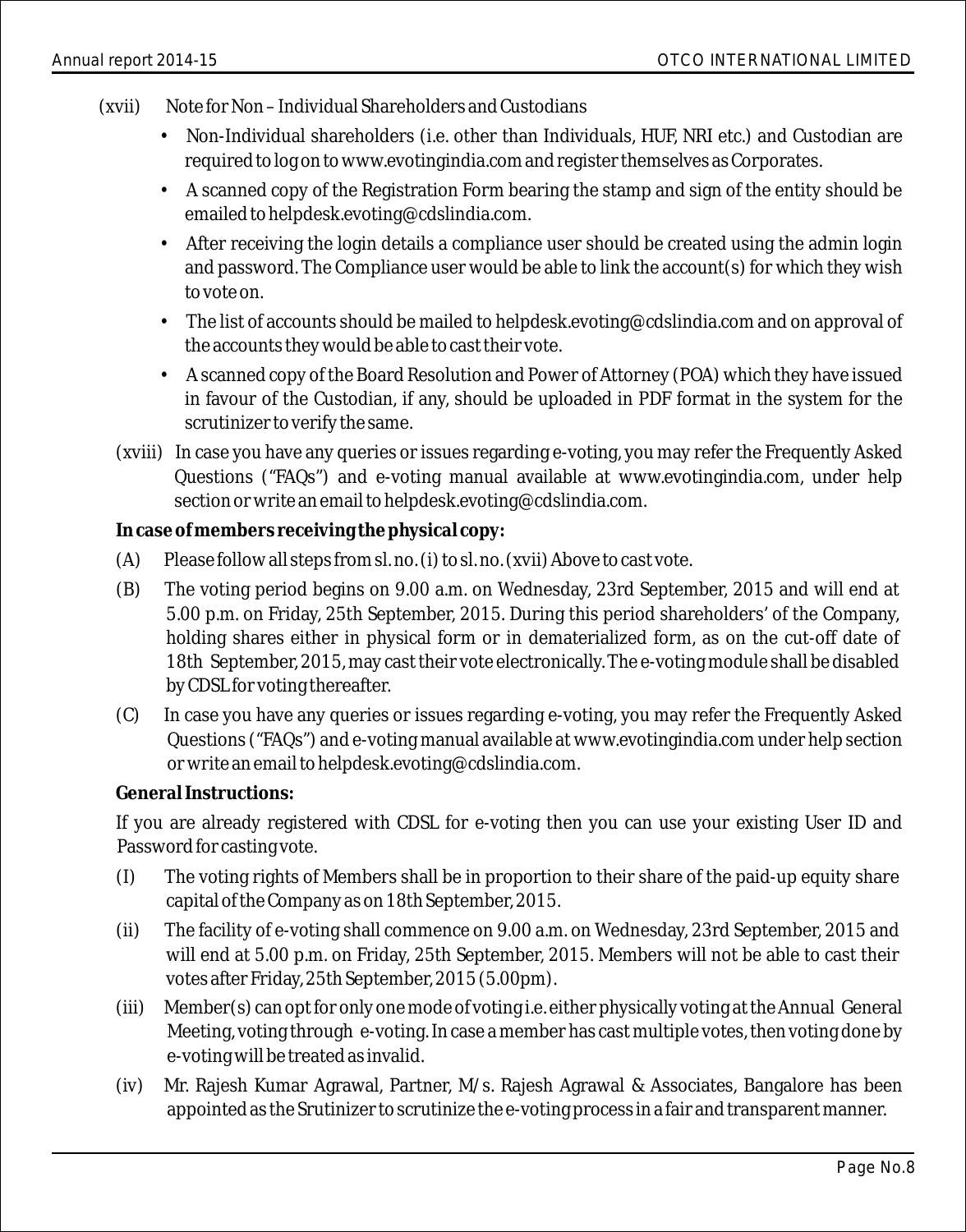- (v) The Scrutinizer shall, within a period of not exceeding three working days from the conclusion of the e-voting period, unlock the votes in the presence of at least two witnesses, not in the employment of the Company and make a Scrutinizer's report of the votes cast in favour of, or against, if any, forthwith to the Chairman of the Company.
- (vi) Members who do not have access to e-voting facility may send duly completed Ballot Form (enclosed with the Annual Report) so as to reach the Srutinizer appointed by the Board of Directors of the Company, Mr.Rajesh Kumar Agarwal, Partner, M/s. Rajesh Agrawal & Associates, Practicing Company Secretaries not later than 17.30 hrs on 26.09.2015.
- (vii) The results declared along with the Scrutinizer's report shall be placed on the Company's website <u>www.otcointernational.in</u> within two days of passing of the resolutions at the AGM of the Company and communicated to BSE Limited.
- 9. Brief notes on the background and the functional expertise of the Director proposed for reappointment is furnished below, along with details of companies in which he is a Director and the Board Committees of which he is a Member:

Mr. Collin Richard Timms, aged about 53 years, holds a Bachelor's Degree of Civil Engineering and Specialization in Fiber Reinforced Concrete. He is Founder & Chairman of Guardian Bank and trustee of various trusts. He has been a Director of the Company from 2004.

- 10. Corporate Members/ Financial Institutions intending to send their authorised representatives to attend the Annual General Meeting are requested to send a duIy certified copy of the Board Resolution / such other documents authorising their representatives to attend and vote at the Annual General Meeting well in advance.
- 11. The Annual Report 2014-15 of the Company circulated to the Members of the Company, will be made available on the Company's website at and also on the website of the BSE at www.otcointernational.in <u>www.bseindia.com</u>.
- 12. Nomination Form:

Members holding shares in physical form and desirous of making a nomination in respect of their shareholding in the Company as permitted under Section 72 of the Companies Act, 2013 read with the Rules made thereunder are requested to send the prescribed Form SH-13 to the Corporate / Registered Office of the Company..

- 13. The Register of Directors and Key Managerial Personnel and their shareholding, maintained under Section 170 of the Companies Act, 2013, will be available for inspection by the Members at the Annual General Meeting.
- 14. The Securities and Exchange Board of India (SEBI) has mandated the submission of Permanent Account Number(PAN) by every participant in securities market. Members holding shares in electronic form are, therefore, requested to submit their PAN to their Depository Participant(s) with whom they are maintaining their demat accounts. Members holding shares in physical form can submit their PAN to the Company / Integrated Enterprises (India) Limited (R&TA), #30, Ramana Residency, 4th Cross Street, Sampige road,Melleswaram, Bangalore-560 003,Karnataka
- 15. Members who hold shares in physical form in multiple folios in identical names or joint holding in the same order of names are requested to send the share certificates to the Company / Integrated Enterprises (India) Limited (R&TA), for consolidation into a single folio.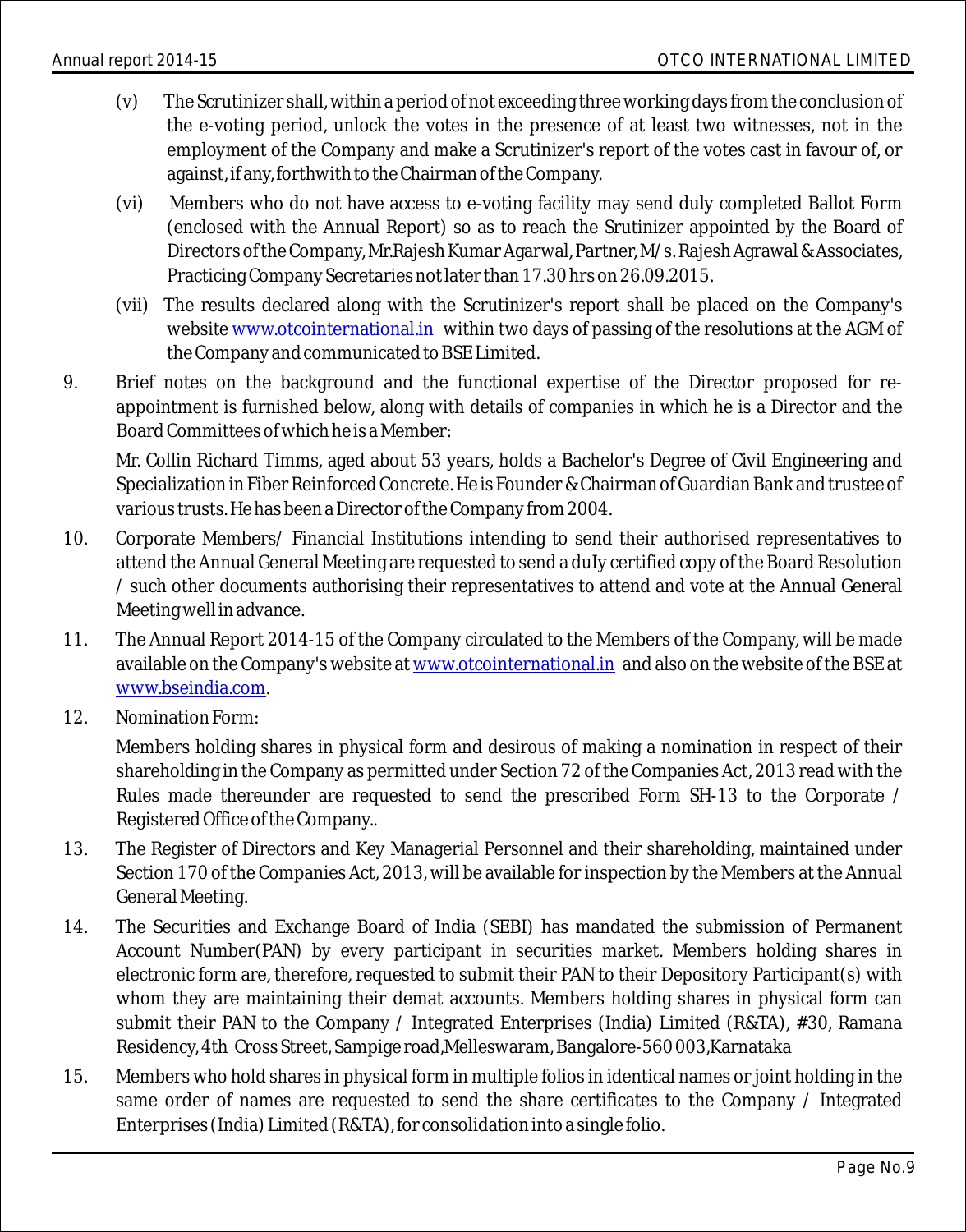- 16. Subject to receipt of requisite number of votes, the Resolutions shall be deemed to be passed on the date of the Meeting, i.e. September 26, 2015.
- 17. E-mail Registration: Members who have not registered their e-mail ID are requested to update the same with the Company, if held in physical form (or) to the Depository, if held in de mat mode.
- 18. Pursuant to Section 101 and Section 136 of the Companies Act, 2013 read with relevant Rules made thereunder, companies can serve Annual Reports and other communications through electronic mode to those Members who have registered their email address either with the Company or with the Depository Participant(s). Members who have not registered their email address with the Company can now register the same by submitting a duly filled-in 'E-communication Registration Form' available on the website of the Company www.otcointernational.in to M/s. Integrated Enterprises (India) Ltd or Investor Service Department of the Company. Members holding shares in demat form are requested to register their email address with their Depository Participant(s) only. Members of the Company who have registered their email address are also entitled to receive such communication in physical form, upon request.
- 19. Members desiring any information relating to the accounts are requested to write to the Company well in advance so as to enable the management to keep the information ready.

### **ANNEXURE TO NOTICE**

**Explanatory Statement Pursuant to Section 102 of the Companies Act, 2013: Item No. 4**

The Board recorded at its meeting held on 20th March 2015 the appointment of Ms. Chinnamma Pullattu Mathew (DIN: 07117184), as an additional Director of the Company. Ms. Chinnamma Pullattu Mathew ,aged 59 years having good experience in business management .

Notice in writing under Section 160 of the Companies Act, 2013 has been received along with necessary deposit from a member signifying his intention to propose the appointment of Ms. Chinnamma Pullattu Mathew as Director of the Company liable to retire by rotation.

The Board recommends the Ordinary Resolution as set out in Item No.4 of the Notice for approval of the Members.

Interest of Directors and Key Managerial Personnel:

None of the Directors except Ms. Chinnamma Pullattu Mathew or any other key managerial personnel of the Company or their relatives is directly or indirectly concerned or interested, financially or otherwise, in this resolution.

Place: Bangalore Date: 22.08.2015

By the order of the Board of Directors Sd/- Manasranjan Sahoo Company Secretary & Compliance Officer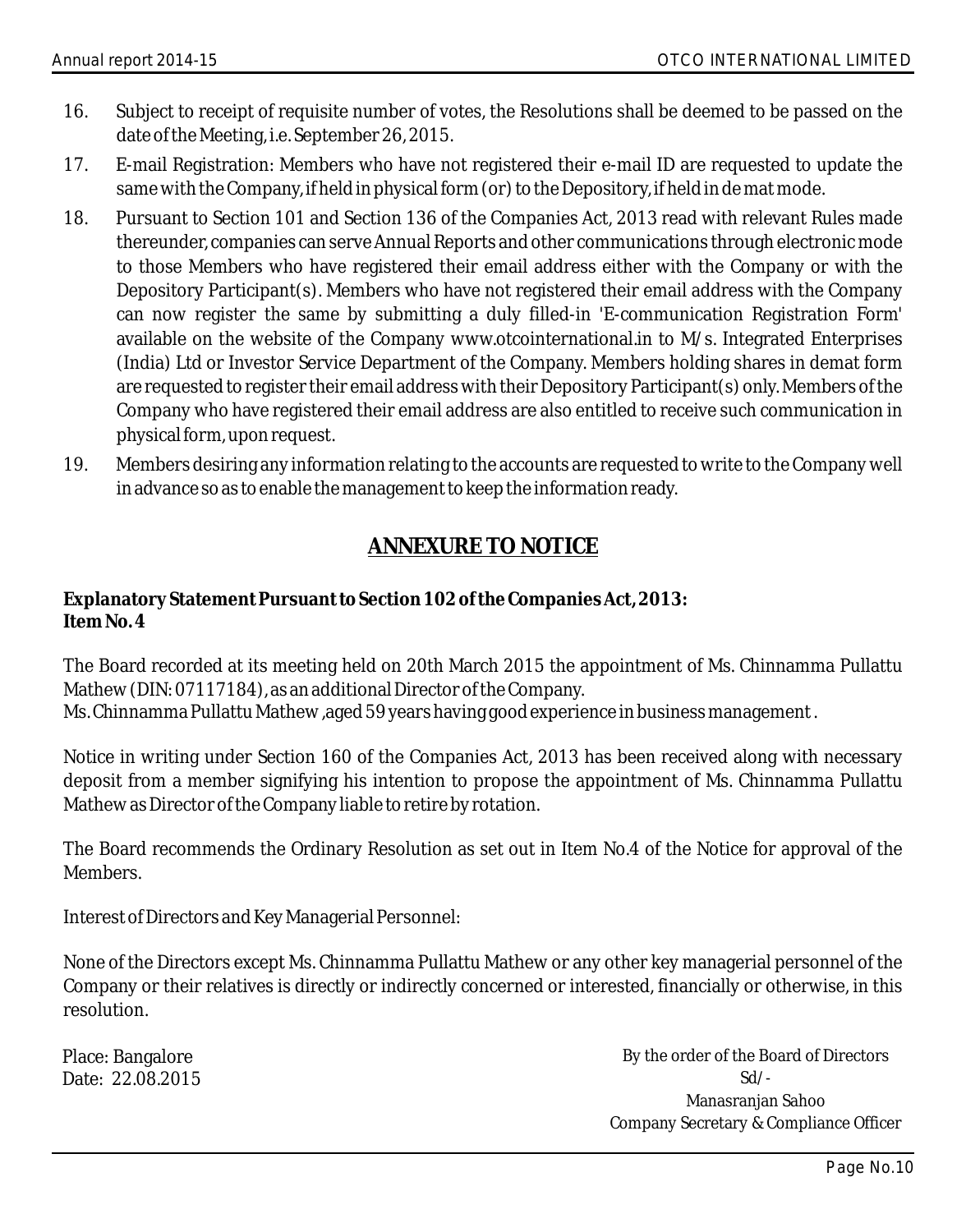$(Pc in Lace)$ 

### **DIRECTORS' REPORT**

Dear Members,

The Directors take pleasure in presenting the 34th Annual Report of the Company together with the Audited Statements of Accounts for the year ended 31st March, 2015 as under:-

### **1. FINANCIAL RESULTS:**

|                                            |                         | $100 \text{ m}$         |
|--------------------------------------------|-------------------------|-------------------------|
|                                            | Year ended              | Year ended              |
| Particulars                                | 31 <sup>st</sup> March. | 31 <sup>st</sup> March. |
|                                            | 2015                    | 2014                    |
| Income from operations                     | 161.11                  | 8.65                    |
| <b>Total Expenditure</b>                   | 153.50                  | 8.21                    |
| Profit before Interest, Depreciation & Tax | 8.12                    | 1.22                    |
| Interest                                   | 0.00                    | 0.08                    |
| Profit before Depreciation & Tax (PBDT)    | 8.12                    | 1.14                    |
| Depreciation                               | 0.51                    | 0.70                    |
| Profit before Tax (PBT)                    | 7.61                    | 0.44                    |
| <b>Provision for Taxation</b>              | 1.23                    | 0.00                    |
| Profit After Tax (PAT)                     | 6.38                    | 0.44                    |

### **2. COMPANY PERFORMANCE**

During the year under review the company received a few jobs for soft ware services and hence this income.

### **3. DIVIDEND:**

In view of past carry forward losses, your Directors do not recommend any dividend for this year.

### **4. PARTICULARS OF EMPLOYEES AND RELATED DISCLOSURES**

There are no employees drawing remuneration in excess of limit set out in terms of the provisions of Section 197(12) of the Companies Act, 2013 read with Rules 5(2) and 5(3) of the Companies (Appointment and Remuneration of Managerial Personnel) Rules, 2014,

Disclosures pertaining to remuneration and other details as required under Section 197(12) of the Companies Act, 2013 read with Rule 5(1) of the Companies (Appointment and Remuneration of Managerial Personnel) Rules, 2014 are provided in the Annexure -A

**5. CORPORATE GOVERNANCE**

Your Company is fully compliant with the Corporate Governance guidelines, as laid out in Clause 49 of the Listing Agreement. All the Directors (and also the members of the Senior Management) have affirmed in writing their compliance with and adherence to the Code of Conduct adopted by the Company. The details of the Code of Conduct are furnished in the Corporate Governance Report attached as Annexure-B to this Report.

The Statutory Auditors of the Company have examined the requirements of Corporate Governance with reference to Clause 49 of the Listing Agreement and have certified the compliance, as required under Clause 49 of the Listing Agreement. The Certificate in this regard is attached as Annexure-C to this Report.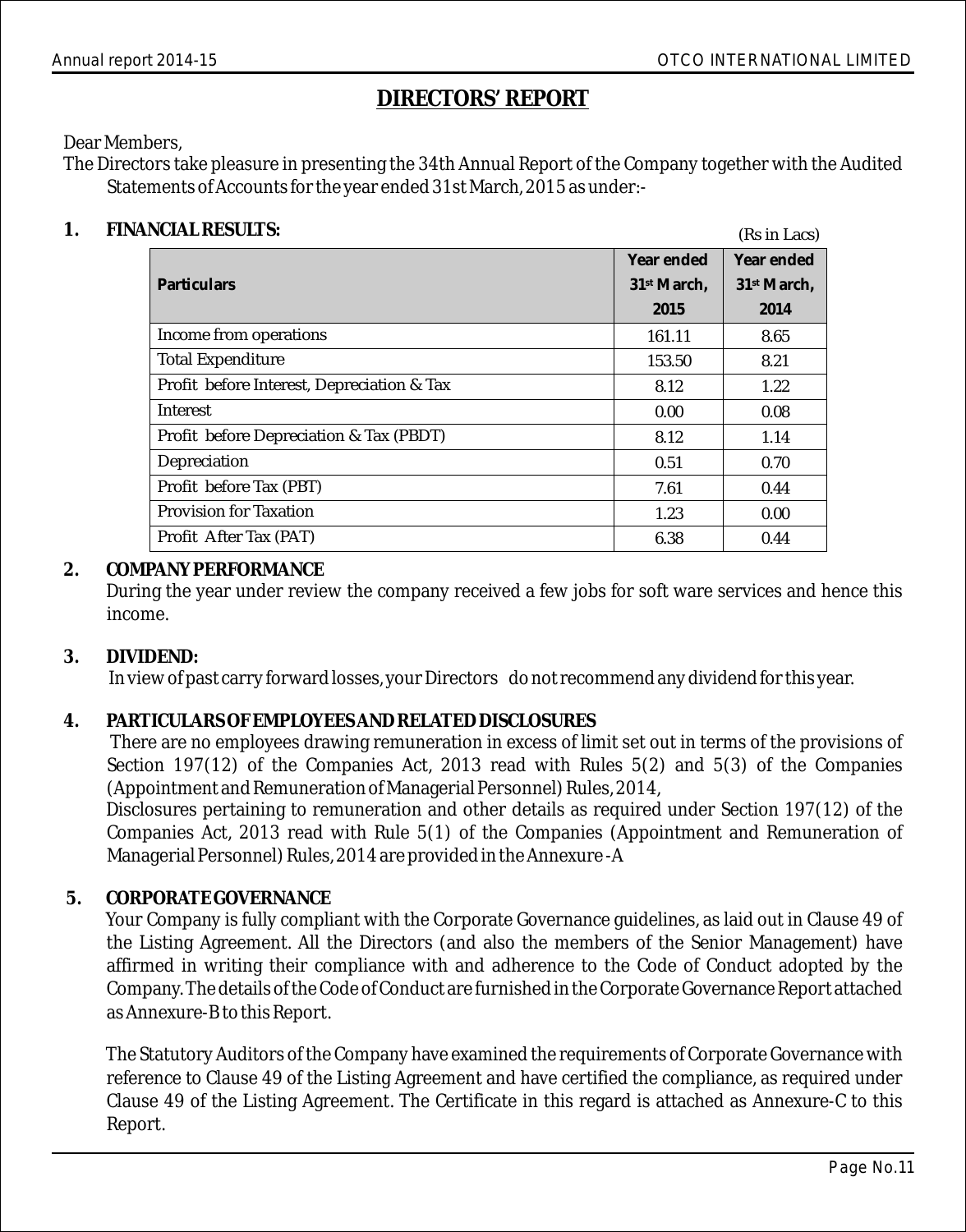The CEO certification as required under Clause 41 of the Listing Agreement is attached as Annexure-D to this Report.

Related Party disclosures/transactions are detailed in Note 2.17 of the Notes to the financial statements.

### **6. DIRECTORS AND KEY MANANGERIAL PERSONNEL:**

The details about the appointment, re-appointment, change in designation, resignation of Directors and KMP, are as follows.

| SL.<br>N <sub>o</sub> | Name                                       | Designation                                                                             | <b>Effective date</b> | <b>Remarks</b>                                                                                      |
|-----------------------|--------------------------------------------|-----------------------------------------------------------------------------------------|-----------------------|-----------------------------------------------------------------------------------------------------|
| 1.                    | Mr. Collin R<br><b>Timms</b>               | <b>Executive and Non</b><br>independent<br>Director & Chief<br><b>Executive Officer</b> | 20.03.2015            | Re designated as<br>Director(Executive and<br>Non-<br>independent) and ceased to be a<br><b>CEO</b> |
| 2.                    | Mr. Ramkant<br>Panda                       | Additional<br>Director                                                                  | 18.06.2014            | Resigned                                                                                            |
| 3.                    | Mr. Francis Inthru<br>Alphonso             | <b>Director</b>                                                                         | 24.09.2014            | Resigned                                                                                            |
| $\mathbf{4}$ .        | Chinnamma<br>Ms.<br><b>Pullattu Mathew</b> | Additional<br><b>Director</b>                                                           | 20.03.2015            | Appointed as Additional Director<br>(Executive and Non<br>Independent Director)                     |
| 5 <sub>1</sub>        | Chinnamma<br>Ms.<br><b>Pullattu Mathew</b> | <b>CEO</b>                                                                              | 05.05.2015            | Her designation changes as<br>Director (Executive & Non<br>Indeoendent) and CEO.                    |
| 6.                    | Mr. Bikash Dash                            | <b>CFO</b>                                                                              | 11.11.2014            | Appointed                                                                                           |

Ms.Chinnamma Pullattu Mathew, Director & CEO, Mr. Manas Ranjan Sahoo, Company Secretary and Mr.Bikash Dash, Chief Financial Officer were designated as "Key Managerial Personnel" of the Company pursuant to Sections 2(51) and 203 of the Companies Act, 2013 read with the Companies (Appointment and Remuneration of Managerial Personnel) Rules, 2014.

### **DECLARATION FROM INDEPENDENT DIRECTORS ON ANNUAL BASIS**

The Independent Directors of the Company have declared that they meet the criteria of Independence in terms of Section 149(6) of the Companies Act, 2013 and that there is no change in their status of their Independence.

### **7. LISTING WITH STOCK EXCHANGES:**

The Company's shares are currently listed in the BSE and the listing fees has been paid covering the period till 31st March, 2016.

**Voluntary Delisting of Company's Equity Shares from the Bangalore Stock Exchange Limited**  SEBI vide its "Exit Order" No.WTM/RKA/MRD/163/2014 issued on December 26, 2014 to Bangalore Stock Exchange, SEBI has allowed its exit and voluntary de-recognition. Consequently our company's shares are automatically delisted from this exchange with effect from the aforesaid date.

### **8. AUDITORS:**

M/s. C. Ramasamy & B. Srinivasan, Chartered Accountants, Chennai, retire at the close of this Annual General Meeting and are eligible for re-appointment. They can be appointed for a term of 5 years and hence they are now considered for reappointment for a period of five years subject to ratification in the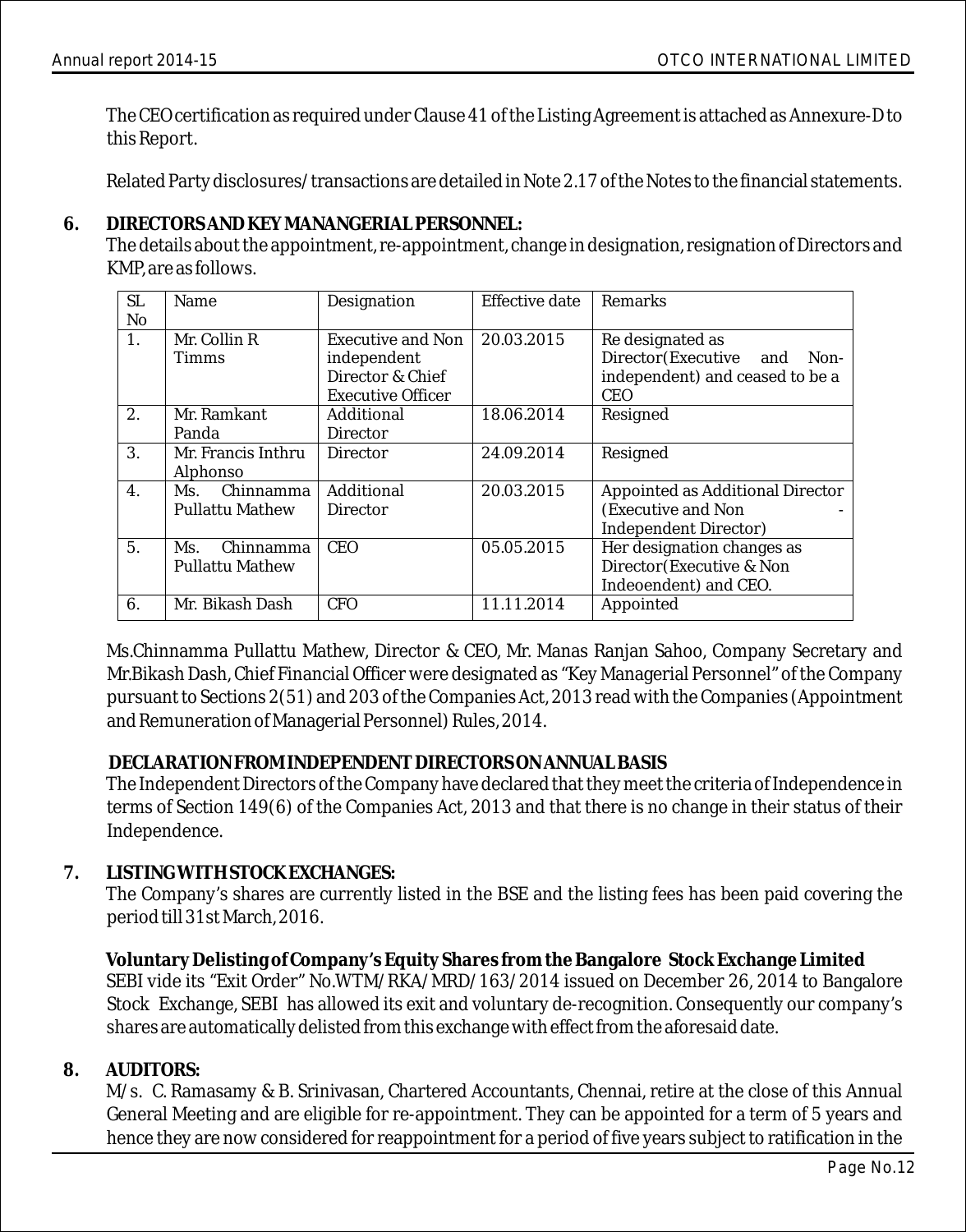AGMs every year. The Company has received confirmation from the auditor regarding their consent and eligibility under Sections 139 and 141 of the Companies Act, 2013 read with the Companies (Accounts) Rules, 2014 for appointment as the Auditors of the Company.

As required under Clause 41 of the Listing Agreement, the Auditors have also confirmed that they hold a valid certificate issued by the Peer Review Board of the Institute of Chartered Accountants of India.

The Audit Committee and the Board of Directors have recommended the appointment of the Auditors for the financial year 2015-16. The necessary resolution is being placed before the shareholders for approval.

### **9. COST AUDIT**

The Provision of cost audit requirements is not applicable to the Company.

**10. Compliance under Companies Act, 2013**

Pursuant to Section 134 of the Companies Act, 2013 read with the Companies (Accounts) Rules, 2014, your Company has complied with the compliance requirements and the details of compliances under Companies Act, 2013 are enumerated in below given sections.

**11. EXTRACT OF ANNUAL RETURN:**

An extract of Annual Return in Form MGT-9 as on March 31, 2015 is attached as Annexure-E to this Report.

**12. BOARD MEETINGS HELD DURING THE YEAR**

During the year, 8 meetings of the Board of Directors were held. The details of the meetings are furnished in the Corporate Governance Report which is attached as Annexure-B to this Report

### **13. DIRECTOR'S RESPONSIBILITY STATEMENT:**

To the best of our knowledge and belief and according to the information and explanations obtained by us, your Directors make the following statements in terms of section 134 (3) (c) of the Companies Act, 2013:

- (a) in the preparation of the annual financial statements for the year ended March 31, 2015, the applicable Accounting Standards had been followed along with proper explanation relating to material departures.
- (b) for the financial year ended March 31, 2015, such accounting policies as mentioned in the Notes to the financial statements have been applied consistently and judgments and estimates that are reasonable and prudent have been made so as to give a true and fair view of the state of affairs of the Company and of the Profit and Loss of the Company for the year ended March 31, 2015.
- (c) that proper and sufficient care has been taken for the maintenance of adequate accounting records in accordance with the provisions of the Companies Act, 2013 for safeguarding the assets of the Company and for preventing and detecting fraud and other irregularities.
- (d) the annual financial statements have been prepared on a going concern basis.
- (e) that proper internal financial controls were followed by the Company and that such internal financial controls are adequate and were operating effectively.
- (f) that proper systems to ensure compliance with the provisions of all applicable laws were in place and that such systems were adequate and operating effectively.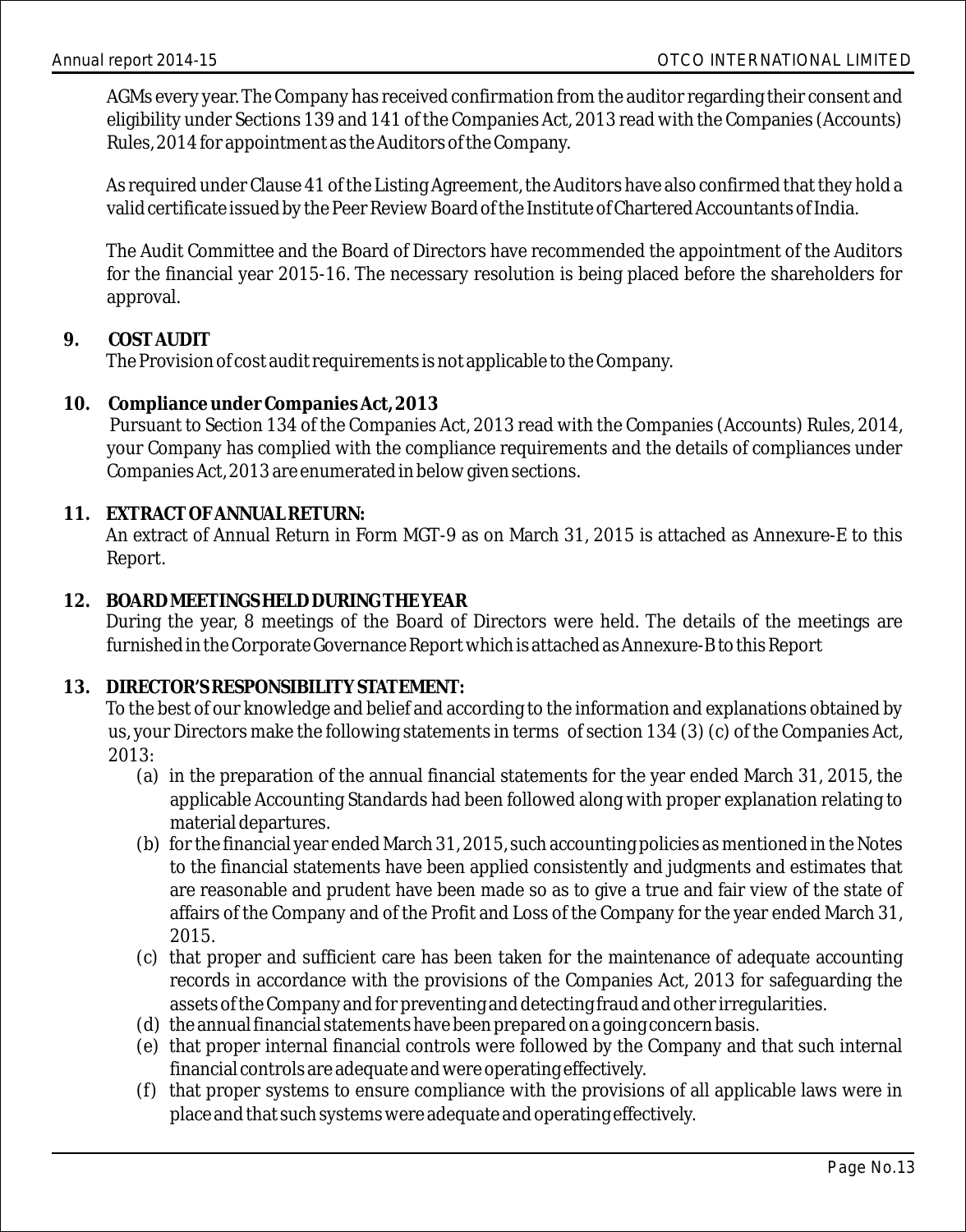### **14. Remuneration Policy of the Company.**

At present the company is not paying remuneration to directors. Regarding employees the company proposes to evolve a clear policy once it reestablishes its business activities.

**15. SECRETARIAL AUDIT:**

Pursuant to provisions of Section 204 of the Companies Act, 2013 read with Rule 9 of the Companies (Appointment and Remuneration of Managerial Personnel) Rules 2014, your Company engaged the services of Mr. S.SHREENIVASAN, Company Secretary in Practice, Chennai to conduct the Secretarial Audit of the Company for the financial year ended March 31, 2015. The Secretarial Audit Report (in Form MR-3) is attached as Annexure-F to this Report.

**16. PARTICULARS OF LOANS, GUARANTEES OR INVESTMENTS UNDER SECTION 186 OF THE COMPANIES ACT, 2013** 

The Company has no secured loans, unsecured loans, current/non-current investments, guarantees, securities extended as per the provision of Section 186 of the Companies Act, 2013.

**17. RELATED PARTY TRANSACTIONS:**

All transactions entered by the Company with Related Parties were in the Ordinary Course of Business and at Arm's Length pricing basis.

There were no materially significant transactions with Related Parties during the financial year 2014- 15 which were in conflict with the interest of the Company. Suitable disclosures as required under AS-18 have been made in Note2.17 of the Notes to the financial statements.

- **18. Material changes and commitments affecting the financial position of the Company which have occurred between March 31, 2015 and May 5, 2015 (date of the Report)**  There were no material changes and commitments affecting the financial position of the Company between the end of financial year (March 31, 2015) and the date of the Report (May 5 , 2015).
- **19. CONSERVATION OF ENERGY, TECHNOLOGY ABSORPTION AND FOREIGN EXCHANGE OUTGO:** The information in pursuance of Companies (Disclosure of particulars in the report of Board of Directors) Rules, 1988 is enclosed as Annexure:-G.

#### **20. RISK MANAGEMENT POLICY:** Risk Management policy is annexed to the Director's Report in Annexure:-H

**21. CORPORATE SOCIAL RESPONSIBILTY POLICY:**

As per the provision of section 135 of Companies Act, 2013 every Company having net worth of Rupees Five Hundred Crore or more, or turnover of Rupees One thousand crore or more or a net profit of Rupees five crore or more during any financial year shall constitute a CSR Committee and the Company should spend at least 2 % of average net profit of three immediately preceding financial years in every financial year. As the Company does not fall within the above guidelines, compliance of this clause does not arise as of now.

### **22. FORMAL ANNUAL EVALUATION:**

The Company believes in conducting its affairs in a fair and transparent manner by adopting the highest standards of professionalism, honesty, integrity and ethical behavior, in consonance with the Company's Code of Conduct policy for its employees and also for the Board of Directors. The honesty, integrity and sound judgment and performance of the Directors and the Senior Management are key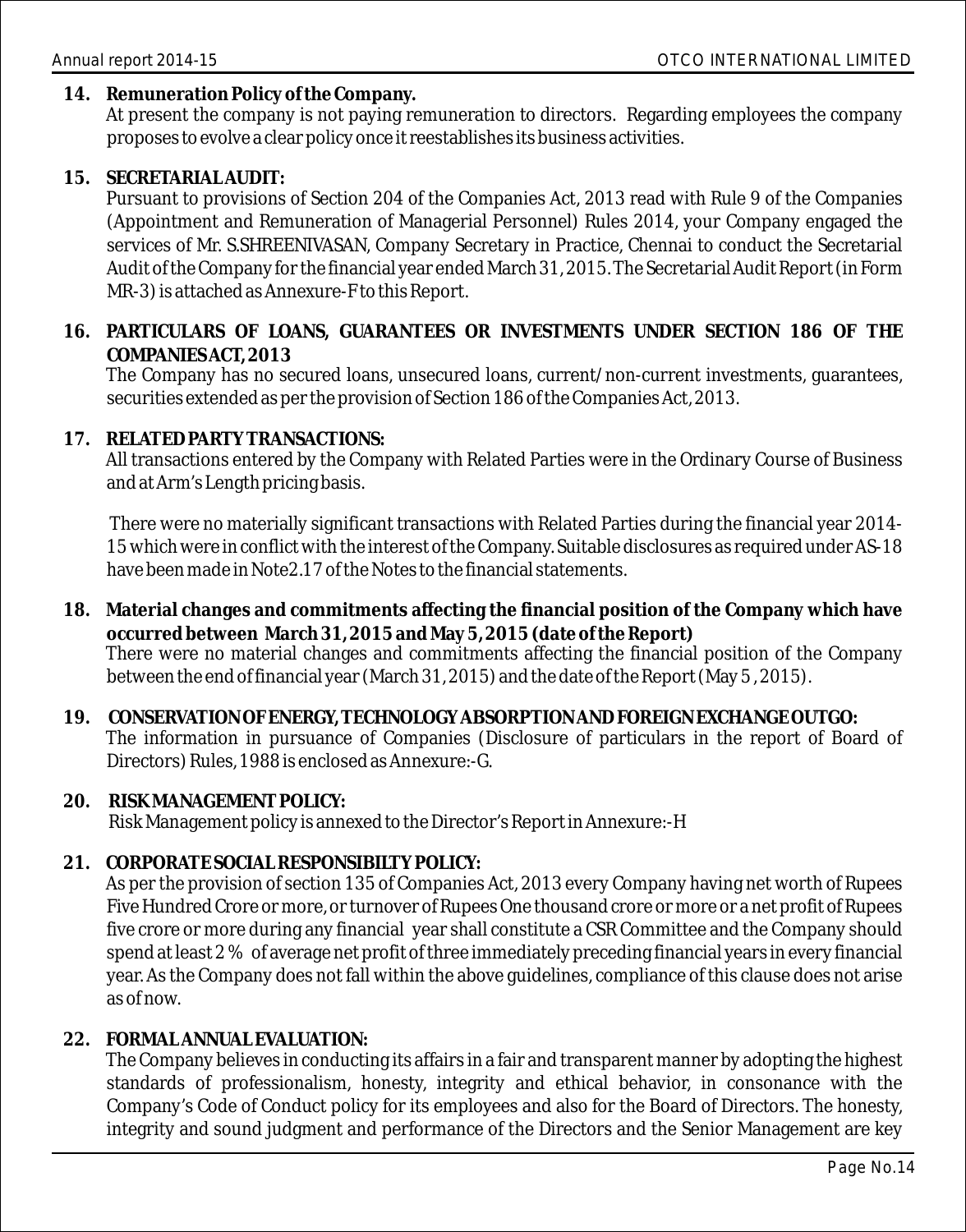criteria for the success and for building a good reputation of the Company. Each Director and executive in the Senior Management is expected to comply with the letter and spirit of this Policy. Apart from this Code, The Code of Conduct for Directors/Employees shall also be applicable, additionally and specifically to the Senior Management of the Company Mutatis Mutandis. Any actual or potential violation of these Codes by the Board Directors would be the matter of serious concern for the Company.

**23. VIGIL MECHANISM/Whistle Blower Policy**

Pursuant to Section 177(9) of the Companies Act, 2013 read with Rule 7 of the Companies(Meetings of Board and its Powers) rules, 2014 and clause 49 of the Listing Agreement, the Board of directors had approved the Policy of Vigil Mechanism/Whistle Blower and the same was hosted on the web site of the Company. The Policy inter alia provides a direct access to the Chairman of the Audit Committee.

Your Company hereby confirms that no director / employee has been denied access to the Chairman of the Audit Committee and that no complaints were received during the year.

Brief details about the policy are provided in the Corporate Governance Report attached as Annexure B. to this Report.

- **24. INFORMATION ABOUT THE FINANCIAL PERFORMANCE / FINANCIAL POSITION OF THE SUBSIDIARIES / ASSOCIATES/ JV** The Company has no Subsidiaries / Associates/ JV as on date.
- **25. DEPOSITS**

During the year under review, your Company did not accept any deposits within the meaning of provisions of Chapter V – Acceptance of Deposits by Companies of the Companies Act, 2013 read with the Companies (Acceptance of Deposits) Rules, 2014.

- **26. SIGNIFICANT & MATERIAL ORDERS PASSED BY THE REGULATORS:**  There are no significant and material orders passed by the Regulators or Courts or Tribunals which would impact the going concern status of the Company.
- **27. Internal Control systems and their adequacy**  Details of the same are provided in the Management Discussion and Analysis Report attached as Annexure-I to this Report.
- **28. ACKNOWLEDGEMENT:**

The Directors wish to express their appreciation for the continued assistance and co-operation received from the Government authorities, bank, customers, business associates and members during the year under review. Your Directors also wish to thank all the employees for their contribution, support and continued cooperation through out the year.

| Place: Bangalore |
|------------------|
| Date: 05.05.2015 |

 **For and on behalf of Board** 

| Mr. Collin R. Timms | Ms. Chinnamma P Mathew |
|---------------------|------------------------|
| Director            | Director               |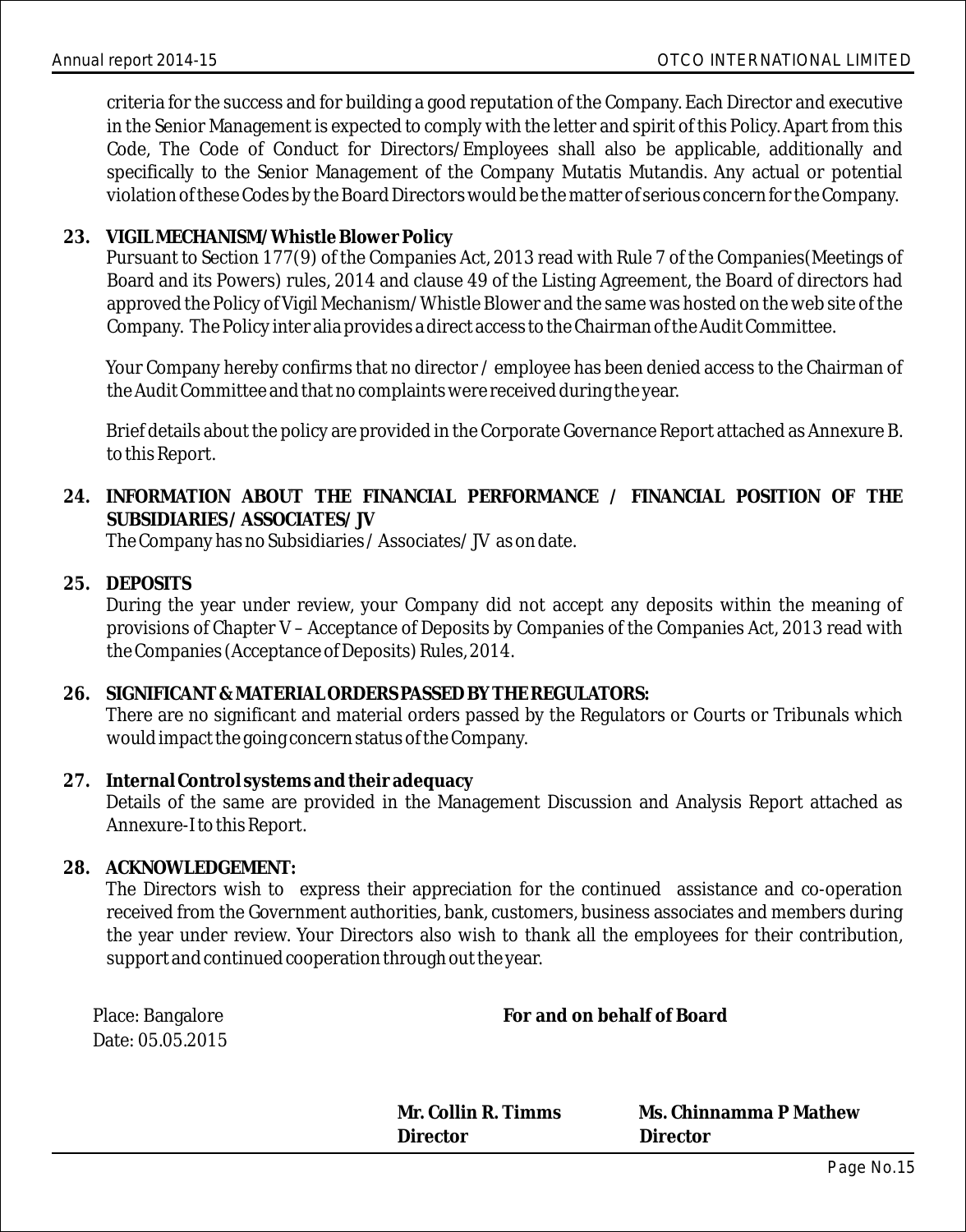### **ANNEXURE A TO THE DIRECTORS REPORT**

Disclosure pursuant to Rule 5 of Companies (Appointment & Remuneration of Managerial Personnel)Rules,2014.

- (i) the ratio of the remuneration of each director to the median remuneration of the employees of the company for the financial year; - No remuneration to directors and hence ratio NA
- (ii) the percentage increase in remuneration of each director, Chief Financial Officer, Chief Executive Officer, Company Secretary or Manager, if any, in the financial year; (No remuneration to directors during this year as well as last year and no remuneration for others in last year and hence percentage increase not applicable.
- (iii) the percentage increase in the median remuneration of employees in the financial year not applicable –refer ii above
- (iv) the number of permanent employees on the rolls of company; 2
- (v) the explanation on the relationship between average increase in remuneration and company performance; Increase in remuneration not applicable in view above no remuneration in previous year.
- (vi) comparison of the remuneration of the Key Managerial Personnel against the performance of the company – Profit before tax – Rs.7.61 lakhs

| <b>Particulars</b>             | Chief Financial Officer   Secretary & |                           | Total |
|--------------------------------|---------------------------------------|---------------------------|-------|
|                                |                                       | <b>Compliance Officer</b> |       |
| Remuneration (Rs.in<br>lakhs)  | 0.64                                  | 3.39                      | 4.03  |
| Remuneration (as $%$<br>of PBT | 8.40                                  | 44.55                     | 52.96 |

vii) variations in the market capitalisation of the company, price earnings ratio as at the closing date of the current financial year and previous financial year and percentage increase over decrease in the market quotations of the shares of the company in comparison to the rate at which the company came out with the last public offer in case of listed companies, and in case of unlisted companies, the variations in the net worth of the company as at the close of the current financial year and previous financial year;

| Particulars                         | As on      | As on 31.03.2014                | Increase  |
|-------------------------------------|------------|---------------------------------|-----------|
|                                     | 31.03.2015 |                                 |           |
| Closing price of share at BSE (Rs)  | 8.01       | No quote as stock not traded in | <b>NA</b> |
|                                     |            | Stock exchange                  |           |
| Market capitalisation (Rs. In lakh) | 207.75     | do                              | do        |
| Price earnings ratio                | 32.04      | do                              | do        |
| Net worth (Rs. In lakh)             | 33.15      | 26.76                           | 24%       |

- (viii) average percentile increase already made in the salaries of employees other than the managerial personnel in the last financial year and its comparison with the percentile increase in the managerial remuneration and justification thereof and point out if there are any exceptional circumstances for increase in the managerial remuneration;(no remuneration in previous year)
- (ix) comparison of the each remuneration of the Key Managerial Personnel against the performance of the company – refer item vi above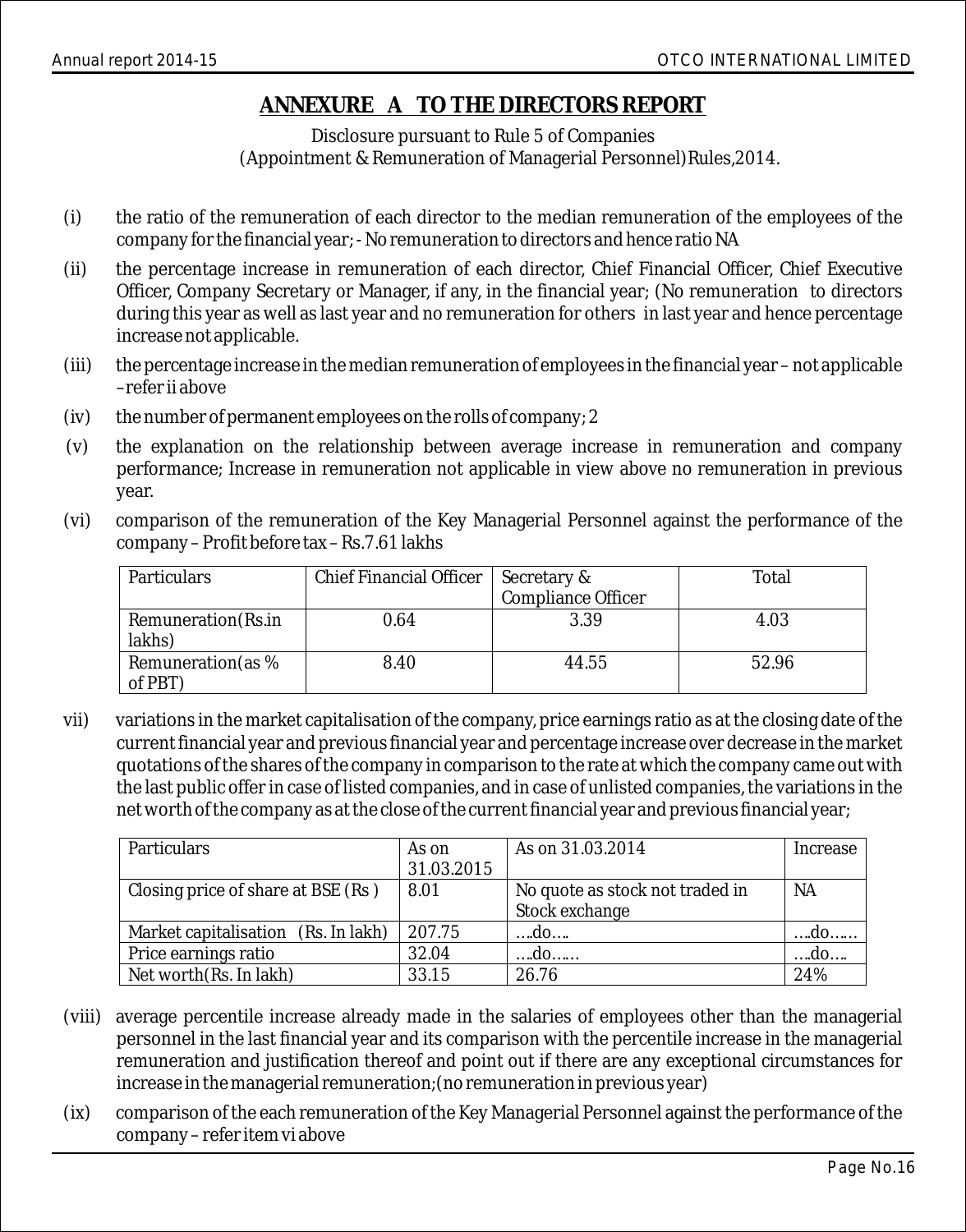- (x) the key parameters for any variable component of remuneration availed by the directors; NA
- (xi) the ratio of the remuneration of the highest paid director to that of the employees who are not directors but receive remuneration in excess of the highest paid director during the year;NA
- (xii) affirmation that the remuneration is as per the remuneration policy of the company. The Company affirms the remuneration is as per remuneration policy of the Company.

### **ANNEXURE B TO THE DIRECTORS REPORT**

### **REPORT ON CORPORATE GOVERNANCE**

### **CORPORATE GOVERNANCE PHILOSOPHY**

The company is committed to ensure high standards of transparency and accountability in all its activities. The best management practices and high levels of integrity in decision making are followed to ensure long term wealth generation and creation of value for all the stakeholders. The company follows all the principles of corporate governance in its true spirit and at all times.

In compliance with the Corporate Governance requirements as stipulated in Clause 49 of the Listing Agreement with the Stock Exchanges, the Company has been incorporating a separate section on Corporate Governance for the last few years, in its Annual Report. The Shareholders and Investors of the Company would have found the information very informative & useful.

The Company's policies on the Corporate Governance and due compliance report on specific areas wherever applicable for the year ended 31st March, 2015 are given hereunder divided into the following areas:-

### **1. BOARD OF DIRECTORS**

#### **A) Composition**

The Board consists of 5 Directors as on 31st March 2015. The composition of the Board is in conformity with Clause 49 of the listing agreement.

| Chairman and Non Executive Director                                          | Mr. Collin Richard Timms                                                                                   |
|------------------------------------------------------------------------------|------------------------------------------------------------------------------------------------------------|
| Director (Executive and Non Independent) &<br><b>Chief Executive Officer</b> | Ms. Chinnamma Pullattu Mathew                                                                              |
| Non-Executive and Independent directors                                      | Mr. Kesavan Ramadasan<br>Mr. Subrahmaniya Sivam Ramamurthy<br>2.<br>Mr. Shaine Sunny Mundaplakkal<br>$-3.$ |

All independent directors possess the requisite qualifications and are very experienced in their own fields. Articles of Association of the company provides that all Directors except the chairman and managing director, joint managing director and nominee director are liable to retire by rotation.

None of the directors are members of more than ten committees or chairman of more than five committees in public limited companies in which they are directors. Necessary disclosures have been obtained from all the directors regarding their directorship and have been taken on record by the Board.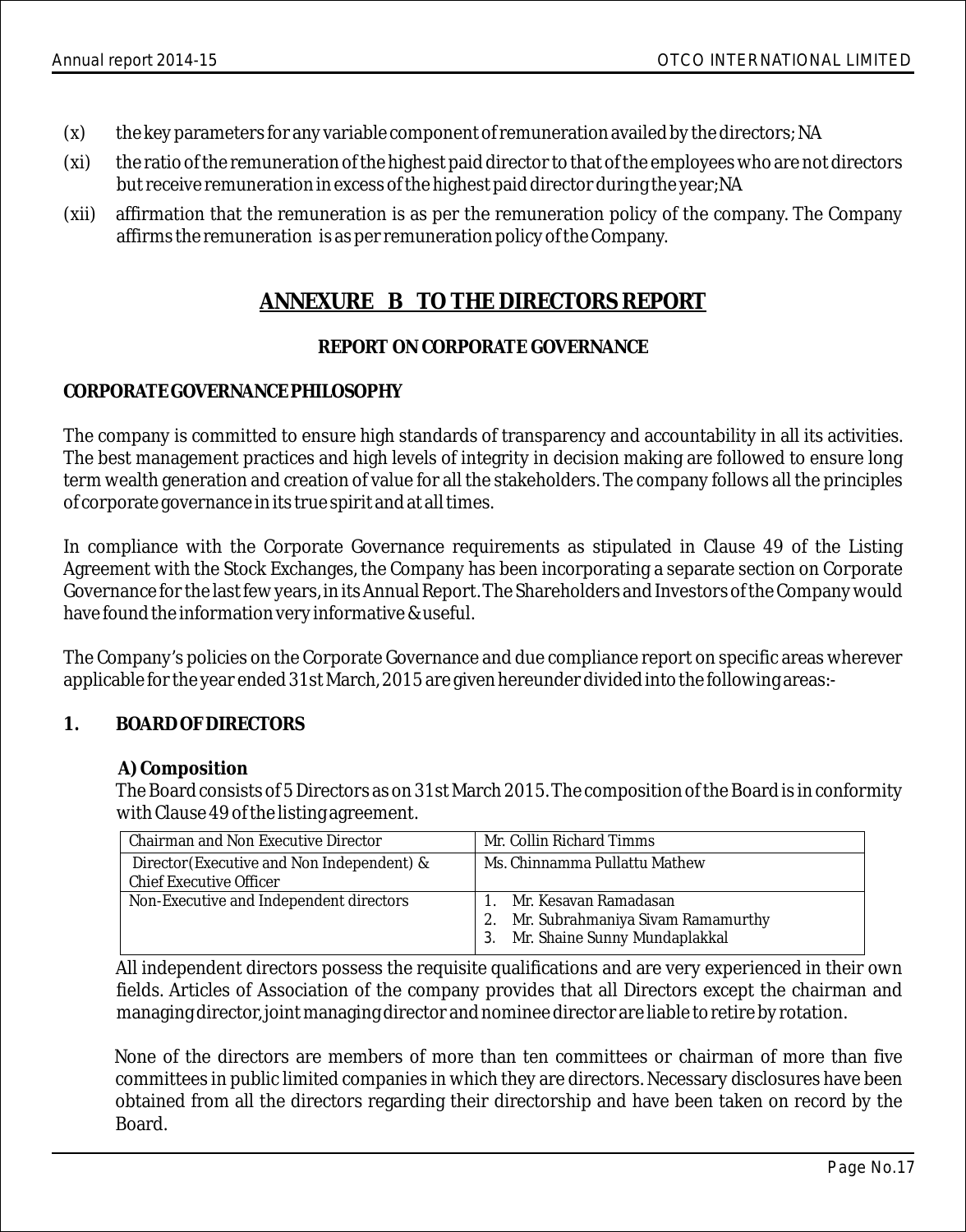**B) The Directors' attendance record, Directorships and Committee positions noted as on 31st March 2015 is given below:**

| <b>SI</b><br>No. | Name of Director                        | Executive/Non<br>Executive/<br>Independent                     | No of<br><b>Board</b><br>meetings<br>attended | <b>Number</b><br>of<br><b>Other</b><br>Directo<br>rships | <b>Committee Positions</b><br>held in other Public<br>Companies<br>Chairman | Member | Attendan<br>ce at the<br>Last AGM |
|------------------|-----------------------------------------|----------------------------------------------------------------|-----------------------------------------------|----------------------------------------------------------|-----------------------------------------------------------------------------|--------|-----------------------------------|
| $\mathbf{1}$     | Mr. Collin Richard<br><b>Timms</b>      | Non-Executive<br>and<br>Non-Independent<br>(w.e.f. 20.03.2015) | 8                                             | 8                                                        | None                                                                        | None   | <b>Yes</b>                        |
| $\overline{2}$   | Ms. Chinnamma<br><b>Pullattu Mathew</b> | Executive and Non<br>$\sim 10^{-1}$<br>Independent             | $\overline{1}$                                | None                                                     | None                                                                        | None   | None                              |
| 3                | Mr. Kesavan<br>Ramadasan                | Non-Executive<br>Independent                                   | 8                                             | $\mathbf{1}$                                             | None                                                                        | 1      | <b>Yes</b>                        |
| $\overline{4}$   | Mr. Shaine Sunny<br>Mundaplakkal        | Non-Executive<br>Independent                                   | 8                                             | $\mathbf{1}$                                             | None                                                                        | 1      | Yes                               |
| $\overline{5}$   | Mr. Subrahmaniya<br>Sivam<br>Ramamurthy | Non-Executive<br>Independent                                   | 8                                             | $\mathbf{1}$                                             | 1                                                                           | 1      | <b>Yes</b>                        |

**C) Board Meetings and Attendance at Board Meetings**

The Board met 8 times during the financial year 2014-2015. The Board of Directors of the Company had met not exceeding with a maximum time gap of one hundred and twenty days.

**The relevant details are as under:**

| S.No | Date       | <b>Board Strength</b> | No. of Directors present |
|------|------------|-----------------------|--------------------------|
|      | 29.05.2014 | 5                     | 5                        |
| 2    | 25.06.2014 | 5                     | 5                        |
| 3    | 31.07.2014 | 5                     | 5                        |
| 4    | 25.08.2014 | 5                     | 5                        |
| 5.   | 23.10.2014 | 5                     | 5                        |
| 6.   | 11.11.2014 | 4                     | 4                        |
| 7.   | 09.02.2015 | 4                     | 4                        |
| 8.   | 20.03.2015 | 5                     | 5                        |

The company places before the Board all those details as required under Annexure X to the listing agreement. The dates for the board meetings are fixed after taking into account the convenience of all the directors and sufficient notice is given to them. The company has video conferencing facilities to enable director's participation at board meetings. Detailed agenda notes are sent to the directors. All the information required for decision making are incorporated in the agenda. Those that cannot be included in the agenda are tabled at the meeting. The Chairman appraise the Board on the overall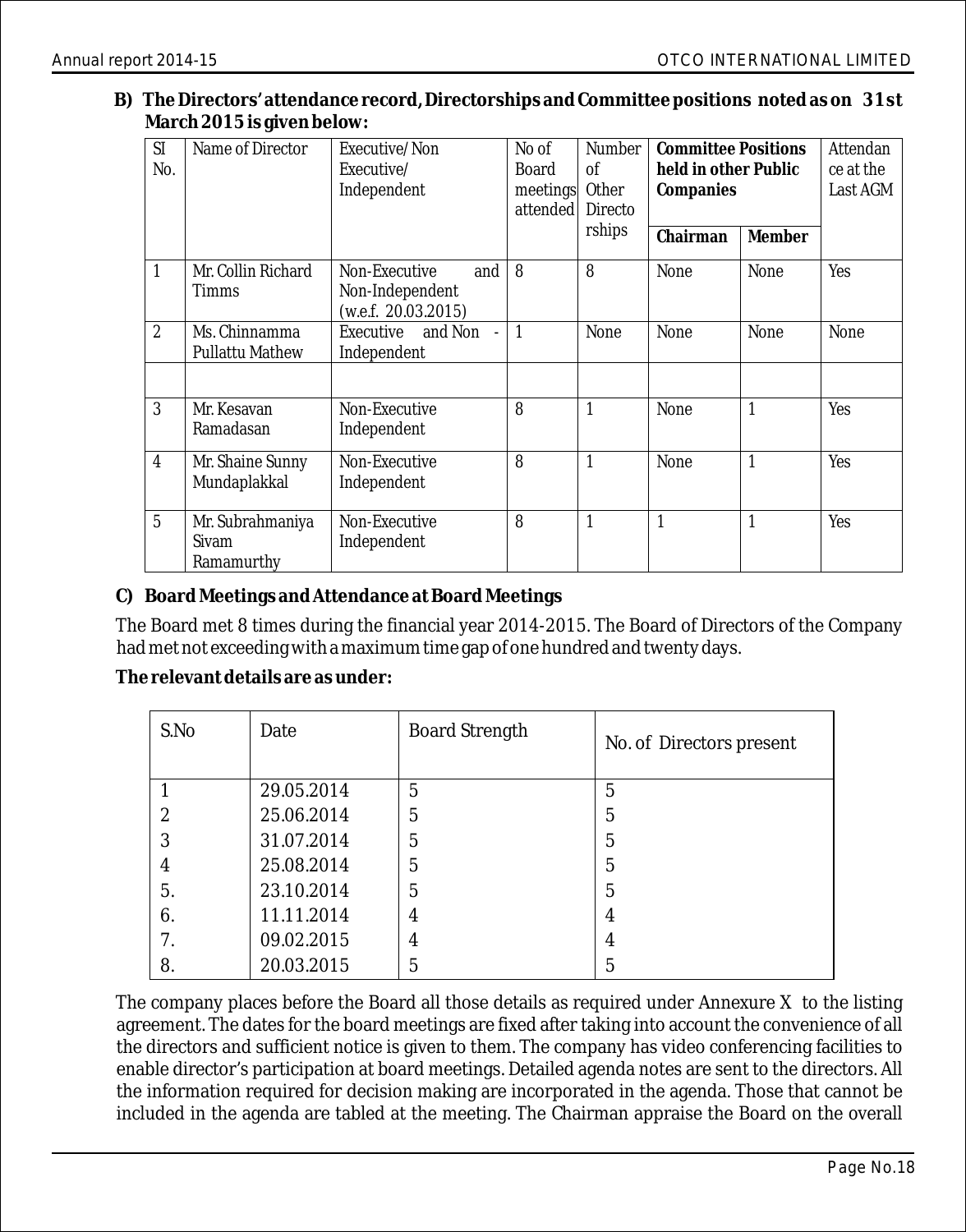performance of the company at every board meeting. Legal issues, financial stability etc. The Board takes on record the actions taken by the company on all its decisions periodically.

The Board also takes on record the declaration made by the company secretary, chairman and managing director and the chief financial officer regarding compliances of all laws on a quarterly basis.

### **2. COMPOSITION OF VARIOUS COMMITTEES**

The Board Committees play a crucial role in the governance structure of the Company and have been constituted to deal with specific areas / activities, which concern the Company and need a closer review. The Board Committees are set up under the formal approval of the Board to carry out clearly defined roles which are considered to be performed by members of the Board, as a part of good governance practice. The Board supervises the execution of its responsibilities by the Committees and is responsible for their action. The minutes of the meetings of all Committees are placed before the Board for review. The Board Committees can request special invitees to join the meeting, as appropriate.

The Board has currently established the following statutory and non-statutory Committees

### **(A) AUDIT COMMITTEE**

### **Role and terms of reference**

The board terms of reference includes the following as is mandated in Clause 49 of listing agreement and Section 177 of Companies Act, 2013:

The Audit committee in detail reviewed the following points:-

- Management discussion and analysis of financial condition and results of operations
- Statement of significant related party transactions and details of material individual transactions with related parties which are not in the normal course of business
- Internal audit reports relating to internal control weaknesses
- Major accounting entries involving estimates based on the exercise of judgment by management
- Significant adjustments made in the financial statements arising out of audit findings
- Compliance with listing and other legal requirements relating to financial statements
- Reviewing, with the management, the quarterly financial statements before submission to the board for approval
- Reviewing, with the management, performance of statutory and internal auditors, adequacy of the internal control systems
- Discussion with internal auditors any significant findings and follow up there on
- Discussion with statutory auditors before the audit commences, about the nature and scope of audit as well as post-audit discussion to ascertain any area of concern
- Carrying out any other function as is mentioned in the terms of reference of the Audit Committee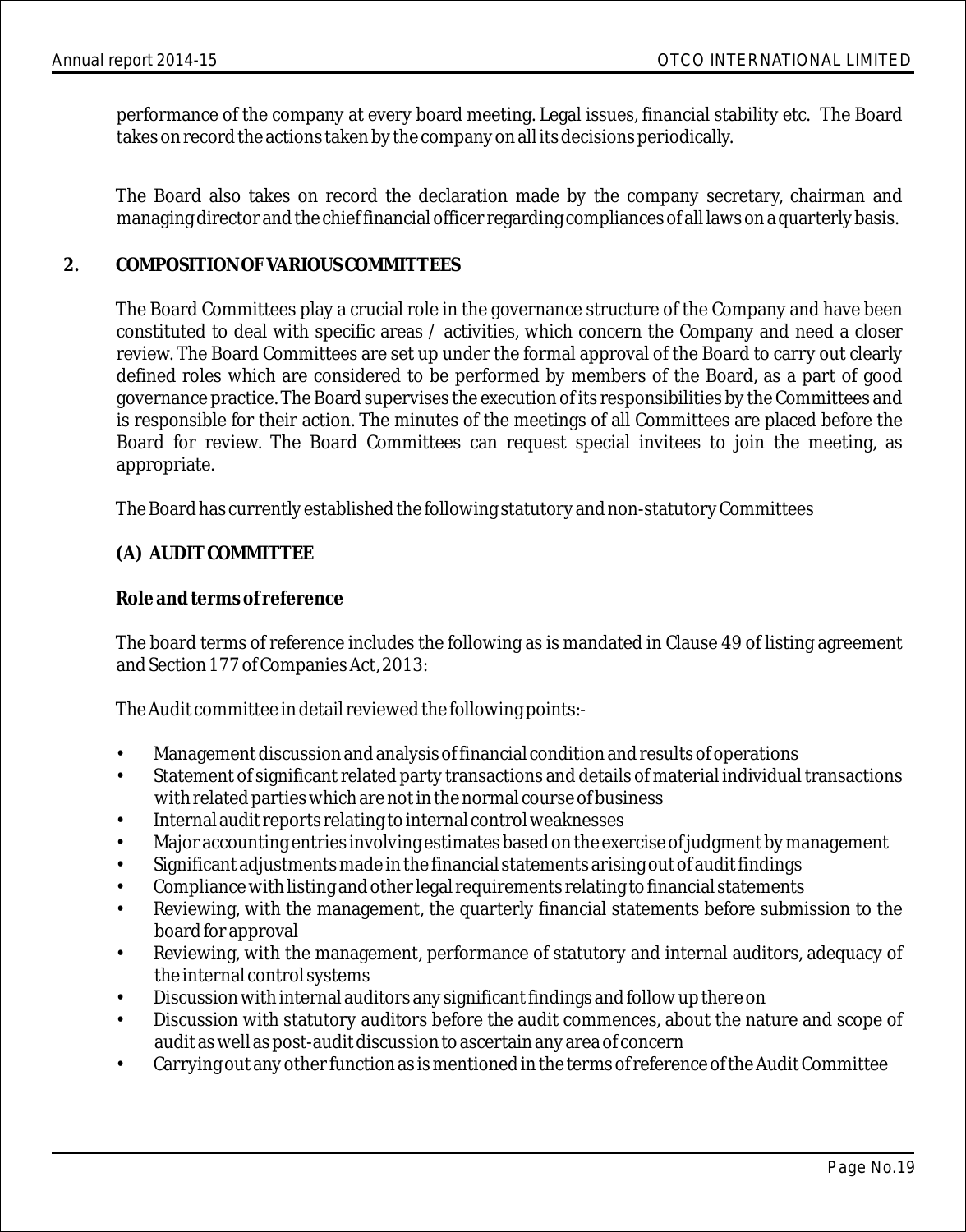**Composition, meetings and attendance:**

The audit committee of the Company has been constituted as per the requirements of Clause 49 of the listing agreement. The composition of audit committee complies with the requirements of Clause 49 (III) (A) of the listing agreement. It consists of 3 members, all of whom including the Chairman are independent directors. The CFO and Internal Auditor of the Company are invited to attend the meetings of the audit committee from time-to-time to respond to queries raised at the Committee meetings.

During the financial year 2014-15, the audit committee four times .The gap between two meetings did not exceed four months. The attendance of the members is noted below-

| - SL | Name of the member                | Chairman/member | No of meetings |
|------|-----------------------------------|-----------------|----------------|
| No.  |                                   |                 | attended       |
|      | Mr. Subrahmaniya Sivam Ramamurthy | Chairman        |                |
|      | Mr. Shaine Sunny Mundaplakkal     | member          |                |
|      | Mr. Collin Richard Timms          | member          |                |

All the members of the Audit Committee were Non-executive Directors. All the members of Audit Committee are financially viable and one member is having vast experience in the field of financial management expertise and other in these related matters.

**Disclosures:**

- a) Subsidiary Companies: The Company does not have any subsidiary unit.
- b) There are no materially significant related party transactions entered into by the Company with the Promoters, Directors or the Management, their Relatives etc. that may have potential conflict with the interest of the Company at large. The register of contracts containing the transactions in which Directors are interested is placed before the Board regularly for its approval. Transactions with related parties are disclosed in notes to the accounts in this Annual Report.
- c) All pecuniary relationship or transactions of the non-executive Directors vis-à-vis the Company have been disclosed in the notes forming parts of the Accounts.
- d) Management Discussion and Analysis forms part of the Directors' Report to the shareholders and it includes discussion on matters as required under the provisions of Clause 49 of the listing agreement with Stock Exchanges.
- e) No Penalties or strictures have been imposed on the Company by Stock Exchanges or SEBI or any statutory authority on any matter related to capital markets during the last three years.

### **(B) STAKEHOLDERS RELATIONSHIP COMMITTEE:**

Mr. Subrahmaniya Sivam Ramamurthy, non-executive director was the Chairman of the committee. Mr. Kesavan Ramadasan and Mr. Collin Richard Timms are the other members of the committee.

The committee met regularly to approve share transfers, transmissions, issue of duplicate share certificates, rematerialisation of shares and all other issues pertaining to shares and also to redress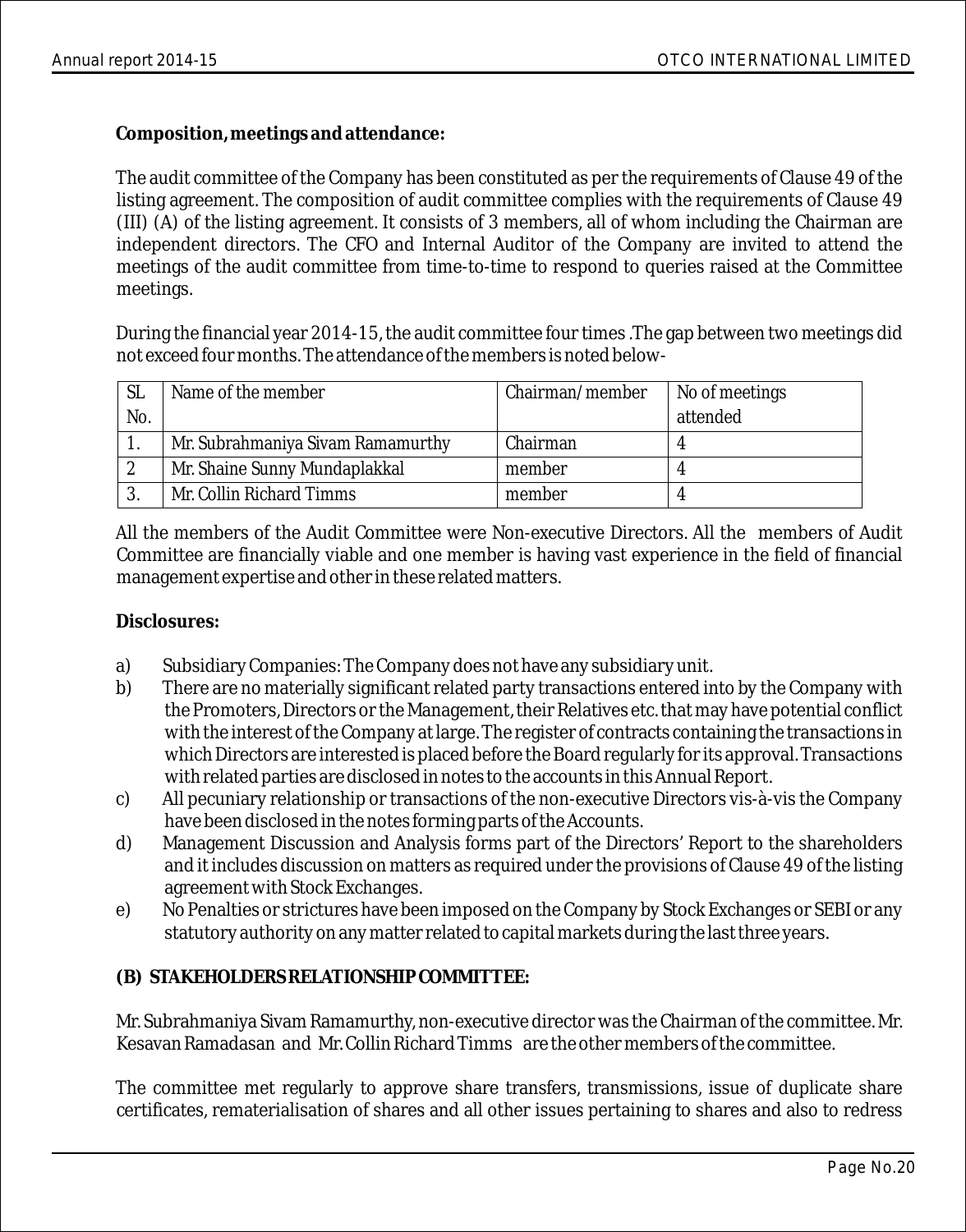investor grievances like non receipt of dividend warrants, non receipt of share certificates, etc. The committee regularly reviews the movement in shareholding and ownership structure. The committee also reviews the performance of the Registrar and Share Transfer Agents. The committee met 10 times during the year 2014-2015.

**Composition, meetings and attendance:**

Stakeholders Relationship Committee of the Company consists of three directors out of which one member is a non-executive independent director and others are Non executive Independent Directors of the Company. The attendance of the members is mentioned below:-

| Sr.<br>No. | Name of the Director              | <b>Status</b> | Nos of<br>Meetings |
|------------|-----------------------------------|---------------|--------------------|
|            |                                   |               | attended           |
|            | Mr. Subrahmaniya Sivam Ramamurthy | Chairman      | 10                 |
| 2.         | Mr. Kesavan Ramadasan             | Member        | 10                 |
| 3.         | Mr. Collin Richard Timms          | Member        | 10                 |

| S.No. | Nature of Complaints                 | <b>Number of Complaints</b> |
|-------|--------------------------------------|-----------------------------|
|       | Regarding annual report              | Nil                         |
| 2     | Revalidation of dividend warrant     | Nil                         |
| 3     | Issue of duplicate share certificate | 5                           |
|       | Issue of duplicate dividend warrant  | Nil                         |
| 5     | Procedure for transmission           | Nil                         |
| 6     | General queries                      | 4                           |
|       | Non receipt of dividend              | Nil                         |
| 8     | Correction in share certificate      | Nil                         |
| 9     | Change of address                    | Nil                         |
| 10    | Unclaimed dividend                   | Nil                         |
|       | Correction in dividend cheque        | Nil                         |
|       | TOTAL                                | 9                           |

SEBI vide Circular Ref:CIR/OIAE/2/2011 dated June 3, 2011 informed the company that they had commenced processing of investor complaints in a web based complaints redress system "SCORES". Under this system, all complaints pertaining to companies are electronically sent through SCORES and the companies are required to view the complaints pending against them and submit Action Taken Report (ATRs) alongwith supporting documents electronically in SCORES.

All the requests and complaints received from the shareholders were attended to within the stipulated time and nothing was pending for disposal at the end of the year. For any clarification / complaint, the shareholders may send mail through info@otcointernational.in to the company.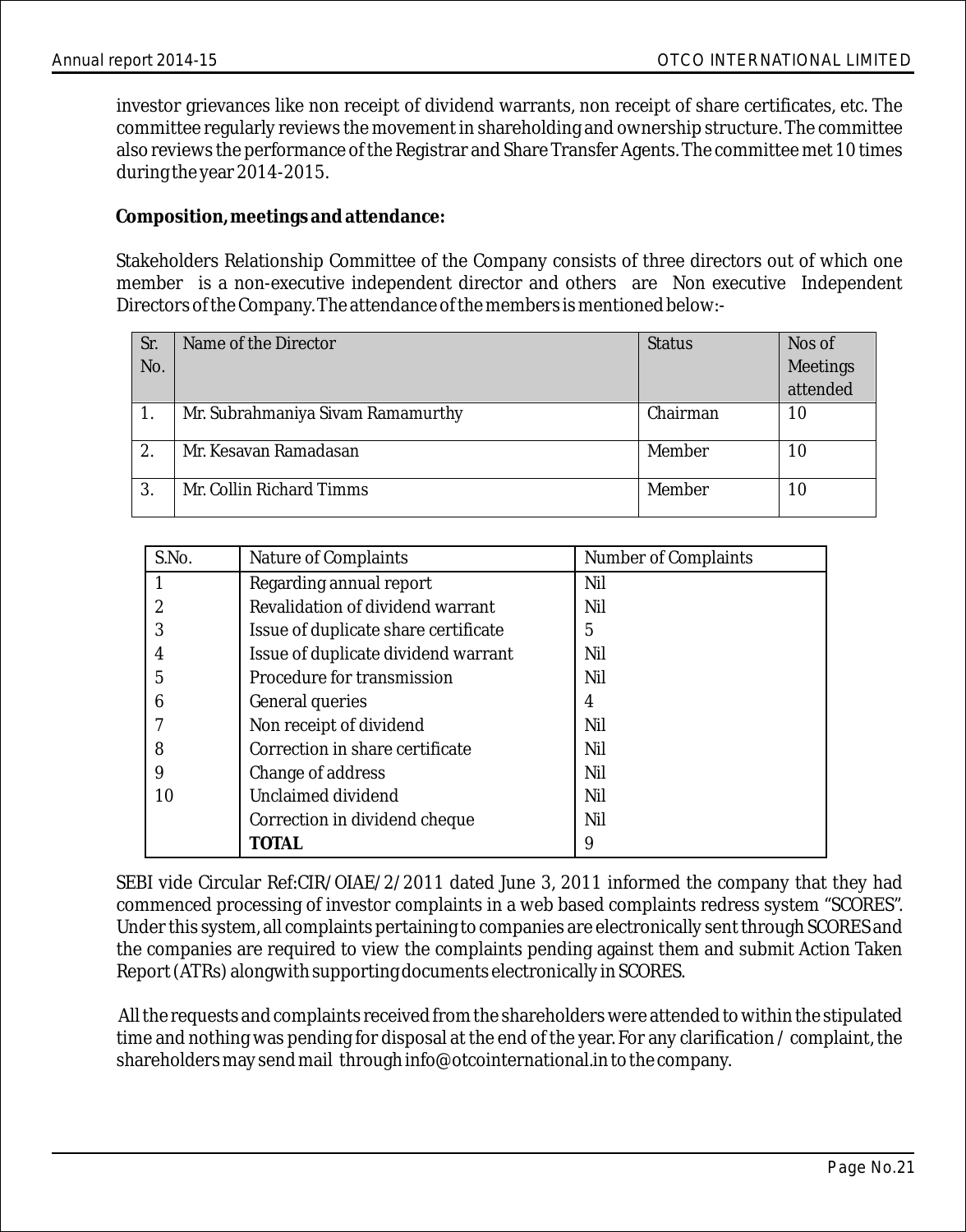### **(C) NOMINATION AND REMUNARTION COMMITTEE**

The terms of appointment and payment of Remuneration to managerial personnel and executive directors are normally decided based on the years of experience and contribution made by the respective executive directors and is consistent with the existing industry practice. However, at present the directors are not paid any remuneration except reimbursement of travelling and incidental expenses actually incurred for official purposes and the managerial personnel are paid the minimum salary. No sitting fees is paid to directors. . The Meeting of the Remuneration Committee was held on 4 wherein following members of the committee remained present.

| Name of the Members      | Chairman/Member | No. of meetings attended |
|--------------------------|-----------------|--------------------------|
| Mr. Shaine Sunny         | Chairman        |                          |
| Mundaplakkal             |                 |                          |
| Mr. Collin Richard Timms | Member          |                          |
| Mr. Subrahmaniya Sivam   | Member          |                          |
| Ramamurthy               |                 |                          |

#### **(D) Risk Management Committee**

In accordance with the requirement of Listing Agreement, your Company constituted a Risk Management Committee during the year. The Committee comprises Mr. Collin Richard Timms as the Chairman and Mr. Shaine Sunny Mundaplakkal, Ms. C. P. Mathew and Company Secretary and Internal Auditor as members of the Committee.

The role of Risk Management Committee is as follows:

- Implementation of Risk Management Systems and Framework;
- Reviewing the Company's financial and risk management policies;
- Assessing risk and minimizing the procedures;
- Framing, implementing and monitoring the risk management plan for the Company.
- During the Financial Year ended 31st March, 2015, the Committee met once on 20th March, 2015.

### **3. ANNUAL GENERAL MEETINGS AND EXTRAORDINARY GENERAL MEETING**

The details of the Annual General Meetings / Extraordinary General Meeting held in the last three years are as follows:

| Venue                                    | Date       | Time       |
|------------------------------------------|------------|------------|
| Havilla Tree Top, "Lake Point"           | 23.09.2014 | 11.30 A.M. |
| 38/13, Meanee Avenue, Bangalore          |            |            |
| 560042, Karnataka, India                 |            |            |
| <b>Bridge Foundation Auditorium, 1st</b> | 30.09.2013 | 11.00 A.M. |
| Floor, No. 139, Infantry Road,           |            |            |
| Bangalore-560 001                        |            |            |
| <b>Bridge Foundation Auditorium, 1st</b> | 31.12.2012 | 11.00A.M.  |
| Floor, No. 139, Infantry Road,           |            |            |
| Bangalore-560 001                        |            |            |
|                                          |            |            |

Annual General Meetings of the Company :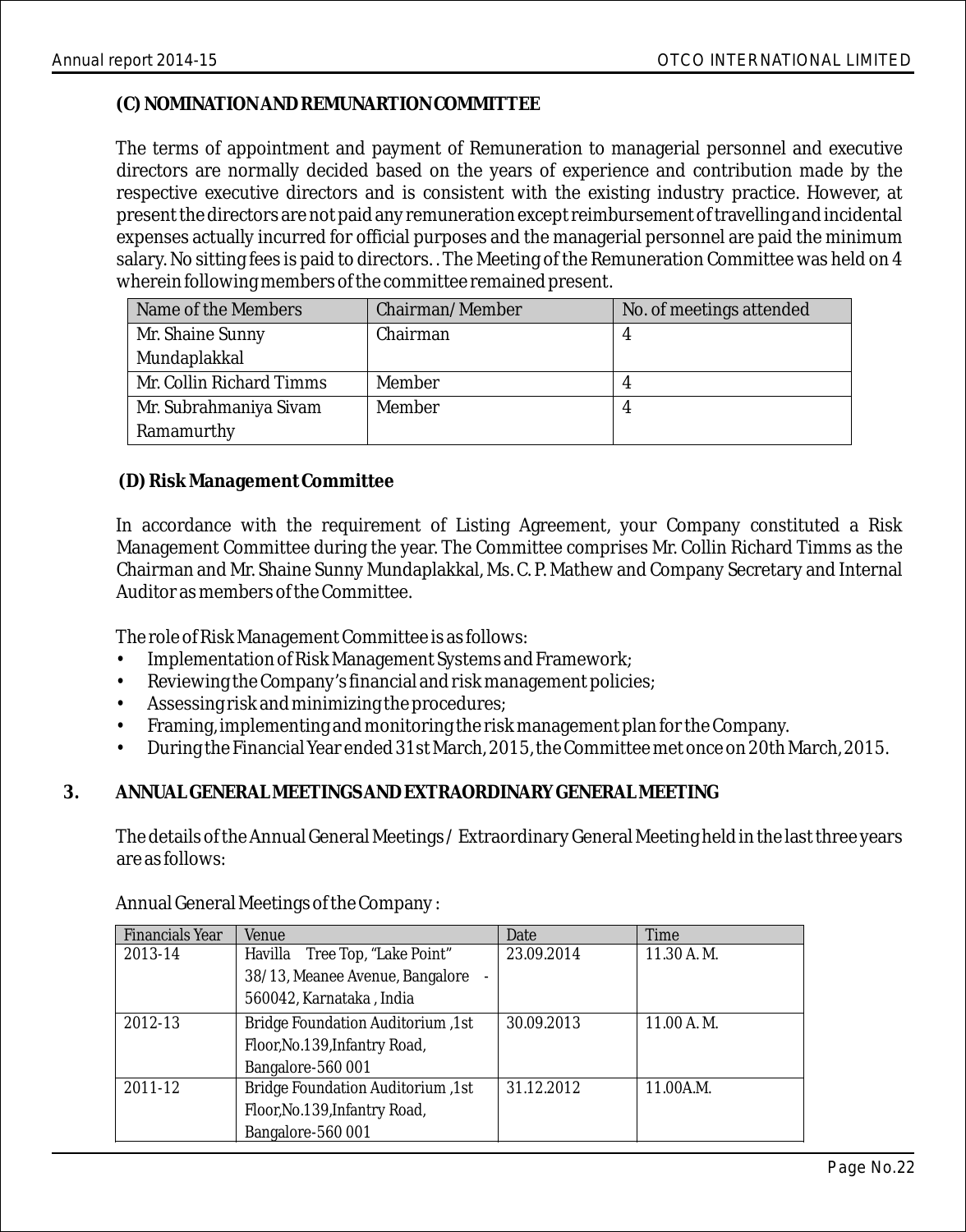Whether any special resolutions passed in the previous three AGMs: Yes, details of which are given hereunder: - Changes in Articles of association

Whether any special resolution was passed last year through postal ballot / details of voting pattern? NO

The Company has not conducted any Extra ordinary General Meeting during the year.

#### **4. SUBSIDIARY COMPANIES**

The Company has no subsidiary Company.

### **5. DISCLOSURES**

#### **RELATED PARTY TRANSACTION:**

There have been no materially significant related party transactions with the company's promoters, directors, the management, their subsidiaries or relatives, which may have potential conflict with the interests of the company at large. .

#### **6. COMPLIANCES:**

There have been no instances of non-compliance by the company on any matters related to the capital markets, nor have any penalty/strictures been imposed on the company by the Stock Exchanges or SEBI or any other statutory authority on such matters.

#### **7. MEANS OF COMMUNICATION**

- a. The unaudited quarterly results of the company are published in leading newspapers i.e. Financial Express. These are not sent individually to the shareholders.
- b. The company's website address is: www.otcointernational.in . The website contains basic information about the company and such other details as required under the listing agreement. The company ensures periodical updation of its website. The company has designated the emailid info@otcointernational.in in to enable the shareholders to register their grievances.
- c. Pursuant to the listing agreement, all data related to quarterly financial results, shareholding pattern, etc., are filed in NEAPS within the time frame prescribed in this regard.
- d. No presentations have been made to institutional investors or to analysts.

### **8. CODE OF CONDUCT FOR THE BOARD OF DIRECTORS AND THE SENIOR MANAGEMENT**

The standards for business conduct provide that the directors and the senior management will uphold ethical values and legal standards as the company pursues its objectives, and that honesty and personal integrity will not be compromised under any circumstances. A copy of the said code of conduct is available on the website www.otcointernational.in. As provided under clause 49 of the listing agreement with the stock exchanges, the Board members and senior management personnel have affirmed compliance with the code of conduct for the financial year 2014-2015.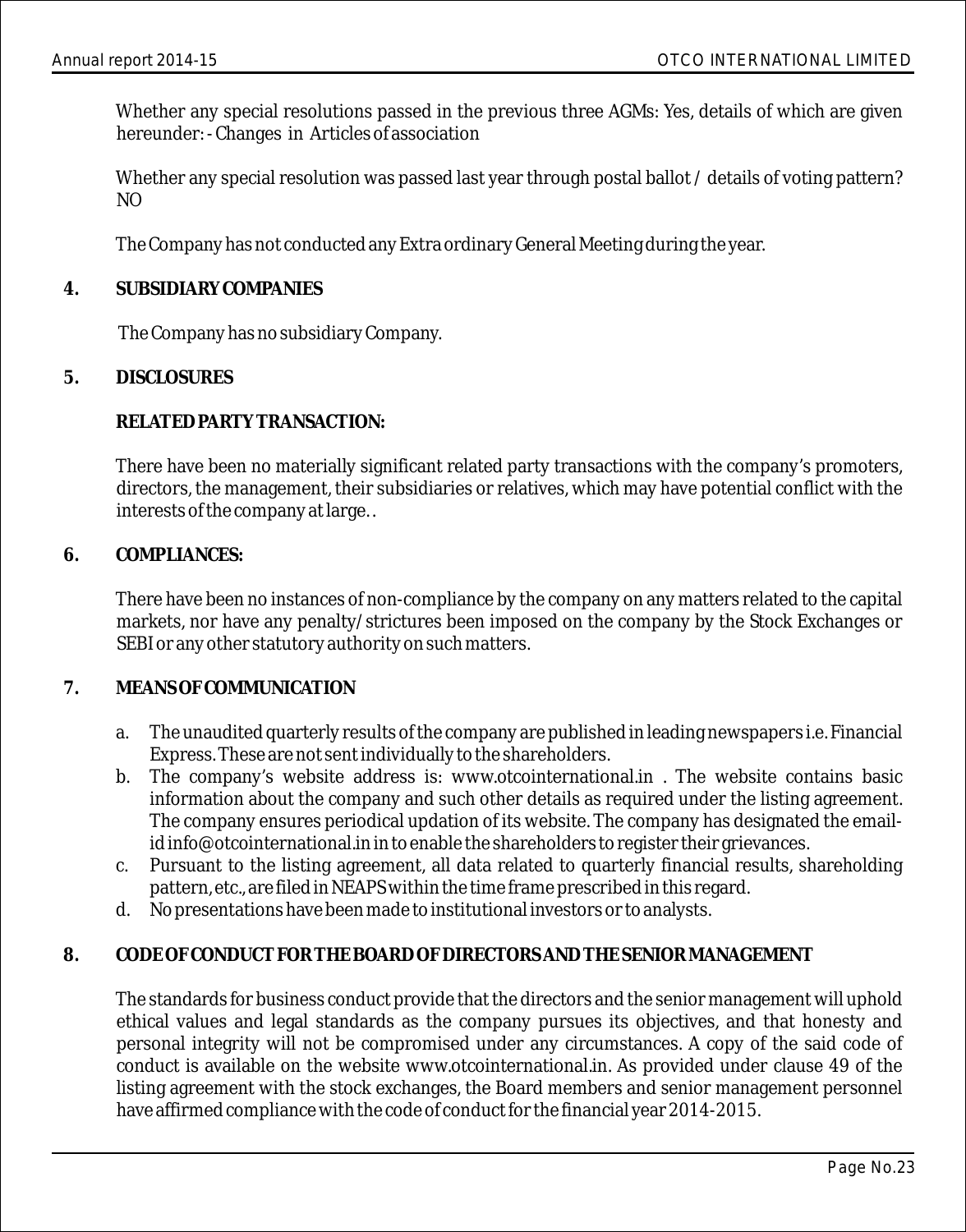### **9. GENERAL SHAREHOLDER INFORMATION**

| 1.       | Registered office:                                      | 1st Floor, Gurumurthy Bhavan, Infantry Road,, Bangalore<br>560001                                            |  |
|----------|---------------------------------------------------------|--------------------------------------------------------------------------------------------------------------|--|
| 2.       | Corporate Identification                                | L17114KA2001PLC028611                                                                                        |  |
|          | Number(CIN)                                             |                                                                                                              |  |
| 3.       | Date and Time                                           | SATURDAY, 26TH SEPTEMBER, 2015 AT 12.00 noon.                                                                |  |
|          | Venue                                                   | Havilla Tree Top (Havilla Service Apartment)                                                                 |  |
|          |                                                         | "Lake Point" 38/13, Meanee Avenue, Bangalore -560042                                                         |  |
|          |                                                         |                                                                                                              |  |
| 4.       | <b>Financial Calendar</b>                               | The financial year covers the period from 1 <sup>st</sup> April,<br>⋗                                        |  |
|          |                                                         | 2015 to 31st March, 2016.                                                                                    |  |
|          |                                                         | First Quarter Results : -on or before 15-08-2015<br>⋗<br>Half yearly Results :- on or before 15-11-2015<br>➤ |  |
|          |                                                         | Third Quarter Results: - on or before 15-2-2016<br>➤                                                         |  |
|          |                                                         | Annual Results for the year ending 31 <sup>st</sup><br>➤                                                     |  |
|          |                                                         | March, 2016-on or before 30-09-2016                                                                          |  |
| 5.       | Date of Book closure:                                   | FROM 19.09.2015 (SATURDAY) TO                                                                                |  |
|          |                                                         | 26.09.2015 (SATURDAY)                                                                                        |  |
| 6.       | Register and Transfer Agent.                            | M/s. Integrated Enterprises (India) Ltd,                                                                     |  |
|          |                                                         | #30, Ramana Residency,                                                                                       |  |
|          |                                                         | 4 <sup>th</sup> Cross Street, Sampige road,                                                                  |  |
|          |                                                         | Melleswaram, Bangalore - 560 003                                                                             |  |
|          |                                                         | Karnataka                                                                                                    |  |
|          |                                                         | Tel:- 080-23460815-818, fax:- 080 23460819                                                                   |  |
|          |                                                         | Email id: irg@integratedindia.in                                                                             |  |
| 7.       | Dematerialization of Shares                             | Shares of the Company can be held and traded in<br>⋗                                                         |  |
|          |                                                         | electronic forms, As stipulated by SEBI, the shares<br>of the Company are accepted in the Stock Exchange     |  |
|          |                                                         | for delivery compulsorily only in dematerialized                                                             |  |
|          |                                                         | form.                                                                                                        |  |
|          |                                                         | 91.91% of Total Equity Capital (including holding of<br>➤                                                    |  |
|          |                                                         | Promoters of Companies) is held in Dematerialized                                                            |  |
|          |                                                         | form with NSDL and CDSL as on 31st March, 2015                                                               |  |
|          |                                                         | Shares are frequently traded in BSE w.e.f<br>≻                                                               |  |
|          |                                                         | 21.10.2014 during the year                                                                                   |  |
|          | Details of funding obtained                             | No Capital has been raised in the last 3 years<br>➤                                                          |  |
|          | in the last Three years                                 |                                                                                                              |  |
|          | ADRs/GDRs/Warrants or                                   | Not issued<br>➤                                                                                              |  |
|          | any convertible                                         |                                                                                                              |  |
|          | instruments.                                            |                                                                                                              |  |
| 8.<br>9. | Listing on Stock Exchange<br>Stock Exchange code and ID | <b>BSE</b> Ltd                                                                                               |  |
|          |                                                         | Scrip ID: OTCO<br>Group/Index: B                                                                             |  |
|          |                                                         | Scrip Code: 523151                                                                                           |  |
|          |                                                         | ISIN: INE910B01010                                                                                           |  |
|          | <b>Depositary Connectivity</b>                          | National Securities Depositary Limited (NSDL)                                                                |  |
|          |                                                         | Central Depositary Services (India) Limited (CDSL)                                                           |  |
| 10.      | Sub-Division of Shares                                  | Not any sub division of Shares is carried during the years                                                   |  |
| 11.      | <b>Share Transfer System</b>                            | All Transfers in physical form are processed and approved                                                    |  |
|          |                                                         | by Shares Transfer and Share Holder/Investor Grievance                                                       |  |
|          |                                                         | Committee and/or the Board. Share transfer/Remat                                                             |  |
|          |                                                         | requests are processed within the timelines stipulated by SEBI                                               |  |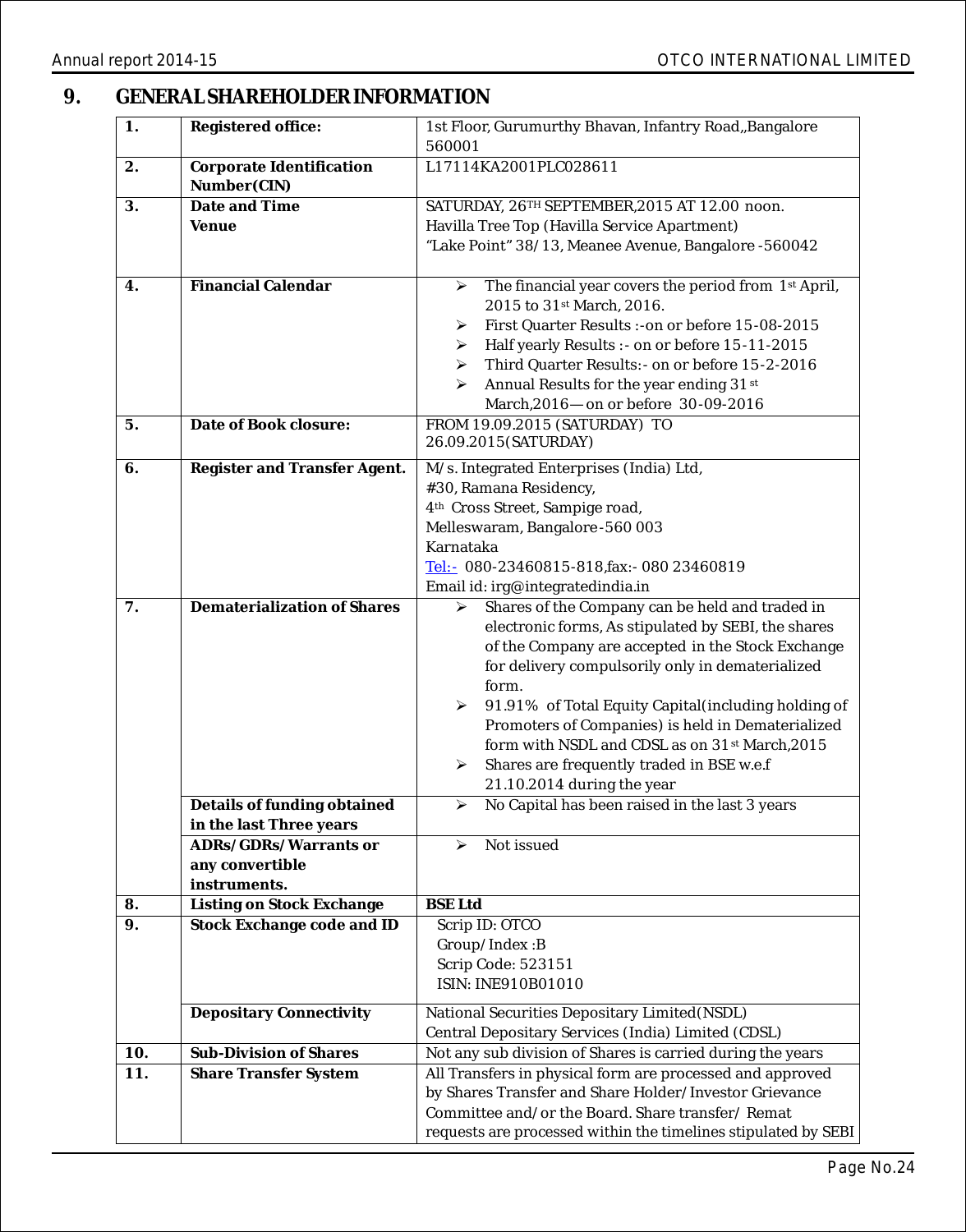### **10. STOCK MARKET DATA**

|                 | The BSE Limited   |           |              |  |
|-----------------|-------------------|-----------|--------------|--|
|                 | Month's           | Month's   | Total volume |  |
|                 | <b>High Price</b> | Low Price | of shares    |  |
| Month           |                   |           | transacted   |  |
|                 |                   |           |              |  |
|                 | Rs                | Rs        |              |  |
|                 |                   |           |              |  |
| <b>OCT 2014</b> | 22.00             | 19.86     | 216          |  |
| <b>NOV 2014</b> | 18.90             | 11.65     | 430          |  |
| <b>DEC 2014</b> | 11.07             | 8.35      | 1420         |  |
| <b>JAN 2015</b> | 9.02              | 8.68      | 3075         |  |
| FEB 2015        | 9.20              | 8.00      | 2022         |  |
| <b>MAR 2015</b> | Nil               | Nil       | Nil          |  |

### 11. SHAREHOLDING PATTERN AS ON 31<sup>ST</sup> MARCH 2015



### 12. DISTRIBUTION OF SHAREHOLDING AS ON 31<sup>st</sup> MARCH 2015

| No.of   | $%$ of | Share holding of   |            | No. of  | Amount Rs. | $%$ of total |
|---------|--------|--------------------|------------|---------|------------|--------------|
| share   | Total  | Nominal of Rs.10/- |            | shares  |            |              |
| Holders |        |                    |            |         |            |              |
| 732     | 79.57  |                    | upto 5,000 | 87329   | 873290     | 3.37         |
| 73      | 7.93   | 5,001              | 10,000     | 53339   | 533390     | 2.06         |
| 36      | 3.91   | 10,001             | 20,000     | 53170   | 531700     | 2.05         |
| 15      | 1.63   | 20,001             | 30,000     | 38864   | 388640     | 1.50         |
| 14      | 1.52   | 30,001             | 40,000     | 50529   | 505290     | 1.95         |
| 3       | 0.33   | 40,001             | 50,000     | 13813   | 138130     | 0.53         |
| 9       | 0.98   | 50,001             | 1.00.000   | 65516   | 655160     | 2.53         |
| 38      | 4.13   | 1,00,001           | & above    | 2231064 | 22310640   | 86.02        |
| 920     | 100.00 | <b>TOTAL</b>       |            | 2593624 | 25936240   | 100.00       |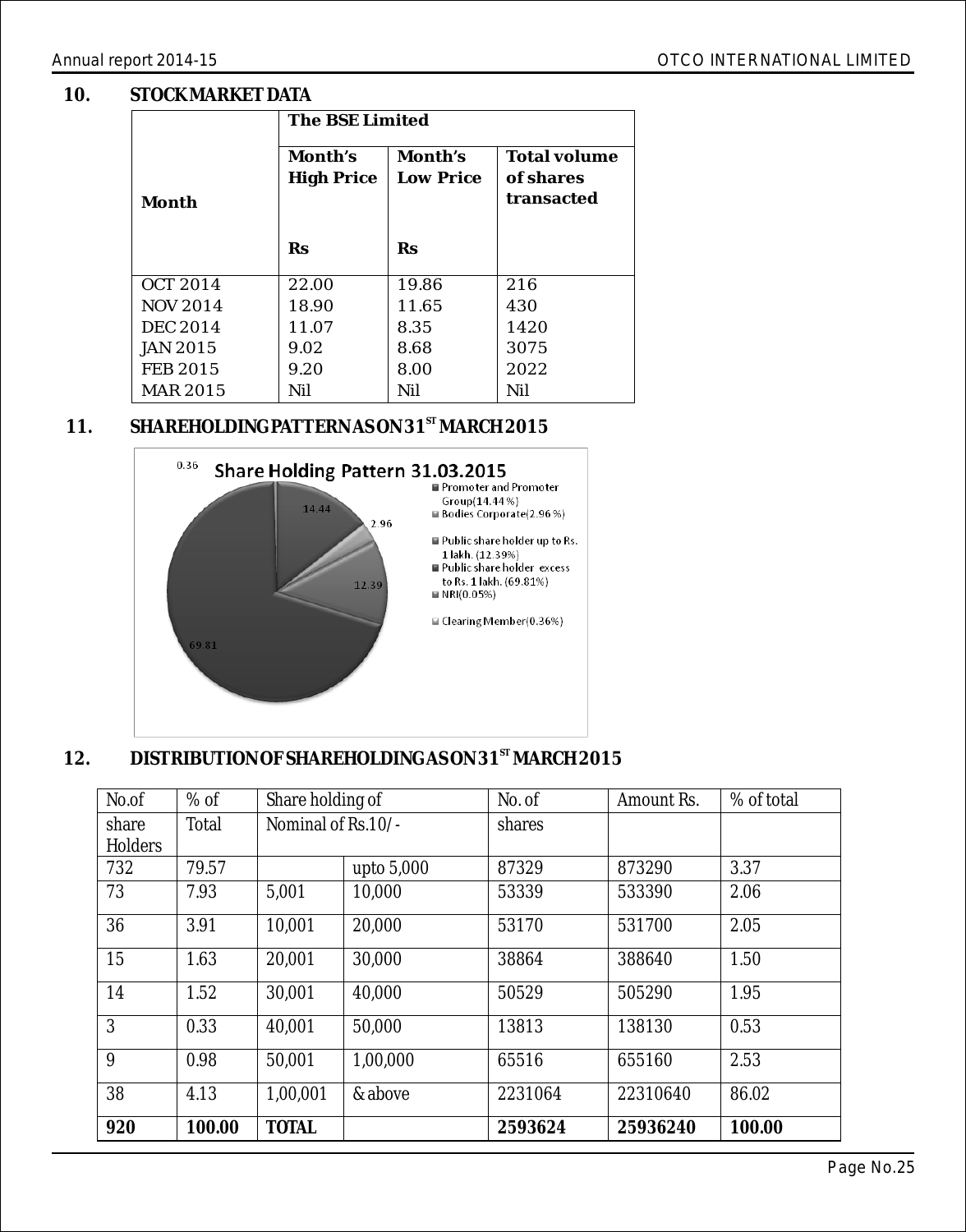### **13) REGISTRAR AND SHARE TRANSFER AGENTS**

M/s. Integrated Enterprises (India) Ltd,, having its registered office at #30, Ramana Residency,4th Cross Street, Sampige road, Melleswaram, Bangalore-560 003,Karnataka are the Registrars for the demat segment and also the share transfer agents of the company, to whom communications regarding share transfer and dematerialization requests must be addressed. All matters connected with share transfer, transmission, dividend payment is handled by the share transfer agent. Share transfers are processed within 15 days of lodgement. A practising company secretary certifies on a quarterly basis the timely dematerialization of shares of the company.

**14) INFORMATION IN RESPECT OF UNCLAIMED DIVIDENDS DUE FOR REMITTANCE INTO INVESTOR EDUCATION AND PROTECTION FUND (IEPF) IS GIVEN BELOW:**

As on date there is no unclaimed dividends due for remittance into Investor Education and Protection Fund (IEPF)

### **15. REQUEST TO INVESTORS**

Shareholders are requested to follow the general safeguards/procedures as detailed hereunder in order to avoid risks while dealing in the securities of the company.

- Shareholders are requested to convert their physical holding to demat/electronic form through any of the DPs to avoid any possibility of loss, mutilation etc., of physical share certificates and also to ensure safe and speedy transaction in securities.
- Shareholders holding shares in physical form, should communicate the change of address, if any, directly to the Registrars and Share Transfer Agent of the company.
- It has become mandatory for transferees to furnish a copy of Permanent Account Number for registration of transfer of shares held in physical mode.
- Shareholders holding shares in physical form who have not availed nomination facility and would like to do so are requested to avail the same, by submitting the nomination in Form 2B. The form will be made available on request. Those holding shares in electronic form are advised to contact their DPs.
- As required by SEBI, it is advised that the shareholders furnish details of their bank account number and name and address of their bank for incorporating the same in the dividend warrants. This would avoid wrong credits being obtained by unauthorized persons.

### **16) RECONCILIATION OF SHARE CAPITAL AUDIT**

Quarterly audits were conducted by a practising company secretary, reconciling the issued and listed capital of the company with the aggregate of the number of shares held by investors in physical form and in the depositories and the said certificates were submitted to the stock exchanges within the prescribed time limit. As on 31st March 2015 there was no difference between the issued and listed capital. The shares held by investors in physical form is 2,09,857 and in electronic form with the depositories is 23,83,767. Thus the dematerialized equity shares represent 91.91% of the paid up equity capital as on 31st March 2015.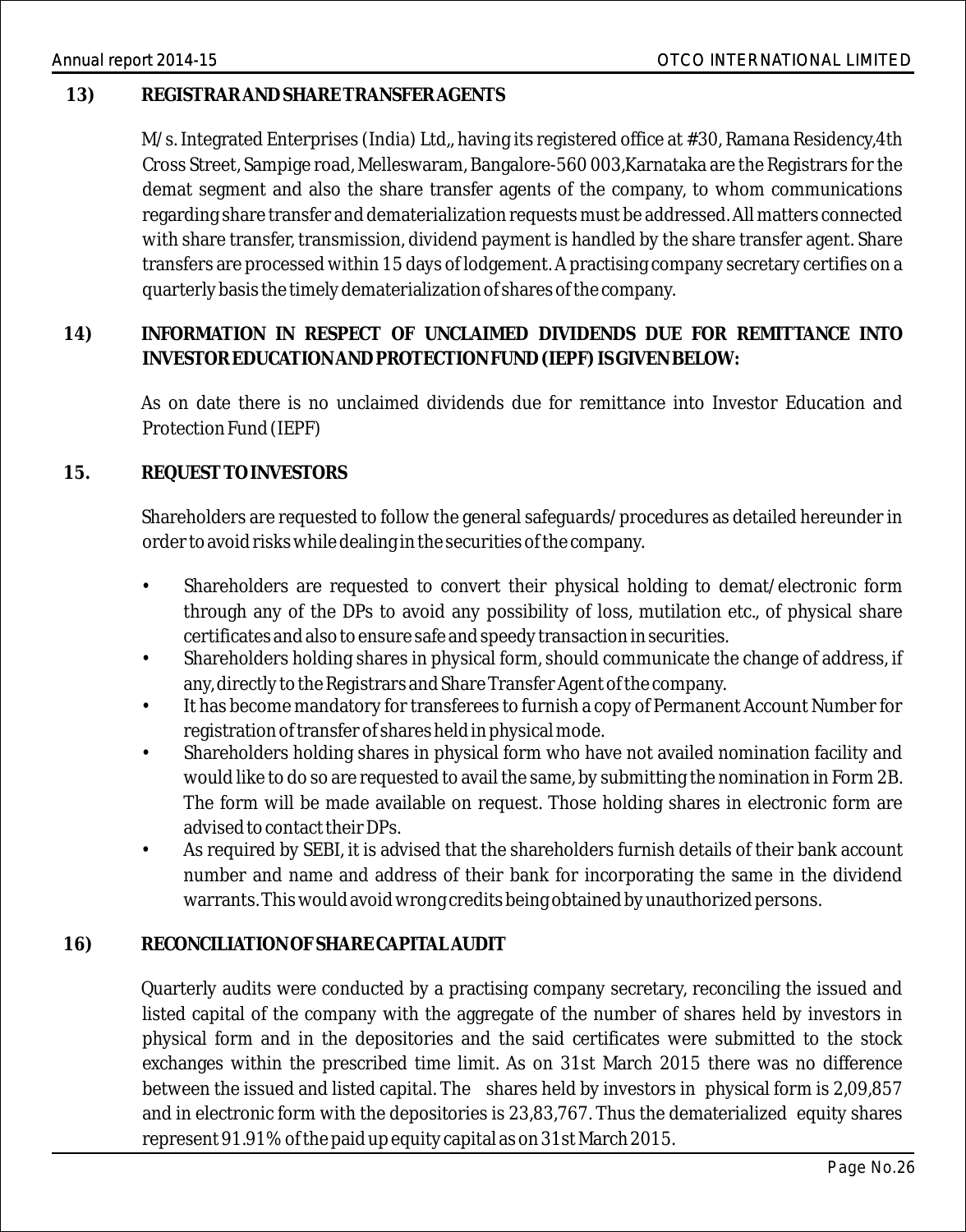### **17) ADDRESS FOR CORRESPONDENCE**

| To contact Registrars & Share      | M/s. Integrated Enterprises (India) Ltd,       |
|------------------------------------|------------------------------------------------|
| <b>Transfer Agents for matters</b> | #30, Ramana Residency,                         |
| relating to shares                 | 4 <sup>th</sup> Cross Street, Sampige road,    |
|                                    | Melleswaram, Bangalore - 560 003               |
|                                    | Karnataka                                      |
|                                    | Tel: $-$ 080-23460815-818, fax: - 080 23460819 |
|                                    | Email id: irg@integratedindia.in               |
|                                    |                                                |
| For any other general matters or   | Mr. Manas Ranjan sahoo                         |
| in case of any difficulties /      | Company Secretary and Compliance Officer       |
| grievance                          | E-mail: info@otcointernational,in              |
|                                    |                                                |

### **DECLARATION BY CHAIRMAN And DIRECTOR ON CODE OF CONDUCT UNDER CLAUSE 49 OF THE LISTING AGREEMENT**

To

The Members of OTCO International Ltd.

We, hereby declare that to the best of our knowledge and information, all the Board Members and Senior Management Personnel have affirmed compliance with the code of conduct for the year ended March 31, 2015.

Place: Bangalore Date: 05.05.2015  **For and on behalf of Board** 

**Director Director**

**Mr. Collin R. Timms Ms. Chinnamma P Mathew**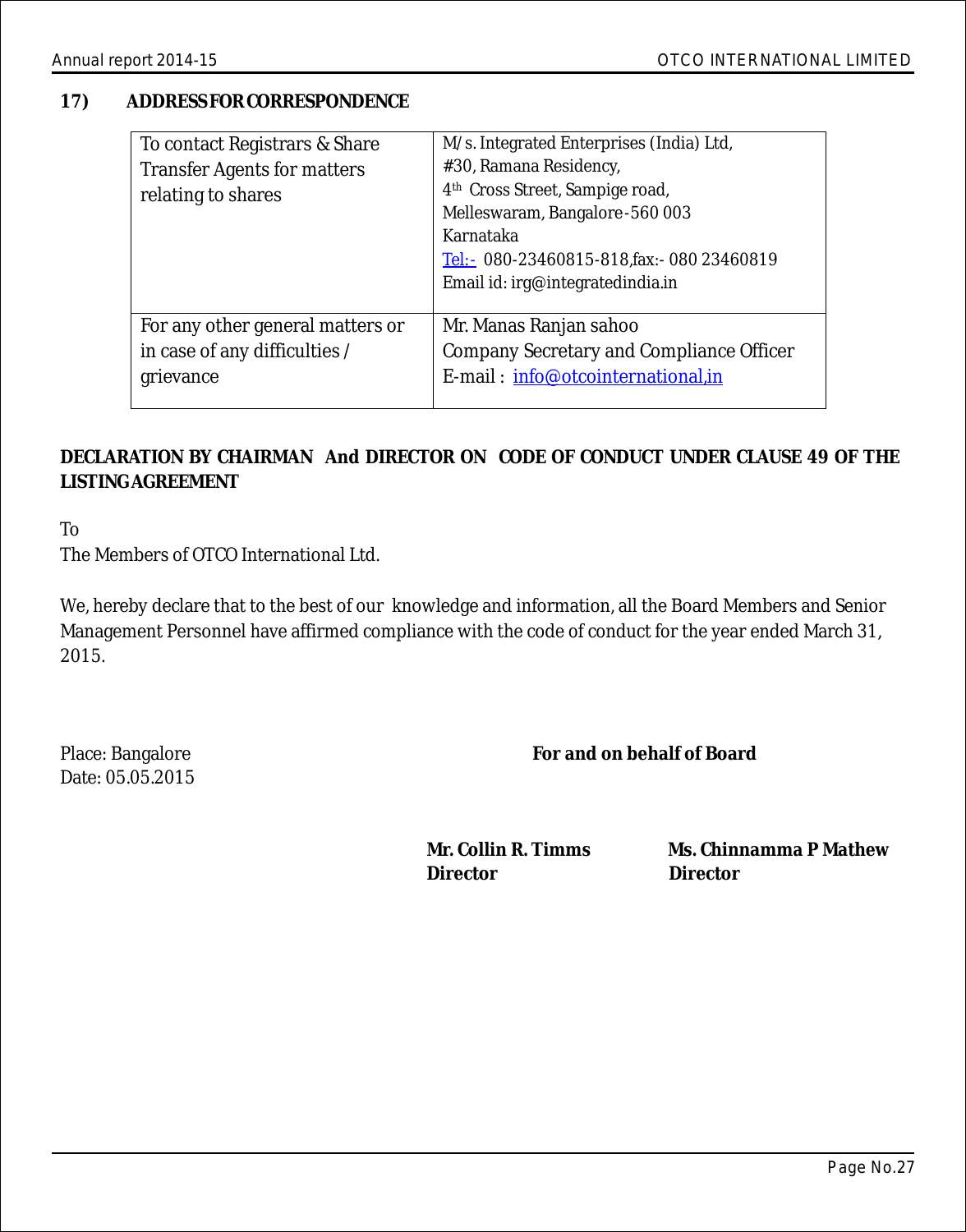### **ANNEXURE C TO THE DIRECTORS REPORT**

### CERTIFICATE OF COMPLIANCE FROM AUDITORS AS STIPULATED UNDER CLAUSE 49 OF THE LISTING AGREEMENT OF THE STOCK EXCHANGE IN INDIA

### TO THE SHAREHOLDERS,

We have examined the compliance conditions of Corporate Governance by OTCO International Limited for the year ended on 31st March, 2015, as stipulated in clause 49 of the Listing Agreement of the said Company with Bombay stock exchange Limited.

The compliance of condition of Corporate Governance is the responsibility of the management. Our examination was limited to procedure and implementation thereof, adopted by the company for ensuring the compliance of the conditions of corporate governance. It is neither an audit nor an expression of opinion on the financial statements of the Company.

In our opinion and to the best of our information and according to the explanations given to us, we certify that the company has complied with the conditions of corporate governance as stipulated in the above mentioned listing agreement.

We further state that such compliance is neither an assurance as to the future viability of the Company nor the efficiency or effectiveness with which the management has conducted the affairs of the Company.

Place: BANGALORE Date: 05.05.2015

> For **C. Ramasamy & B. Srinivasan, Chartered Accountants** FRN: 002957S Sd/-

> > C. Ramasamy **(PARTNER)** Membership No. : 23714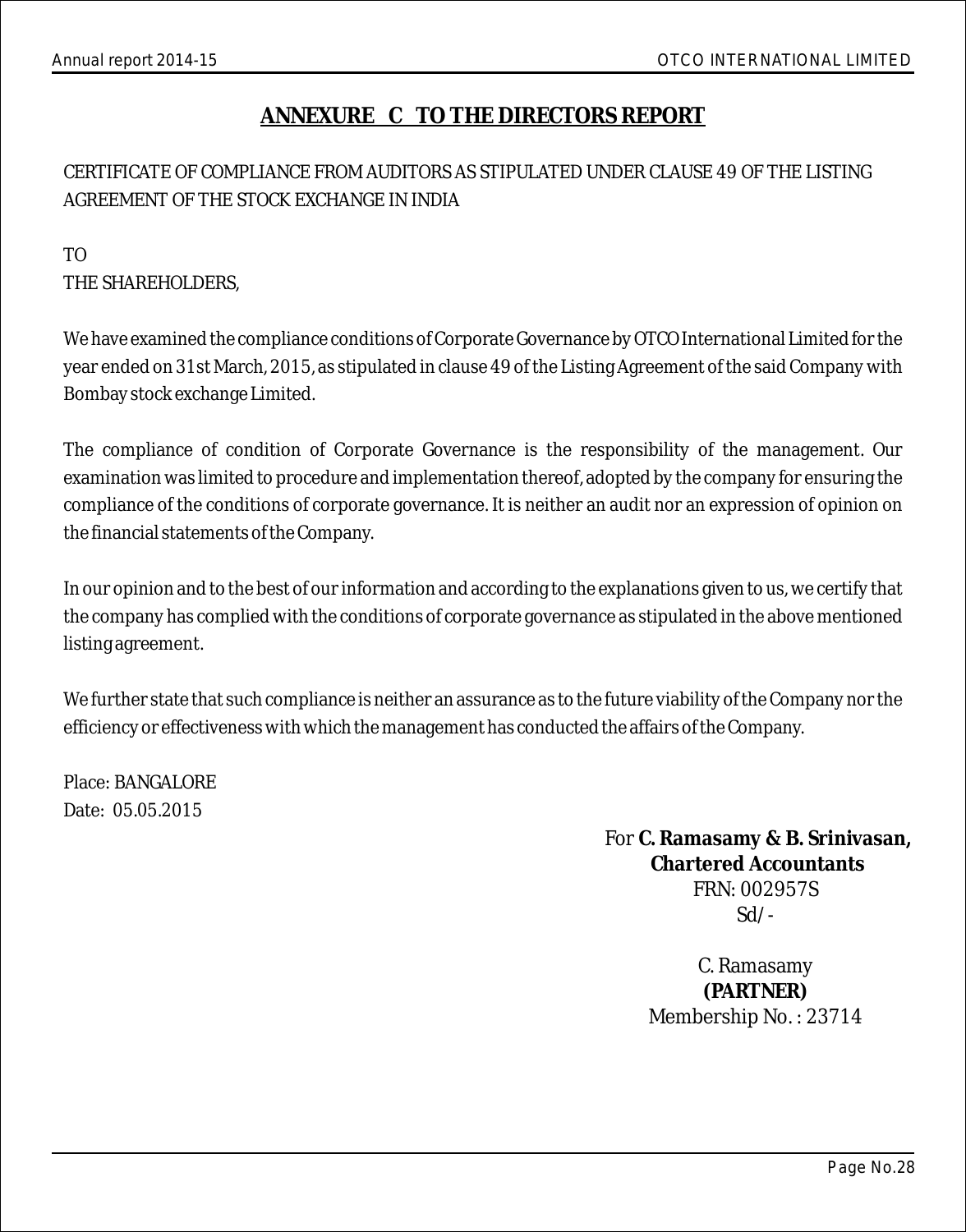### **ANNEXURE D TO THE DIRECTORS REPORT**

### **CEO CERTIFICATION**

**The Board of Directors.**  Otco International Limited. 1st Floor, Gurumurthy Bhavan, Infantry Road, Bangalore 560001

I, CHINNAMMA PULLATTU MATHEW, Director, certify to the Board of Directors that:

- a. I have reviewed financial statements and the cash flow statement for the year ended 31" March, 2015 and that to the best of my knowledge and belief:
	- i. these statements do not contain any materially untrue statement or omit any material fact or contain statements that might be misleading;
	- ii. These statements together present a true and fair view of the company's affairs and are in compliance with existing accounting standards, applicable laws and regulations.
- b. To the best of my knowledge and belief, no transactions entered into by the Company during the year which is fraudulent, illegal or violative of the Company's code of conduct.
- c. I accept responsibility for establishing and maintaining internal controls for financial reporting and I have evaluated the effectiveness of internal control systems of the company pertaining to financial reporting and I have disclosed to the auditors and the Audit Committee, deficiencies in the design or operation of such internal controls, if any, of which I was aware and the steps I have taken or propose to take to rectify these deficiencies.
- d. I have indicated to the auditors and the Audit committee:
	- i. Significant changes in internal control over financial reporting during the year;
	- ii. Significant changes in accounting policies during the year and that the same have been disclosed in the notes to the financial statements; and
	- iii. Instances of Significant fraud of which I have become aware and the involvement therein, if any, of the management or an employee having a significant role in the company's internal control system over financial reporting.

Place: Bangalore Date: 05.05.2015 **For and on behalf of Board**

**Ms. CHINNAMMA PULLATTU MATHEW Director and CEO**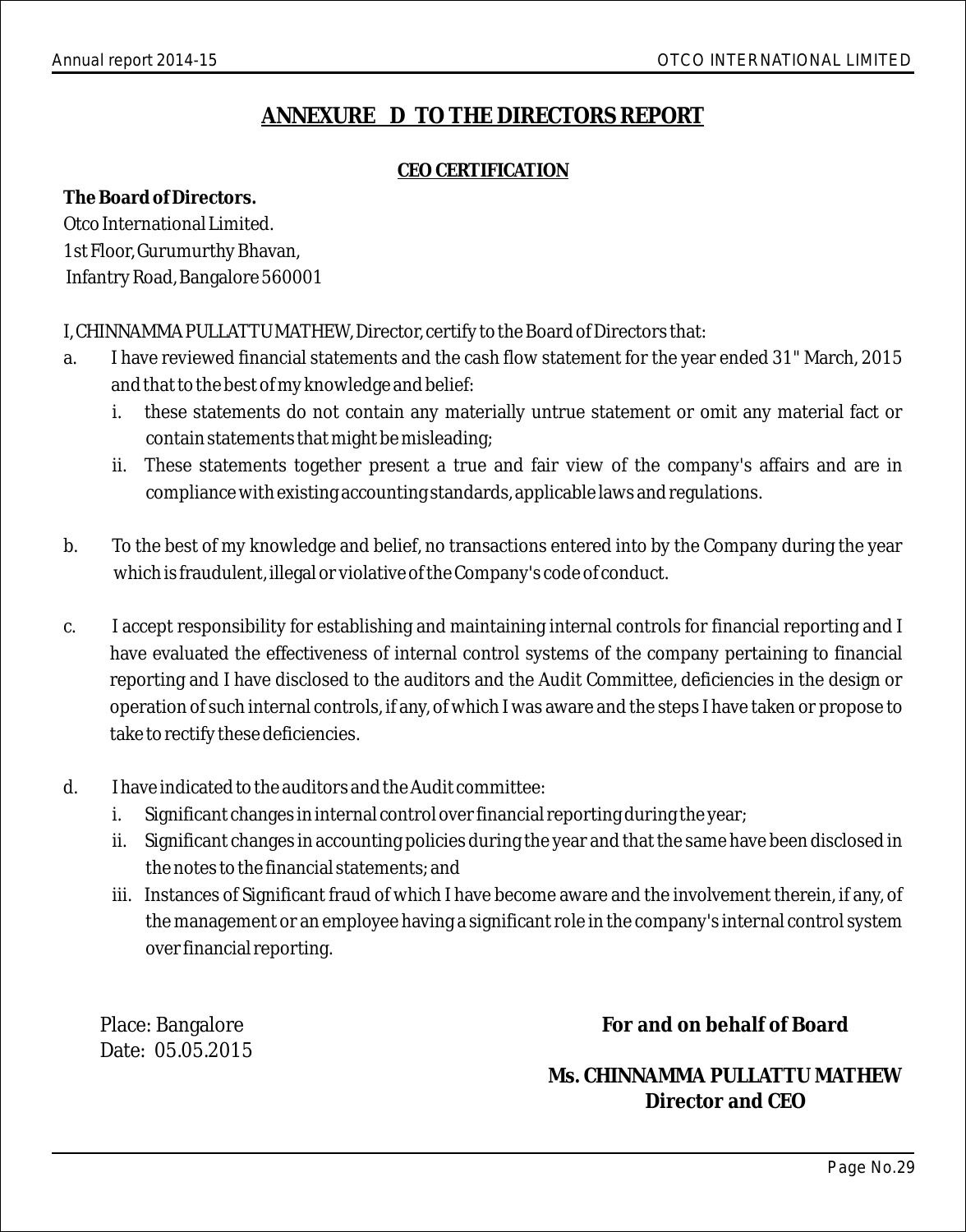### **ANNEXURE E TO THE DIRECTORS REPORT**

#### **FORM NO. MGT 9 EXTRACT OF ANNUAL RETURN**

### **As on financial year ended on 31.03.2015**

### **Pursuant to Section 92 (3) of the Companies Act, 2013 and rule 12(1) of the Company (Management & Administration) Rules, 2014.**

### **I. REGISTRATION & OTHER DETAILS:**

|                | <b>CIN</b>               | L17114KA2001PLC028611                            |
|----------------|--------------------------|--------------------------------------------------|
| 2.             | <b>Registration Date</b> | 13/02/2001                                       |
| 3.             | Name of the Company      | OTCO INTERNATIONAL LIMITED                       |
| 4.             | Category/Sub-category    | <b>Public Company</b>                            |
|                | of the Company           |                                                  |
| 5 <sub>1</sub> | Address of the           | NO 139, 1ST FLOOR, GURUMURTHY BHAVAN, INFANTRY   |
|                | Registered office &      | ROAD, BANGALORE:-560001                          |
|                | contact details          | Email;- info@otcointernational.in                |
|                |                          | Website; - www.otcointernational.in              |
| 6.             | Whether listed company   | <b>Listed Company</b>                            |
| 7.             | Name, Address &          | M/s. INTEGRATED ENTERPRISES (INDIA) LTD,         |
|                | contact details of the   | #30, RAMANA RESIDENCY, 4TH CROSS STREET, SAMPIGE |
|                | Registrar & Transfer     | ROAD, MELLESWARAM, BANGALORE -560 003, KARNATAKA |
|                | Agent, if any.           |                                                  |

### **II. PRINCIPAL BUSINESS ACTIVITIES OF THE COMPANY** (All the business activities contributing 10 % or more of the total turnover of the company shall be stated)

| S. No. | Name and Description of main | NIC Code of the           | │% to total turnover of the |
|--------|------------------------------|---------------------------|-----------------------------|
|        | products / services          | Product/service   company |                             |
|        | Software services            | 7229                      | 99.31                       |

### **III. PARTICULARS OF HOLDING, SUBSIDIARY AND ASSOCIATE COMPANIES -**

| S. No. | NAME AND              | CIN/GLN | HOLDING/          | % of shares | Applicable     |
|--------|-----------------------|---------|-------------------|-------------|----------------|
|        | <b>ADDRESS OF THE</b> |         | <b>SUBSIDIARY</b> | held        | <b>Section</b> |
|        | <b>COMPANY</b>        |         | ASSOCIATE         |             |                |
|        |                       |         | NOT APPLICABLE    |             |                |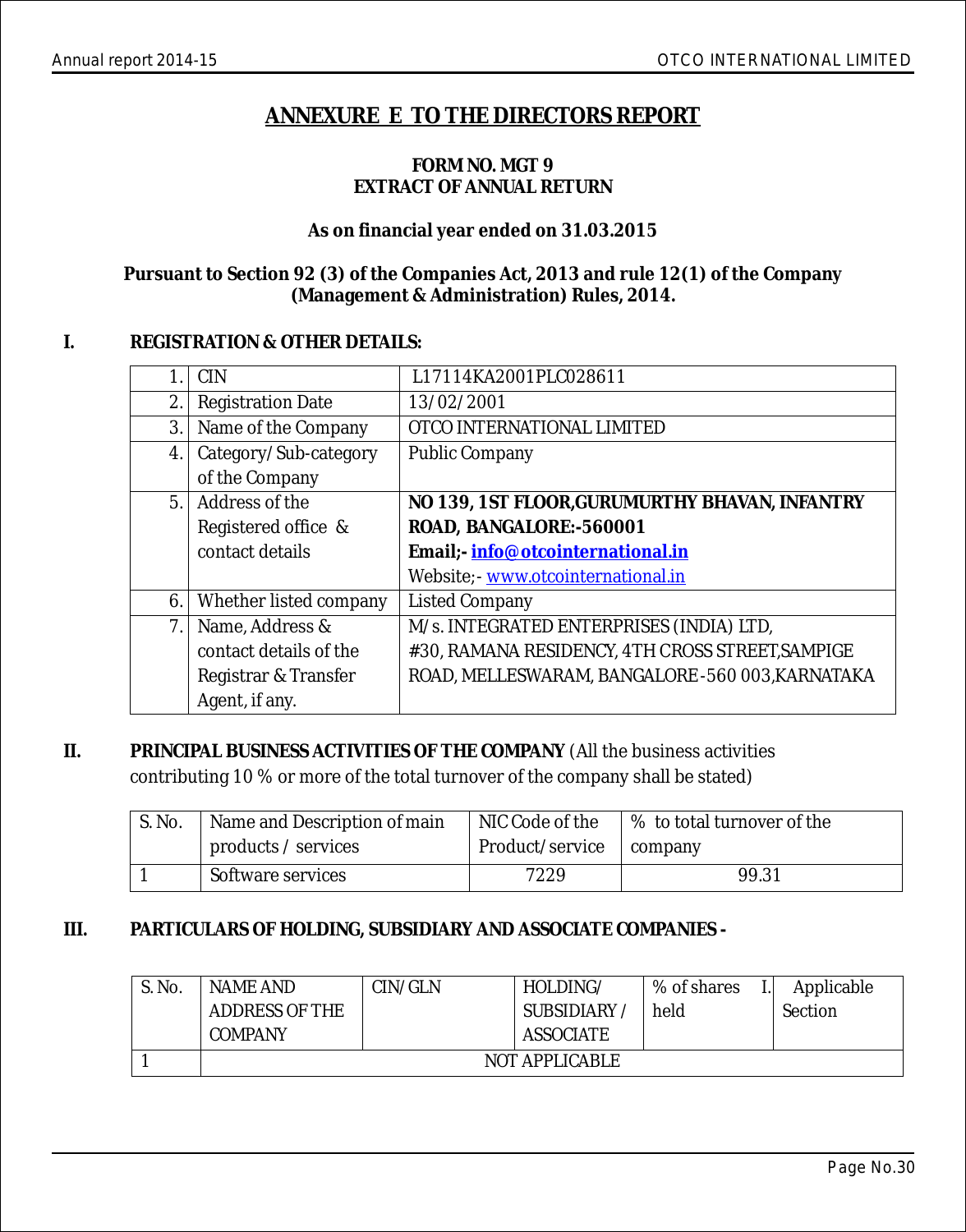### **IV. SHARE HOLDING PATTERN (Equity Share Capital Breakup as percentage of Total Equity) i) Category-wise Share Holding**

| Category of<br>Shareholders |        | year[As on 31-March-2014] | No. of Shares held at the beginning of the |                               | No. of Shares held at the end of the year[As<br>on 31-March-2015] |                  |        |                                  | %<br>Chang                 |
|-----------------------------|--------|---------------------------|--------------------------------------------|-------------------------------|-------------------------------------------------------------------|------------------|--------|----------------------------------|----------------------------|
|                             | Demat  | Physical                  | Total                                      | $%$ of<br>Total<br>Share<br>s | Demat                                                             | Physical         | Total  | $%$ of<br>Total<br><b>Shares</b> | e<br>during<br>the<br>year |
| A. Promoter                 |        |                           |                                            |                               |                                                                   |                  |        |                                  |                            |
| s                           |        |                           |                                            |                               |                                                                   |                  |        |                                  |                            |
| $(1)$ Indian                |        |                           |                                            |                               |                                                                   |                  |        |                                  |                            |
| a)                          | 239550 | 134887                    | 374437                                     | 14.44                         | 374438                                                            | $\bf{0}$         | 374438 | 14.44%                           | NIL                        |
| Individual/                 |        |                           |                                            | %                             |                                                                   |                  |        |                                  |                            |
| HUF                         |        |                           |                                            |                               |                                                                   |                  |        |                                  |                            |
| b) Central                  | Nil    | Nil                       | Nil                                        | Nil                           | Nil                                                               | Nil              | Nil    | Nil                              | Nil                        |
| Govt                        |        |                           |                                            |                               |                                                                   |                  |        |                                  |                            |
| c) State                    | Nil    | Nil                       | Nil                                        | Nil                           | Nil                                                               | Nil              | Nil    | Nil                              | Nil                        |
| Govt(s)                     |        |                           |                                            |                               |                                                                   |                  |        |                                  |                            |
| d) Bodies                   | Nil    | Nil                       | Nil                                        | Nil                           | Nil                                                               | Nil              | Nil    | Nil                              | Nil                        |
| Corp.                       |        |                           |                                            |                               |                                                                   |                  |        |                                  |                            |
| e) Banks / FI               | Nil    | Nil                       | Nil                                        | Nil                           | Nil                                                               | Nil              | Nil    | Nil                              | Nil                        |
| f) Any other                | Nil    | Nil                       | Nil                                        | Nil                           | Nil                                                               | Nil              | Nil    | Nil                              | Nil                        |
| Total                       | 239550 | 134887                    | 374437                                     | 14.44                         | 374438                                                            | $\boldsymbol{0}$ | 374438 | 14.44                            | $\rm NIL$                  |
| shareholdin                 |        |                           |                                            |                               |                                                                   |                  |        |                                  |                            |
| $\mathbf g$ of              |        |                           |                                            |                               |                                                                   |                  |        |                                  |                            |
| Promoter                    |        |                           |                                            |                               |                                                                   |                  |        |                                  |                            |
| (A)                         |        |                           |                                            |                               |                                                                   |                  |        |                                  |                            |
|                             |        |                           |                                            |                               |                                                                   |                  |        |                                  |                            |
| <b>B.</b> Public            |        |                           |                                            |                               |                                                                   |                  |        |                                  |                            |
| Shareholdin                 |        |                           |                                            |                               |                                                                   |                  |        |                                  |                            |
| g                           |        |                           |                                            |                               |                                                                   |                  |        |                                  |                            |
| 1.                          |        |                           |                                            |                               |                                                                   |                  |        |                                  |                            |
| Institutions                |        |                           |                                            |                               |                                                                   |                  |        |                                  |                            |
| a) Mutual                   | Nil    | Nil                       | Nil                                        | Nil                           | Nil                                                               | Nil              | Nil    | Nil                              | $\rm Nil$                  |
| Funds                       |        |                           |                                            |                               |                                                                   |                  |        |                                  |                            |
| b) Banks / FI               | NIL    | 381,250                   | 381,250                                    | 14.70                         | Nil                                                               | Nil              | Nil    | Nil                              | 14.70                      |
| c) Central                  | Nil    | $\rm Nil$                 | Nil                                        | Nil                           | Nil                                                               | Nil              | Nil    | Nil                              | Nil                        |
| Govt                        |        |                           |                                            |                               |                                                                   |                  |        |                                  |                            |
| d) State                    | Nil    | Nil                       | Nil                                        | Nil                           | Nil                                                               | Nil              | Nil    | Nil                              | Nil                        |
| Govt(s)                     |        |                           |                                            |                               |                                                                   |                  |        |                                  |                            |
| e) Venture                  | Nil    | Nil                       | Nil                                        | Nil                           | Nil                                                               | Nil              | Nil    | Nil                              | Nil                        |
| Capital                     |        |                           |                                            |                               |                                                                   |                  |        |                                  |                            |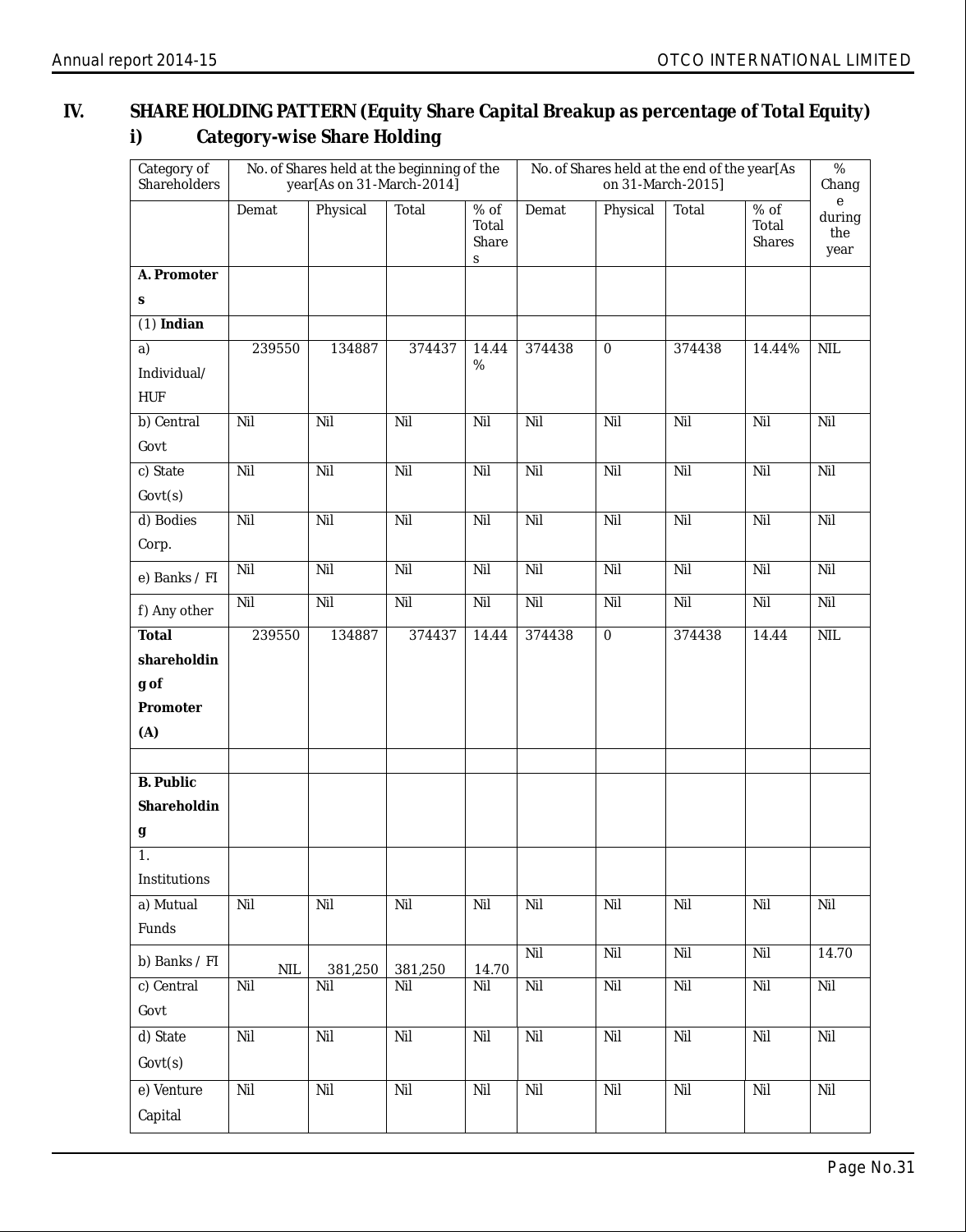| f) Insurance                  | Nil       | Nil     | Nil       | Nil   | Nil       | Nil     | Nil       | Nil   | Nil          |
|-------------------------------|-----------|---------|-----------|-------|-----------|---------|-----------|-------|--------------|
| Companies                     |           |         |           |       |           |         |           |       |              |
|                               |           |         |           |       |           |         |           |       |              |
| g) FIIs                       | Nil       | Nil     | Nil       | Nil   | Nil       | Nil     | Nil       | Nil   | Nil          |
| h) Foreign                    | Nil       | Nil     | Nil       | Nil   | Nil       | Nil     | Nil       | Nil   | Nil          |
| Venture                       |           |         |           |       |           |         |           |       |              |
|                               |           |         |           |       |           |         |           |       |              |
| Capital                       |           |         |           |       |           |         |           |       |              |
| Funds                         |           |         |           |       |           |         |           |       |              |
| i) Others                     | Nil       | Nil     | Nil       | Nil   | Nil       | Nil     | Nil       | Nil   | Nil          |
| (specify)                     |           |         |           |       |           |         |           |       |              |
| Sub-total                     | Nil       | 381,250 | 381,250   | 14.70 | Nil       | Nil     | Nil       | Nil   | 14.70        |
|                               |           |         |           |       |           |         |           |       |              |
| $(B)(1)$ :-                   |           |         |           |       |           |         |           |       |              |
|                               |           |         |           |       |           |         |           |       |              |
|                               |           |         |           |       |           |         |           |       |              |
| 2. Non-<br>Institutions       |           |         |           |       |           |         |           |       |              |
| a) Bodies                     |           |         |           |       |           |         |           |       |              |
| Corp.                         |           |         |           |       |           |         |           |       |              |
| i) Indian                     | 33,474    | 1,387   | 34,861    | 1.34  | 47,846    | 28,945  | 76,791    | 2.96  | 1.62         |
| ii) Overseas                  | Nil       | Nil     | Nil       | Nil   | Nil       | Nil     | Nil       | Nil   | Nil          |
| b)                            |           |         |           |       |           |         |           |       |              |
| Individuals                   |           |         |           |       |           |         |           |       |              |
| i) Individual                 |           |         |           |       |           |         |           |       |              |
| shareholders<br>holding       |           |         |           |       |           |         |           |       |              |
| nominal                       |           |         |           |       |           |         |           |       |              |
| share capital                 |           |         |           |       |           |         |           |       |              |
| upto Rs. 1                    |           |         |           |       |           |         |           |       |              |
| lakh<br>ii) Individual        | 218,616   | 166119  | 384,735   | 14.83 | 218,080   | 103,179 | 321,259   | 12.39 | 2.44         |
| shareholders                  |           |         |           |       |           |         |           |       |              |
| holding                       |           |         |           |       |           |         |           |       |              |
| nominal                       |           |         |           |       |           |         |           |       |              |
| share capital<br>in excess of |           |         |           |       |           |         |           |       |              |
| Rs 1 lakh                     | 1,020,556 | 395058  | 1,415,614 | 54.58 | 1,732,954 | 77,733  | 1,810,687 | 69.81 | 15.23        |
| c) Others                     |           |         |           |       |           |         |           |       |              |
| (specify)                     |           |         |           |       |           |         |           |       |              |
| Non<br>Resident               |           |         |           |       |           |         |           |       |              |
| Indians                       | 1027      | Nil     | 1027      | 0.04  | 1231      | Nil     | 1231      | 0.05  | 0.01         |
| Foreign                       | Nil       | Nil     | Nil       | Nil   | Nil       | Nil     | Nil       | Nil   | Nil          |
| Nationals                     |           |         |           |       |           |         |           |       |              |
| Clearing<br>Members           | 1700      |         | 1700      | 0.07  | 9218      | Nil     | 9218      | 0.36  | $\rm 0.29$   |
|                               | Nil       | Nil     | Nil       | Nil   | Nil       | Nil     | Nil       | Nil   | Nil          |
| <b>Trusts</b>                 |           |         |           |       |           |         |           |       |              |
| Sub-total                     |           |         |           |       |           |         |           |       |              |
| $(B)(2)$ :-                   | 1275373   | 562564  | 1837937   | 70.86 | 2009329   | 209857  | 2219186   | 85.56 | 14.70        |
| <b>Total Public</b>           |           |         |           |       |           |         |           |       |              |
| Shareholding                  |           |         |           |       |           |         |           |       |              |
| $(B)=(B)(1)+$<br>(B)(2)       | 1275373   | 943814  | 2219187   | 85.56 | 2009329   | 209857  | 2219186   | 85.56 | $\mbox{NIL}$ |
|                               |           |         |           |       |           |         |           |       |              |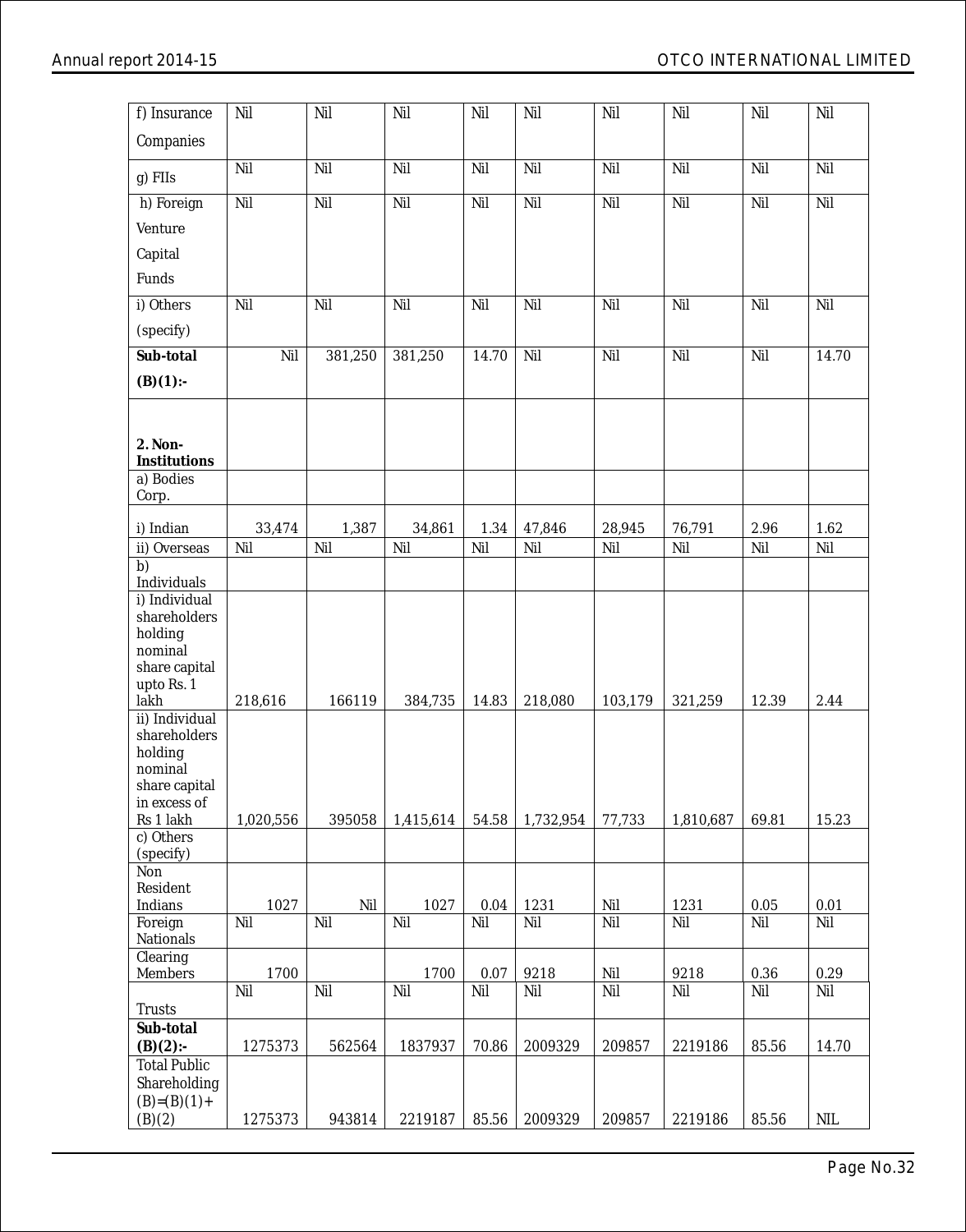### **(ii) Shareholding of Promoter-**

| SN           | Sharehold<br>er's Name            | Shareholding at the beginning<br>of the year |                                                 |                                                                         | Shareholding at the end of the year |                                        |                                                                        | % change<br>in                      |
|--------------|-----------------------------------|----------------------------------------------|-------------------------------------------------|-------------------------------------------------------------------------|-------------------------------------|----------------------------------------|------------------------------------------------------------------------|-------------------------------------|
|              |                                   | No. of<br><b>Shares</b>                      | $%$ of<br>total<br>Shares of<br>the.<br>company | %of<br><b>Shares</b><br>Pledged<br>encumb<br>ered to<br>total<br>shares | No. of<br><b>Shares</b>             | % of total<br>Shares of the<br>company | %of<br><b>Shares</b><br>Pledged /<br>encumber<br>ed to total<br>shares | shareholdi<br>ng during<br>the year |
| $\mathbf{1}$ | Collin<br>Richard<br><b>Timms</b> | 230062                                       | 8.87                                            | Nil                                                                     | 230063                              | 8.87                                   | Nil                                                                    | Nil                                 |
| $\mathbf{2}$ | Dr Olinda<br><b>Timms</b>         | 144375                                       | 5.57                                            | Nil                                                                     | 144375                              | 5.57                                   | Nil                                                                    | Nil                                 |
|              |                                   | 374437                                       | 14.44                                           | Nil                                                                     | 374438                              | 14.44                                  | Nil                                                                    | Nil                                 |

**iii) Change in Promoters' Shareholding: -** 

| <b>SN</b> | <b>Particulars</b>                       | Shareholding at the |                       |        | <b>Cumulative Shareholding</b> |
|-----------|------------------------------------------|---------------------|-----------------------|--------|--------------------------------|
|           |                                          |                     | beginning of the year |        | during the year                |
|           |                                          | No. of              | % of total            | No. of | % of total                     |
|           |                                          | shares              | shares of the         | shares | shares of                      |
|           |                                          |                     | company               |        | the                            |
|           |                                          |                     |                       |        | company                        |
|           | At the beginning of the year             | 374437              | 14.44%                | 374437 | 14.44%                         |
|           | Date wise Increase / Decrease in         | (Rounding Nil       |                       | Nil    | Nil                            |
|           | Promoters Shareholding during the        | off                 |                       |        |                                |
|           | year specifying the reasons for increase | fractional          |                       |        |                                |
|           | / decrease (e.g. allotment /transfer /   | Demat<br>Shares)    |                       |        |                                |
|           | bonus/ sweat equity etc.):               |                     |                       |        |                                |
|           | At the end of the year                   | 374438              | 14.44%                | 374438 | 14.44%                         |

 **iv) Shareholding Pattern of top ten Shareholders: (Other than Directors, Promoters and Holders of GDRs and ADRs):**

| <b>SN</b> | For Each of the Top 10                   | Shareholding at the |            | Cumulative          |            |
|-----------|------------------------------------------|---------------------|------------|---------------------|------------|
|           | Shareholders                             | beginning           |            | Shareholding during |            |
|           |                                          | of the year         |            | the                 |            |
|           |                                          |                     |            | year                |            |
|           |                                          | No. of              | % of total | No. of              | % of total |
|           |                                          | shares              | shares of  | shares              | shares of  |
|           |                                          |                     | the        |                     | the        |
|           |                                          |                     | company    |                     | company    |
|           | At the beginning of the year             | 1,606,624           | 61.95      | 1.606.624           | 61.95      |
|           | Date wise Increase / Decrease in         | <b>Transfer</b>     | 1.15       | <b>Transfer</b>     | 1.15       |
|           | Promoters Shareholding during the        | of Shares           |            | of Shares           |            |
|           | year specifying the reasons for increase |                     |            |                     |            |
|           | /decrease (e.g. allotment / transfer /   |                     |            |                     |            |
|           | bonus/ sweat equity etc):                |                     |            |                     |            |
|           | At the end of the year                   | 1,636,632           | 63.10      | 1,636,632           | 63.10      |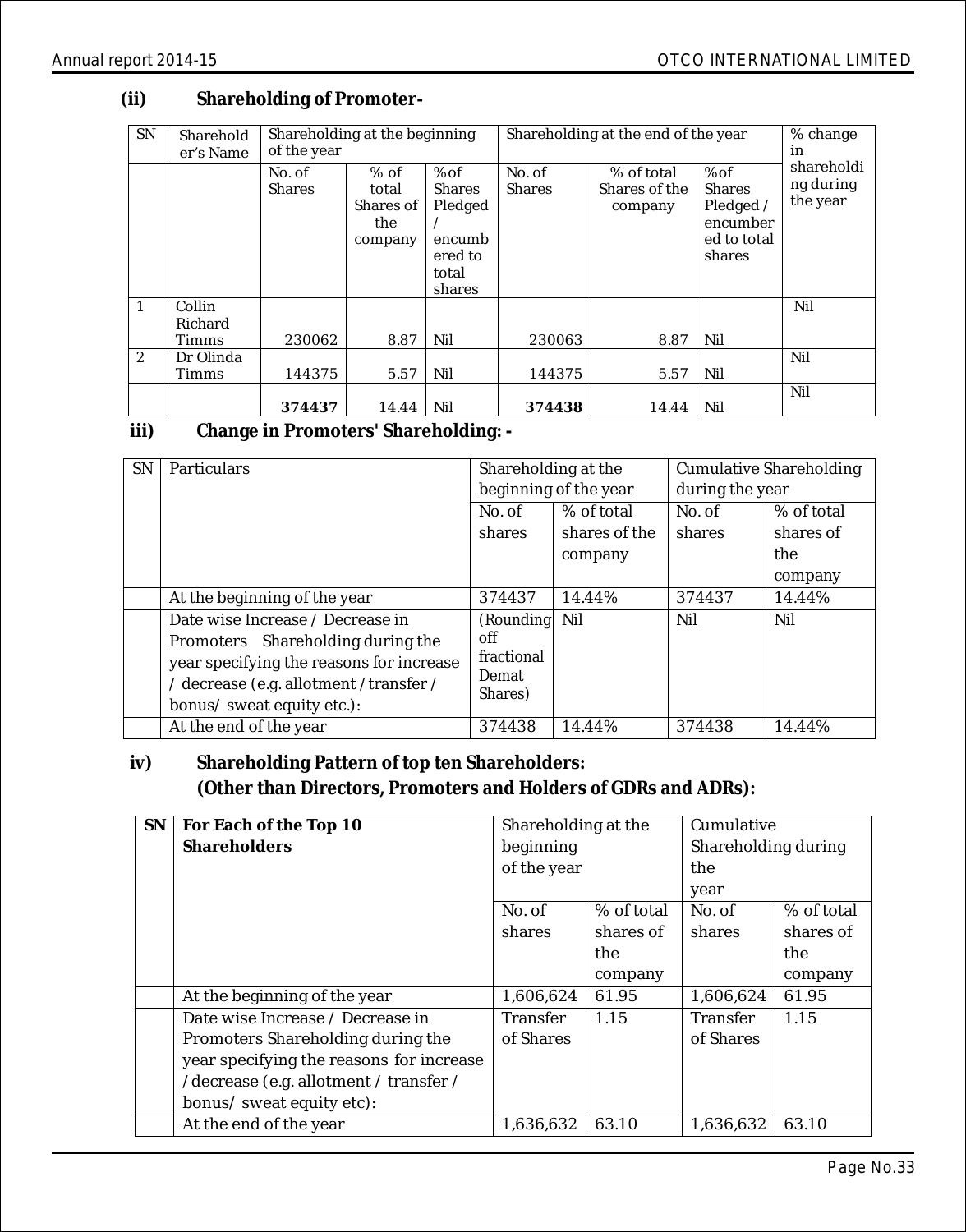**V) Shareholding of Directors and Key Managerial Personnel:**

| SN | Shareholding of each Directors and       | Shareholding at the |            | Cumulative          |            |
|----|------------------------------------------|---------------------|------------|---------------------|------------|
|    | each Key Managerial Personnel            | beginning           |            | Shareholding during |            |
|    |                                          | of the year         |            | the                 |            |
|    |                                          |                     |            | year                |            |
|    |                                          | No. of              | % of total | No. of              | % of total |
|    |                                          | shares              | shares of  | shares              | shares of  |
|    |                                          |                     | the        |                     | the        |
|    |                                          |                     | company    |                     | company    |
|    | At the beginning of the year             | 230062              | 8.87       | 230062              | 8.87       |
|    | Date wise Increase / Decrease in         | (Rounding           | <b>NIL</b> | <b>NIL</b>          | <b>NIL</b> |
|    | Promoters Shareholding during the        | off                 |            |                     |            |
|    | year specifying the reasons for increase | fractional          |            |                     |            |
|    | /decrease (e.g. allotment / transfer /   | Demat               |            |                     |            |
|    | bonus/ sweat equity etc.):               | Shares)             |            |                     |            |
|    | At the end of the year                   | 230063              | 8.87       | 230063              | 8.87       |

### **VI) INDEBTEDNESS - Indebtedness of the Company including interest outstanding/ accrued but not due for payment.**

|                                   | <b>Secured Loans</b><br>excluding<br>deposits | Unsecured<br>Loans | Deposits | Total<br><b>Indebtedness</b> |
|-----------------------------------|-----------------------------------------------|--------------------|----------|------------------------------|
| Indebtedness at the beginning of  |                                               |                    |          |                              |
| the financial year                |                                               |                    |          |                              |
| i) Principal Amount               | Nil                                           | Nil                | Nil      | Nil                          |
| ii) Interest due but not paid     | Nil                                           | Nil                | Nil      | Nil                          |
| iii) Interest accrued but not due | Nil                                           | Nil                | Nil      | Nil                          |
| Total (i+ii+iii)                  | Nil                                           | Nil                | Nil      | Nil                          |
| Change in Indebtedness during the | Nil                                           | Nil                | Nil      | Nil                          |
| financial year                    |                                               |                    |          |                              |
| * Addition                        | Nil                                           | Nil                | Nil      | Nil                          |
| * Reduction                       | Nil                                           | Nil                | Nil      | Nil                          |
| Net Change                        | Nil                                           | Nil                | Nil      | Nil                          |
| Indebtedness at the end of the    | Nil                                           | Nil                | Nil      | Nil                          |
| financial year                    |                                               |                    |          |                              |
| i) Principal Amount               | Nil                                           | Nil                | Nil      | Nil                          |
| ii) Interest due but not paid     | Nil                                           | Nil                | Nil      | Nil                          |
| iii) Interest accrued but not due | Nil                                           | Nil                | Nil      | Nil                          |
| Total (i+ii+iii)                  | Nil                                           | Nil                | Nil      | Nil                          |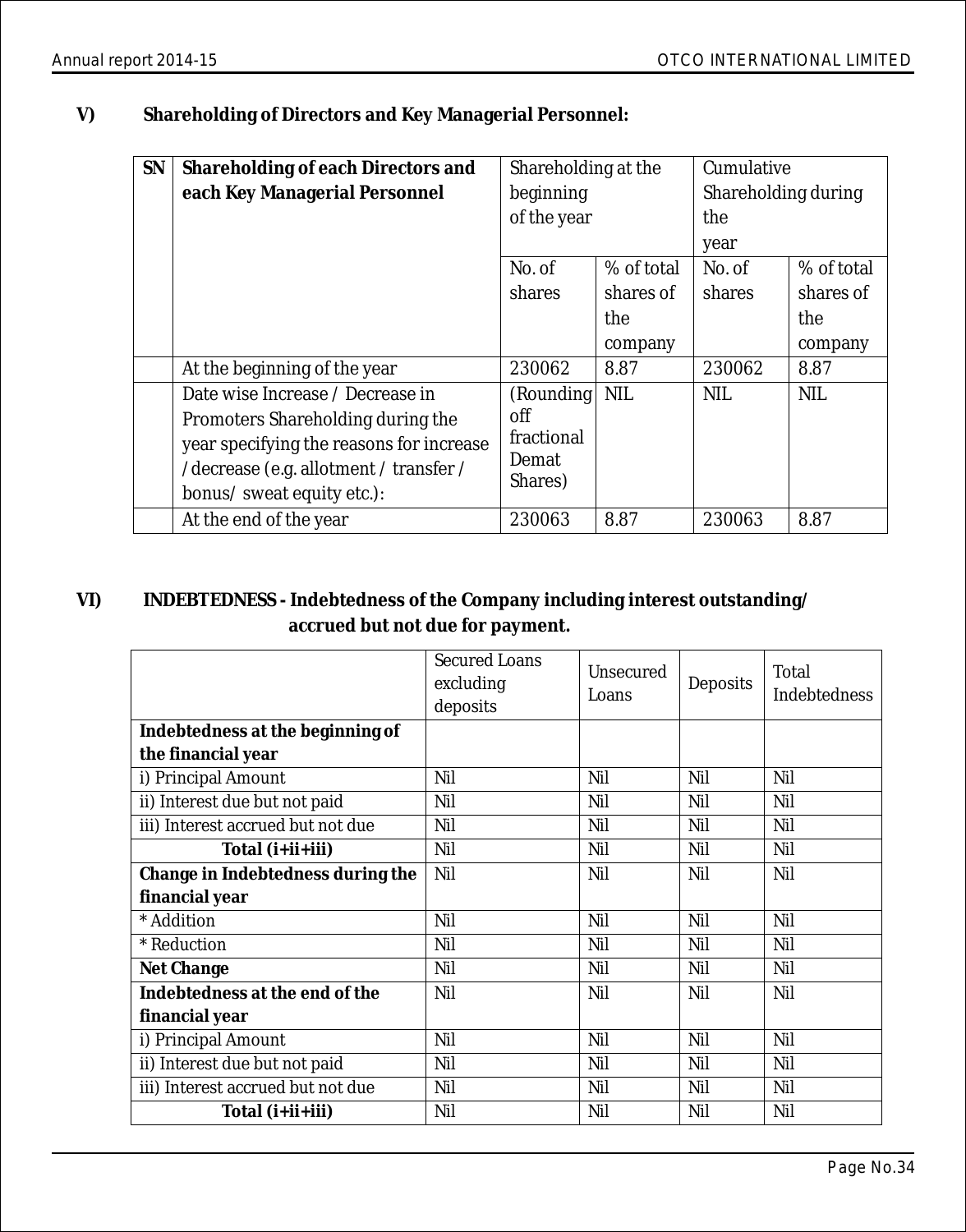### **VII. REMUNERATION OF DIRECTORS AND KEY MANAGERIAL PERSONNEL-**

### **A. Remuneration to Managing Director, Whole-time Directors and/or Manager:**

| SN.            | <b>Particulars of Remuneration</b>   | Name of MD/WTD/Manager |     |     |         | <b>Total Amount</b> |
|----------------|--------------------------------------|------------------------|-----|-----|---------|---------------------|
|                |                                      |                        |     |     | $- - -$ |                     |
| 1              | Gross salary                         | Nil                    | Nil | Nil | Nil     | Nil                 |
|                | (a) Salary as per provisions         | Nil                    | Nil | Nil | Nil     | Nil                 |
|                | contained in section $17(1)$ of the  |                        |     |     |         |                     |
|                | Income-tax Act, 1961                 |                        |     |     |         |                     |
|                | (b) Value of perquisites $u/s$ 17(2) | Nil                    | Nil | Nil | Nil     | Nil                 |
|                | Income-tax Act, 1961                 |                        |     |     |         |                     |
|                | (c) Profits in lieu of salary under  | Nil                    | Nil | Nil | Nil     | Nil                 |
|                | section 17(3) Income-tax Act, 1961   |                        |     |     |         |                     |
| $\overline{2}$ | <b>Stock Option</b>                  | Nil                    | Nil | Nil | Nil     | Nil                 |
| 3              | <b>Sweat Equity</b>                  | Nil                    | Nil | Nil | Nil     | Nil                 |
| $\overline{4}$ | Commission                           | Nil                    | Nil | Nil | Nil     | Nil                 |
|                | - as % of profit                     |                        |     |     |         |                     |
|                | - others, specify                    |                        |     |     |         |                     |
| 5              | Others, please specify               | Nil                    | Nil | Nil | Nil     | Nil                 |
|                | Total (A)                            | Nil                    | Nil | Nil | Nil     | Nil                 |
|                | Ceiling as per the Act               | Nil                    | Nil | Nil | Nil     | Nil                 |

### **B. Remuneration to other directors**

| SN.          | <b>Particulars of Remuneration</b>            |     | Name of Directors |     | <b>Total Amount</b> |     |
|--------------|-----------------------------------------------|-----|-------------------|-----|---------------------|-----|
|              |                                               |     |                   |     | ---                 |     |
| $\mathbf{1}$ | <b>Independent Directors</b>                  | Nil | Nil               | Nil | Nil                 | Nil |
|              | Fee for attending board<br>committee meetings | Nil | Nil               | Nil | Nil                 | Nil |
|              | Commission                                    | Nil | Nil               | Nil | Nil                 | Nil |
|              | Others, please specify                        | Nil | Nil               | Nil | Nil                 | Nil |
|              | Total $(1)$                                   | Nil | Nil               | Nil | Nil                 | Nil |
| $\mathbf{2}$ | <b>Other Non-Executive Directors</b>          | Nil | Nil               | Nil | Nil                 | Nil |
|              | Fee for attending board<br>committee meetings | Nil | Nil               | Nil | Nil                 | Nil |
|              | Commission                                    | Nil | Nil               | Nil | Nil                 | Nil |
|              | Others, please specify                        | Nil | Nil               | Nil | Nil                 | Nil |
|              | Total (2)                                     | Nil | Nil               | Nil | Nil                 | Nil |
|              | Total $(B)=(1+2)$                             | Nil | Nil               | Nil | Nil                 | Nil |
|              | <b>Total Managerial</b><br>Remuneration       | Nil | Nil               | Nil | Nil                 | Nil |
|              | Overall Ceiling as per the Act                | Nil | Nil               | Nil | Nil                 | Nil |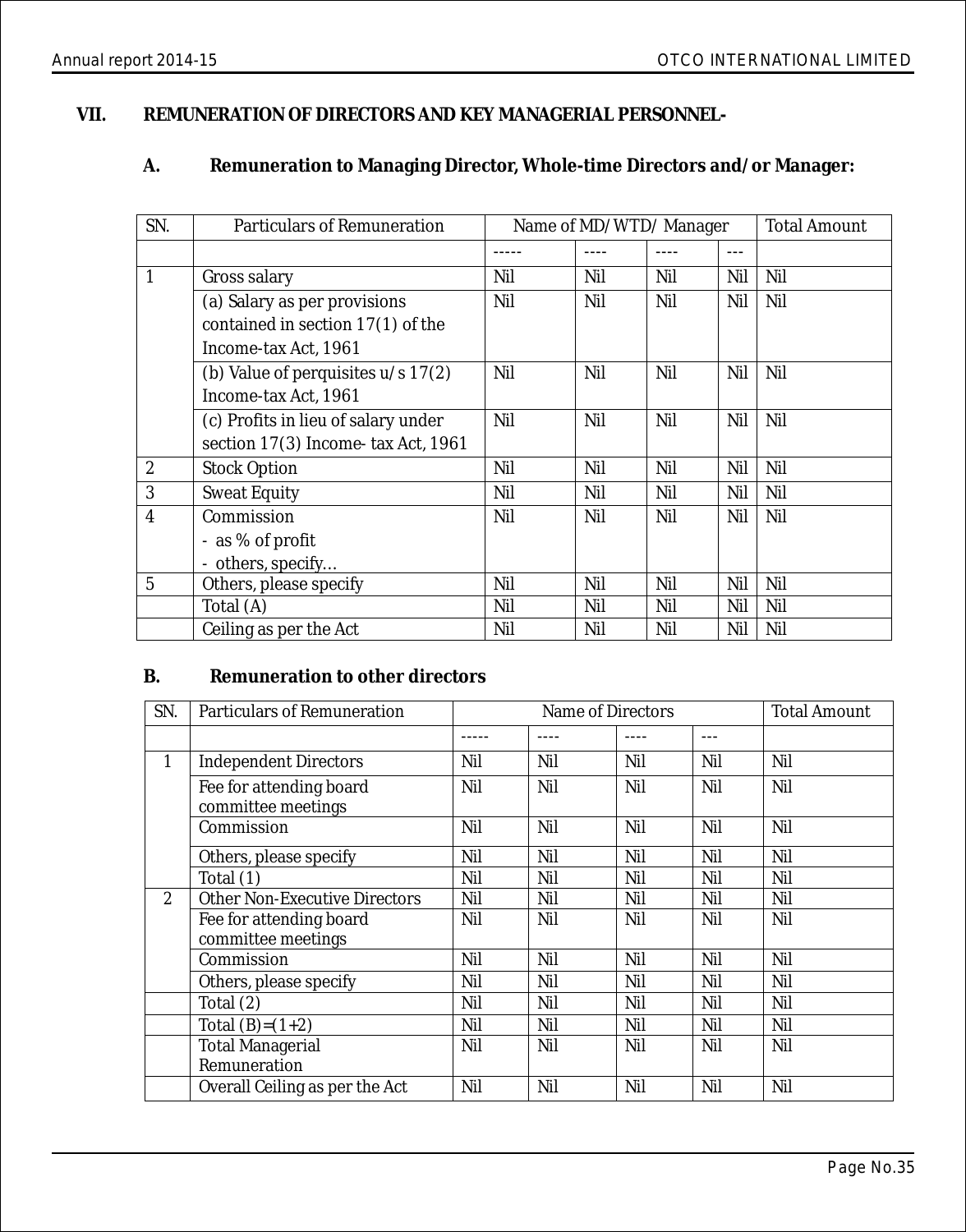### **C. REMUNERATION TO KEY MANAGERIAL PERSONNEL OTHER THAN MD/MANAGER/WTD**

| <b>SN</b>      | Particulars of Remuneration                  | Key Managerial Personnel |        |            |        |  |
|----------------|----------------------------------------------|--------------------------|--------|------------|--------|--|
|                |                                              | <b>CEO</b>               | CS.    | <b>CFO</b> | Total  |  |
| $\mathbf{1}$   | Gross salary                                 | Nil                      | 338994 | 64068      | 403062 |  |
|                | (a) Salary as per provisions contained in    | Nil                      | 338994 | 64068      | 403062 |  |
|                | section 17(1) of the Income-tax Act, 1961    |                          |        |            |        |  |
|                | (b) Value of perquisites $u/s$ 17(2) Income- | Nil                      | Nil    | Nil        | Nil    |  |
|                | tax Act, 1961                                |                          |        |            |        |  |
|                | (c) Profits in lieu of salary under section  | Nil                      | Nil    | Nil        | Nil    |  |
|                | 17(3) Income-tax Act, 1961                   |                          |        |            |        |  |
| $\mathbf{2}$   | <b>Stock Option</b>                          | Nil                      | Nil    | Nil        | Nil    |  |
| 3              | <b>Sweat Equity</b>                          | Nil                      | Nil    | Nil        | Nil    |  |
| $\overline{4}$ | Commission                                   | Nil                      | Nil    | Nil        | Nil    |  |
|                | - as % of profit                             | Nil                      | Nil    | Nil        | Nil    |  |
|                | others, specify                              | Nil                      | Nil    | Nil        | Nil    |  |
| $\overline{5}$ | Others, please specify                       | Nil                      | Nil    | Nil        | Nil    |  |
|                | Total                                        | Nil                      | 338994 | 64068      | 403062 |  |

### **VIII. PENALTIES / PUNISHMENT/ COMPOUNDING OF OFFENCES:**

| <b>Type</b>         | Section of the<br>Companies<br>Act | <b>Brief</b><br>Description | Details of<br>Penalty /<br>Punishment/<br>Compounding<br>fees imposed | Authority<br>[RD / NCLT /<br>COURT] | Appeal made,<br>if any (give<br>Details) |
|---------------------|------------------------------------|-----------------------------|-----------------------------------------------------------------------|-------------------------------------|------------------------------------------|
| A. COMPANY          |                                    |                             |                                                                       |                                     |                                          |
| Penalty             | Nil                                | Nil                         | Nil                                                                   | Nil                                 | Nil                                      |
| Punishment          | Nil                                | Nil                         | Nil                                                                   | Nil                                 | Nil                                      |
| Compounding         | Nil                                | Nil                         | Nil                                                                   | Nil                                 | Nil                                      |
| <b>B. DIRECTORS</b> |                                    |                             |                                                                       |                                     |                                          |
| Penalty             | Nil                                | Nil                         | Nil                                                                   | Nil                                 | Nil                                      |
| Punishment          | Nil                                | Nil                         | Nil                                                                   | Nil                                 | Nil                                      |
| Compounding         | Nil                                | Nil                         | Nil                                                                   | Nil                                 | Nil                                      |
|                     | C. OTHER OFFICERS IN DEFAULT       |                             |                                                                       |                                     |                                          |
| Penalty             | Nil                                | Nil                         | Nil                                                                   | Nil                                 | Nil                                      |
| Punishment          | Nil                                | Nil                         | Nil                                                                   | Nil                                 | Nil                                      |
| Compounding         | Nil                                | Nil                         | Nil                                                                   | Nil                                 | Nil                                      |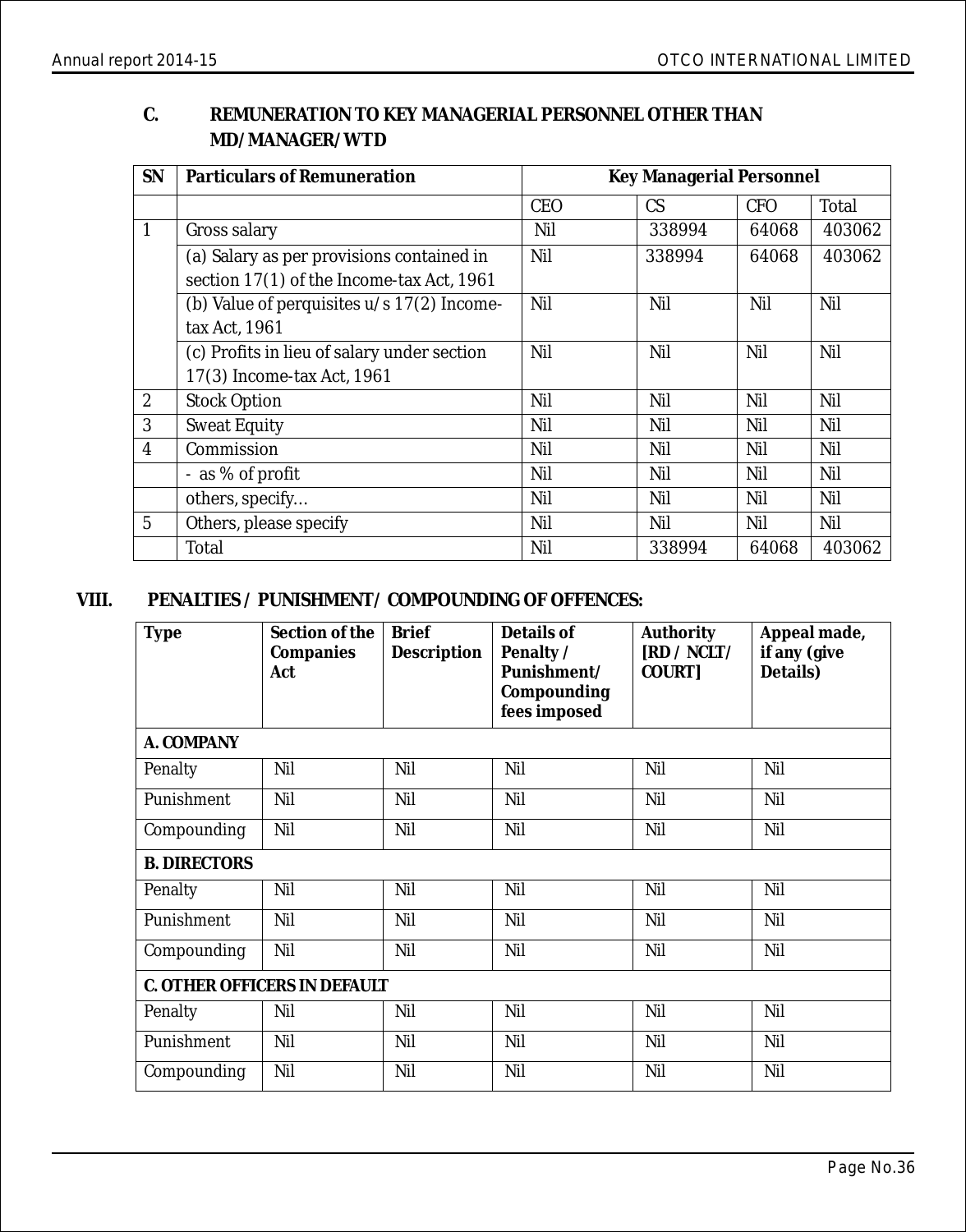### **ANNEXURE F TO THE DIRECTORS REPORT**

### Form No. MR-3 **SECRETARIAL AUDIT REPORT** FOR THE FINANCIAL YEAR ENDED 31st March, 2015 *[Pursuant to section 204(1) of the Companies Act, 2013 and rule No.9 of the Companies (Appointment and Remuneration Personnel) Rules, 2014]*

To, The Members, **OTCO International Limited,** Bangalore.

We have conducted the secretarial audit of the compliance of applicable statutory provisions and the adherence to good corporate practices by OTCO International Limited (hereinafter called the company). Secretarial Audit was conducted in a manner that provided us a reasonable basis for evaluating the corporate conducts/statutory compliances and expressing my opinion thereon.

Based on our verification of the OTCO International Limited books, papers, minute books, forms and returns filed and other records maintained by the company and also the information provided by the Company, its officers, agents and authorized representatives during the conduct of secretarial audit, We hereby report that in our opinion, the company has, during the audit period covering the financial year ended on 31st March, 2015 complied with the statutory provisions listed hereunder and also that the Company has proper Boardprocesses and compliance-mechanism in place to the extent, in the manner and subject to the reporting made hereinafter:

We have examined the books, papers, minute books, forms and returns filed and other records maintained by OTCO International Limited ("the Company") for the financial year ended on 31st March, 2015 according to the provisions of:

- (i) The Companies Act, 2013 (the Act) and the rules made there under;
- (ii) The Securities Contracts (Regulation) Act, 1956 ('SCRA') and the rules made thereunder;
- (iii) The Depositories Act, 1996 and the Regulations and Bye-laws framed thereunder; Not applicable
- (iv) Foreign Exchange Management Act, 1999 and the rules and regulations made thereunder to the extent of Foreign Direct Investment, Overseas Direct Investment and External Commercial Borrowings;
- (v) The following Regulations and Guidelines prescribed under the Securities and Exchange Board of India Act, 1992 ('SEBI Act'):-
	- (a) The Securities and Exchange Board of India (Substantial Acquisition of Shares and Takeovers) Regulations, 2011;
	- (b) The Securities and Exchange Board of India (Prohibition of Insider Trading) Regulations, 1992;
	- (c) The Securities and Exchange Board of India (Issue of Capital and Disclosure Requirements) Regulations, 2009;
	- (d) The Securities and Exchange Board of India (Employee Stock Option Scheme and Employee Stock Purchase Scheme) Guidelines, 1999; - Not applicable as the Company has not granted any Options to its employees during the financial year under review;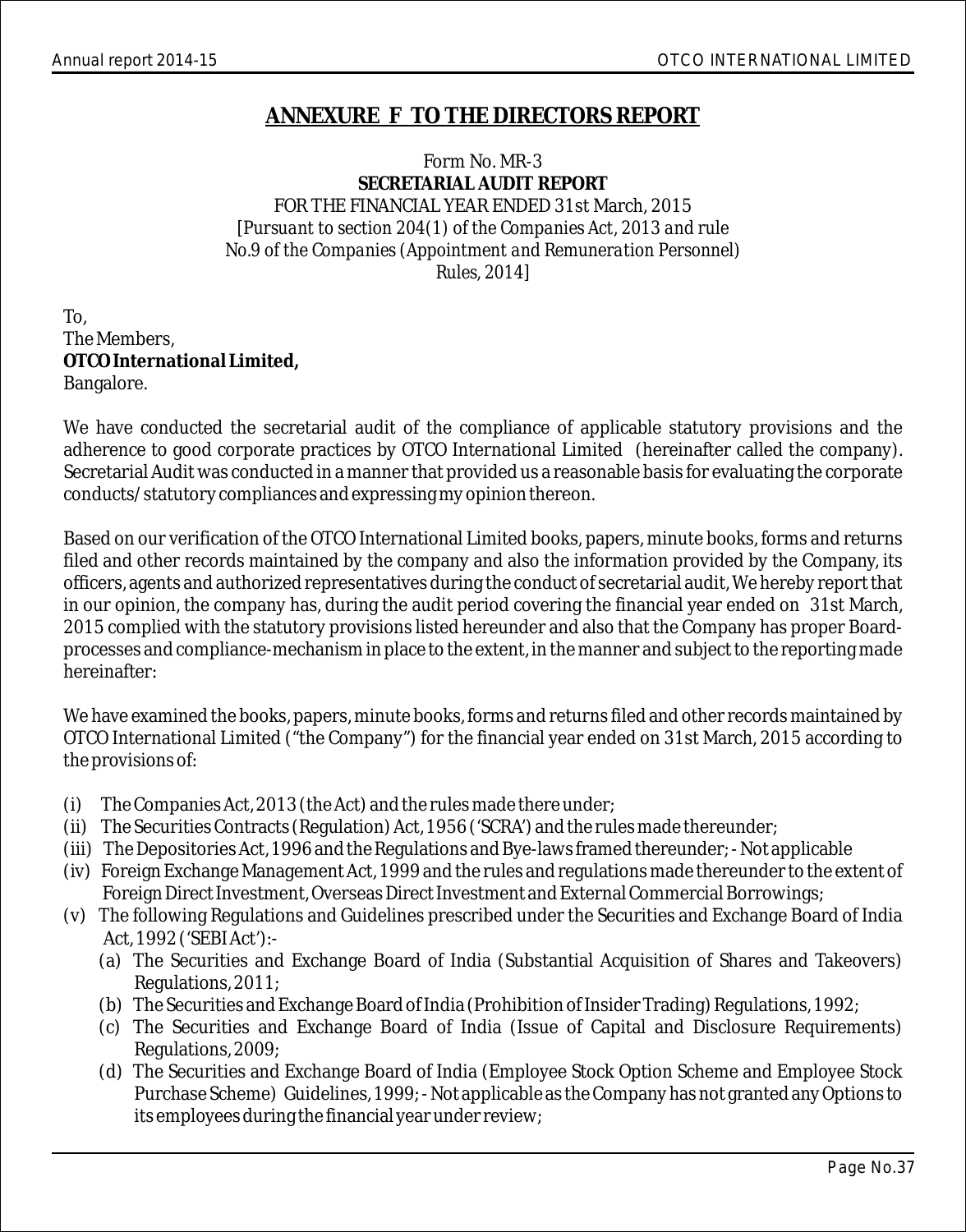- (e) The Securities and Exchange Board of India (Issue and Listing of Debt Securities) Regulations, 2008; - Not applicable as the Company has not issued any debt securities during the financial year under review;
- (f) The Securities and Exchange Board of India (Registrars to an Issue and Share Transfer Agents) Regulations, 1993 regarding the Companies Act and dealing with client;
- (g) The Securities and Exchange Board of India (Delisting of Equity Shares) Regulations, 2009; and
- (h) The Securities and Exchange Board of India (Buyback of Securities) Regulations, 1998; Not applicable as the Company has not bought back any of its securities during the financial year under review.

We have also examined compliance with the applicable clauses of the following:

- (i) Secretarial Standards issued by The Institute of Company Secretaries of India. **(not applicable as yet to be notified).**
- (ii) The Listing Agreements entered into by the Company with BSE Limited,

During the period under review the Company has complied with the provisions of the Act, Rules, Regulations, Guidelines, Standards, etc. mentioned above subject to the following observations: **We further report that**

- 1. The Board of Directors of the Company is duly constituted with proper balance of Executive Directors, Non-Executive Directors and Independent Directors. The changes in the composition of the Board of Directors that took place during the period under review were carried out in compliance with the provisions of the Act.
- 2. Adequate notice is given to all directors to schedule the Board Meetings, agenda and detailed notes on agenda were sent at least seven days in advance, and a system exists for seeking and obtaining further information and clarifications on the agenda items before the meeting and for meaningful participation at the Meeting.
- 3. **We further report that** there are adequate systems and processes in the company commensurate with the size and operations of the company to monitor and ensure compliance with applicable laws, rules, regulations and guidelines.

**We further report that** during the audit period, 3, 00,000 Equity shares issued on preferential basis and 518624 Bonus shares have been listed in BSE. The suspension of trading in BSE was revoked w.e.f. October 21, 2014. The Company was automatically delisted from Bangalore Stock Exchange due to derecognition of Bangalore Stock Exchange vide "Exit Order" of SEBI No.WTM/RKA/MRD/163/2014 issued on December 26, 2014 to BGSE The Shares of the Company are frequently trading in BSE.

Place: Chennai

Date: 05/05/2015 Name of Company Secretary in practice: S.SHREENIVASAN: ACS No. 9534 C P No.: 8780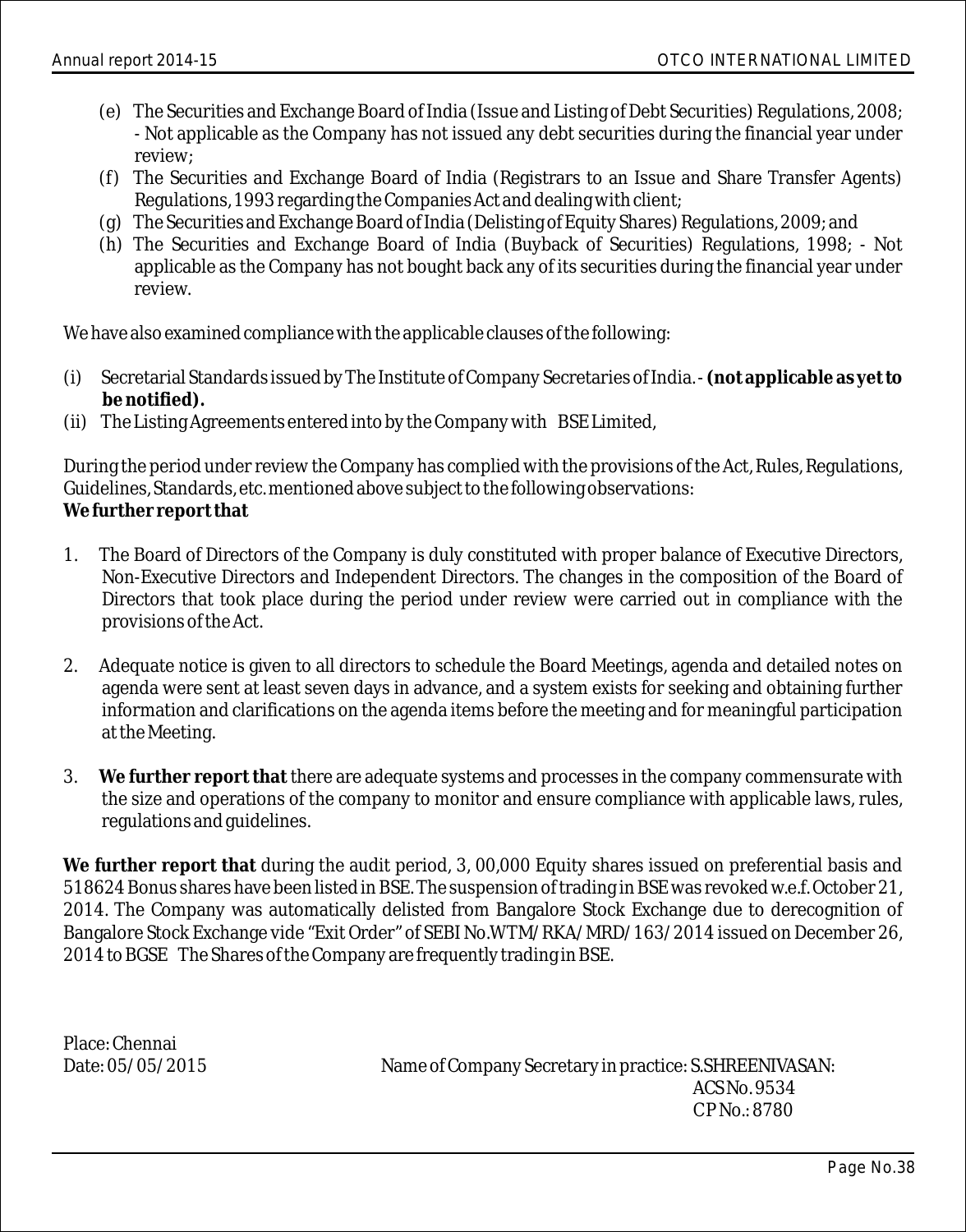### **ANNEXURE G TO THE DIRECTORS REPORT**

### **CONSERVATION OF ENERGY, TECHNOLOGY ABSORPTION AND FOREIGN EXCHANGE OUTGO**

- **(1) CONSERVATION OF ENERGY: The average consumption of Electricity per unit in the Financial Year 2014-2015 is NIL.**
- **(2) TECHNOLOGY ABSORPTION: NIL**
- **(3) FOREIGN EXCHANGE EARNINGS AND OUTGO:**

**Total Exchange used and earned (Rs in Lacs)**

| Particulars                                                        | 2014-15    | 2013-14    |
|--------------------------------------------------------------------|------------|------------|
| i Foreign Exchange earned including Direct and<br>Indirect exports | NIL.       | <b>NIL</b> |
| ii Foreign Exchange used                                           | <b>NIL</b> | NIL.       |

### **ANNEXURE H TO THE DIRECTORS REPORT**

### **RISK MANAGEMENT POLICY**

### *OVERVIEW*

This is in compliance with Section 134 (3) (n) of the Companies Act, 2013 and Clause 49 (VI) of the Listing Agreement which requires the Company to develop and implement a Risk Management Policy and to lay down risk assessment and minimization procedures.

### *ROLE OF BOARD OF DIRECTORS*

The Board of Directors of the Company oversee the development of Risk Management Policy and the establishment, implementation and monitoring of the Company's risk management system, in accordance with the policy.

### *ROLE OF THE CHIEF EXECUTIVE OFFICER*

The Chief Executive Officer has responsibility for identifying, assessing, monitoring and managing risks. The Chief Executive Officer is also responsible for identifying any material changes to the Company's risk profile and ensuring, with approval of the Board, the risk profile of the Company is updated to reflect any material change.

Implementation of the risk management system and day-to-day management of risk is the responsibility of the Chief Executive Officer, with the assistance of senior management, as required.

The Chief Executive Officer is required to report to the Board as to the effectiveness of the Company's management of its material business risks on a regular basis.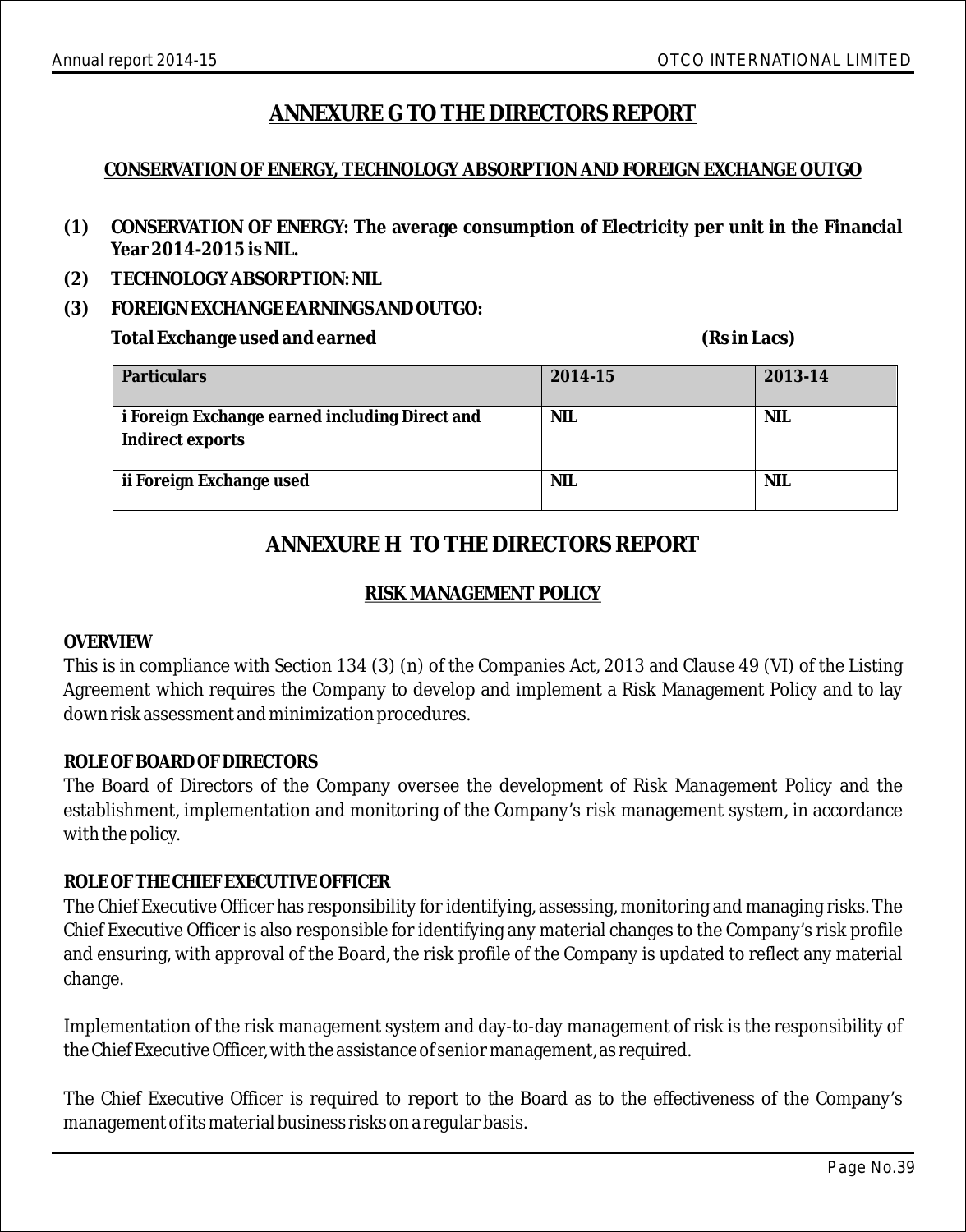### *ROLE OF THE HEADS OF THE DEPARTMENTS*

Heads of Departments shall be responsible for implementation of the risk management system as may be applicable to their respective areas of functioning and report to the Chief Executive Officer.

### *RISK PROFILE*

The Company considers that any risk that could have a material impact on its business should be included in its risk profile. The areas of risk include,

a. Raw Material Risk b. Quality Risk c. Technology Risk d. Competition Risk e. Financial Risk including Foreign Exchange Risk f. Realisation Risk g. Cost Risk h. Legal Risk

The Foreign Exchange Risk Management Policy of the Company forms part of this policy. The key risk management process would include

i. Risk Identification ii. Assessment of identified risk iii. Risk measurement iv. Risk mitigation v. Monitoring of the risk mitigation efforts vi. Risk reporting and disclosures vii. Integration with strategy and business plan

### *ROLE OF AUDIT*

A strong and independent Internal Audit Function at the corporate level carries out risk focussed audits across all businesses, enabling identification of areas where risk management processes may need to be improved. The Audit Committee of the Board reviews Internal Audit findings, and provides strategic guidance on internal controls. It also monitors the internal control environment within the Company and ensures that Internal Audit recommendations are effectively implemented.

### *RESPONSIBILITY TO STAKEHOLDERS*

The Company considers the reasonable expectations of stakeholders particularly with a view to preserving the Company's reputation and success of its business. Factors which affect the Company's continued good standing are included in the Company's risk profile.

### *CONTINUOUS IMPROVEMENT*

The Company's risk management system is always evolving. It is an ongoing process and it is recognised that the level and extent of the risk management system will evolve commensurate with the development and growth of the Company's activities. The risk management system is a "living" system and the documentation that supports it will be regularly reviewed and updated in order to keep current with Company circumstances.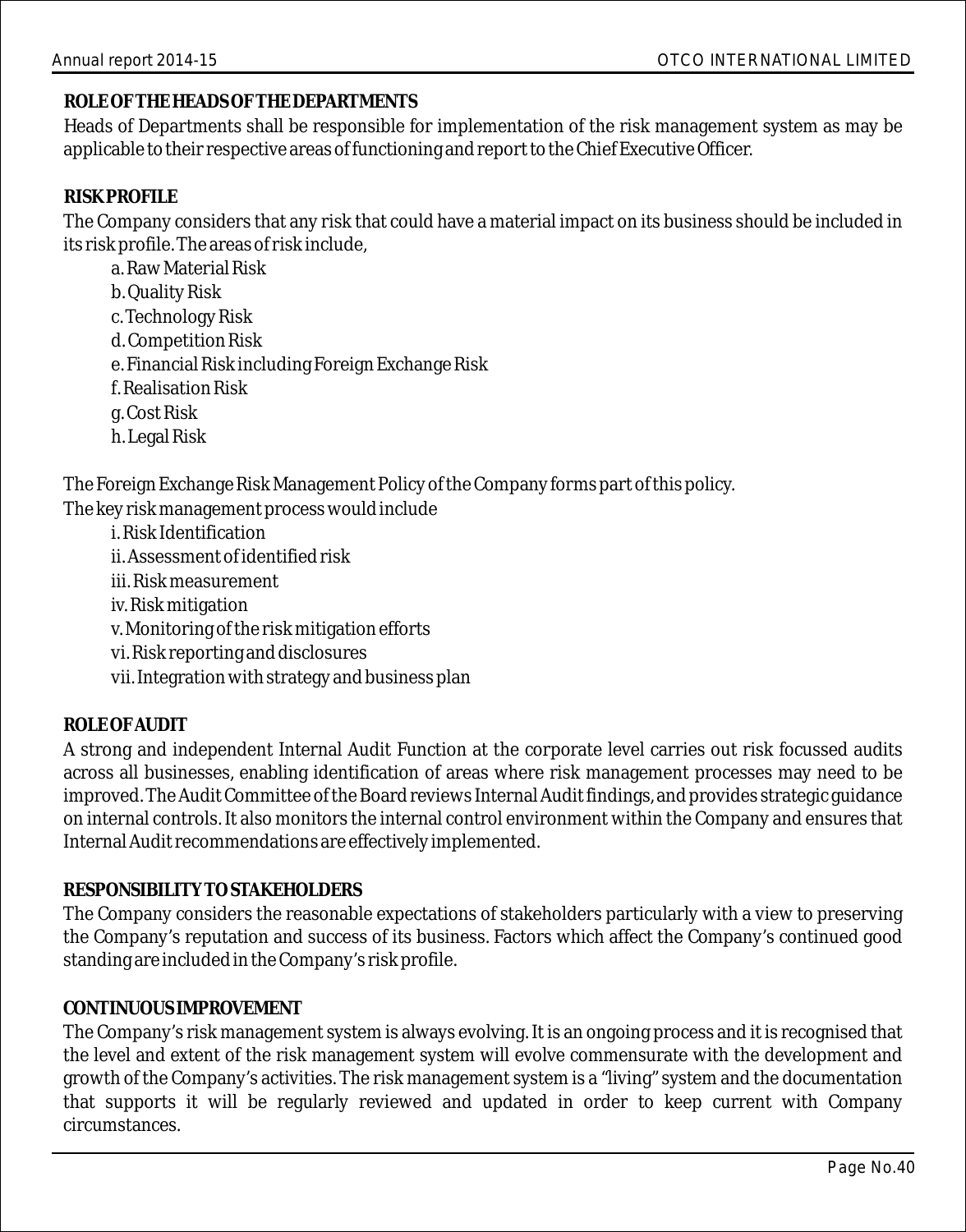### **ANNEXURE I TO THE DIRECTORS REPORT**

### **MANAGEMENT DISCUSSION AND ANALYSIS**

To avoid duplication between the Directors' Report and the Management Discussion and Analysis, we present below a composite summary of performance of the various businesses and functions of the Company.

### **Overview**

The Company is a public limited company incorporated and domiciled in India and has its registered office at Bengaluru, Karnataka, India. The Company has its primary listing on BSE Limited. These financial statements are prepared in accordance with the Indian Generally Accepted Accounting Principles (GAAP) under the historical cost convention on the accrual basis, except for certain financial instruments which are measured at fair values. GAAP comprises mandatory accounting standards as prescribed under Section 133 of the Companies Act, 2013 ('the Act') read with Rule 7 of the Companies (Accounts) Rules, 2014 and guidelines issued by the Securities and Exchange Board of India (SEBI). Accounting policies have been consistently applied, except where a newly-issued accounting standard is initially adopted or a revision to an existing accounting standard requires a change in the accounting policy hitherto in use.

### **Economic Overview**

Software and computing technology are transforming businesses in every industry around the world in a very profound and fundamental way. Advances in hardware technologies and the continued reduction in the unit cost of hardware, the explosion of network bandwidth, advanced software technologies and technologyenabled services are fuelling the rapid digitization of business processes and information. Traditional business models are being disrupted in every industry, with digital and software-based business models. The Company is exploring various alternatives to continue to stay in business be it IT or other professional and consultancy services.

### **Risks and Concerns**

Even though major economies continue on a path to recovery, the possibility of their re-entering recession is a constant risk. This is further complicated by developments in the Middle-east and Eastern European regions that may escalate causing economic duress in the geographies that are the company target markets.

The company continues to diversify its portfolio away from dependence on IT services towards nonconventional Mobility & Messaging products and solutions as well as Product Engineering Solutions. Financial performance:

Our Company's Total Income increased from Rs.8.65 lacs in FY 2013-14 to Rs 161.11 lacs in FY 2014-15 and our profit after tax increased from Rs.0.44 lacs to Rs.6.38 lacs respectively.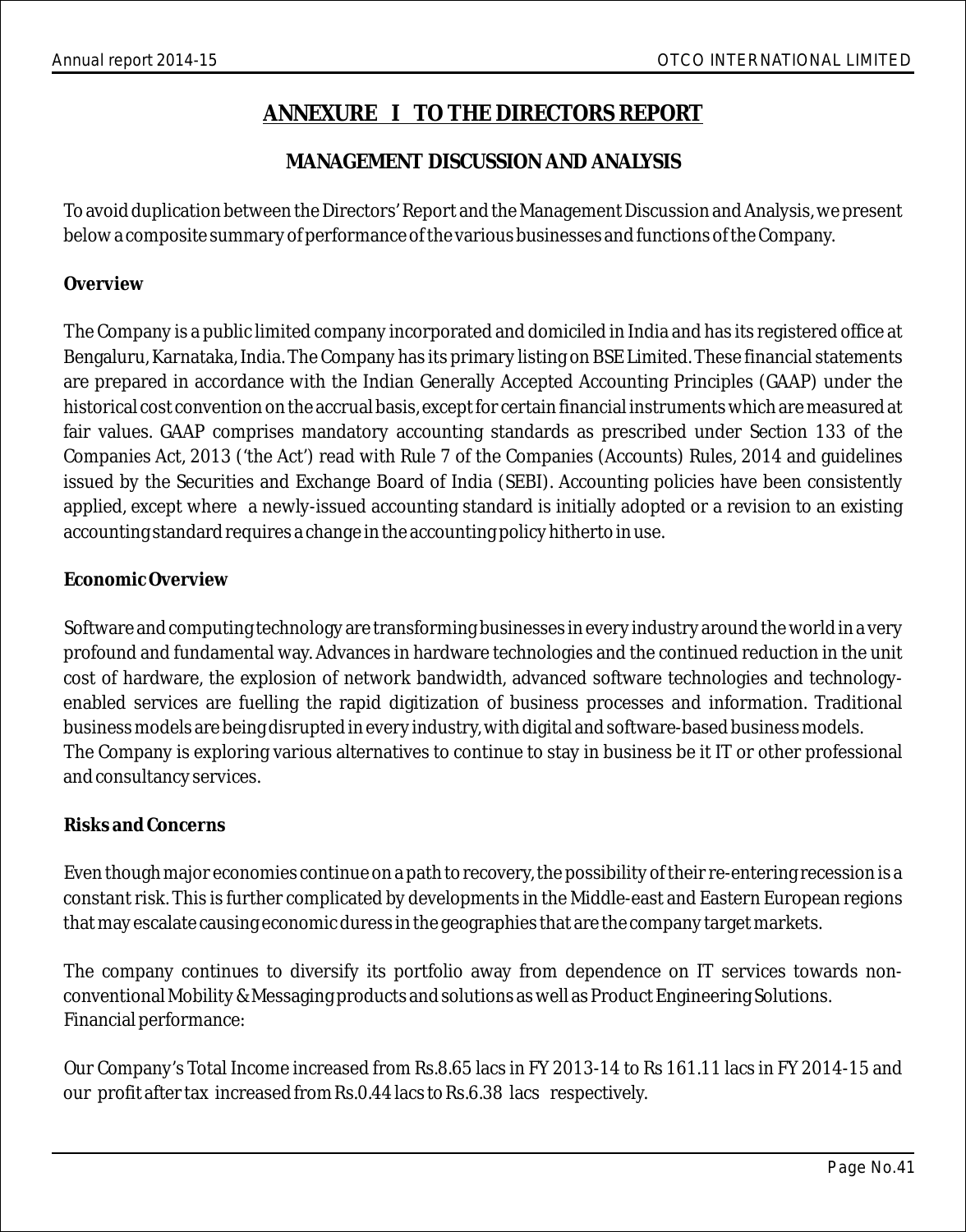### **COMPETITION:**

The IT services market is highly competitive. Competitors include large global consulting firms, sub-division of large multinational technology firms. As the product handled by the company could not get a market, the company is exploring any sub contract work in IT solutions on a general basis. To stay in the business the company is exploring business possibilities in financial and other consultancy services work.

### **RISK PERCEPTION: The following risks are incurred:**

- Exposures that fundamentally impact the competitive position of the industry in general or a company in particular.
- Exposures that primarily and directly impact the profitability.
- Exposures that primarily impact customer satisfaction and operational efficiency.
- Exposures that initially attract penalties and, subsequently, restrict flexibility of operations.
- Exposures that affect the credibility of the organization with stakeholders.

### **INTERNAL CONTROLS & THEIR ADEQUACY:**

The Company has adequate internal control procedures and systems commensurate with the nature and size of its business. The Company's internal control systems primarily cover aspects such as:

- i. Operating parameters and various aspects relating to sales, services and customer support.
- ii. Efficient use and protection of product and business rights.
- iii. Accuracy and promptness of financial reporting.
- iv. Compliance of laws and regulations.

The Company has well laid-out policy guidelines, structured authority levels to ensure adequate internal control levels. The management and the Audit Committee of the Board review the periodically the adequacy of the internal control and the management control systems, so as to be in line with changing requirements.

### **HUMAN RESOURCES:**

One of the key focus areas for your Company is developing human capital. The company is expecting to establish its business models only after which it would be able to attract right talent.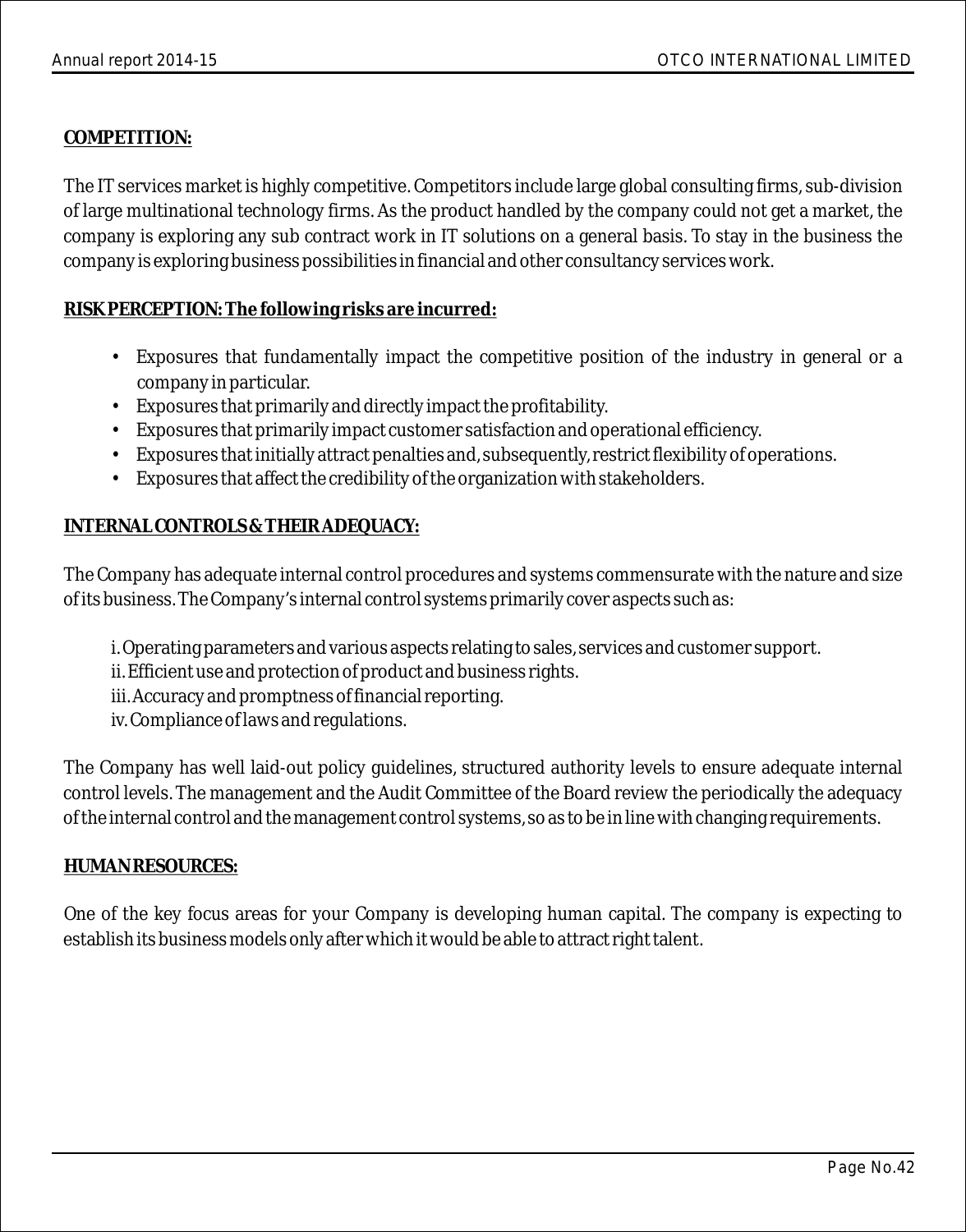### **INDEPENDENT AUDITOR'S REPORT**

### To,

### The Members of, M/s OTCO INTERNATIONAL LIMITED

### **Report on the Financial Statements**

We have audited the accompanying financial statements of M/s OTCO International Limited ("the Company")  $\,$ which comprise the Balance Sheet as at 31st March , 2015, the Statement of Profit and Loss and the Cash Flow Statement for the year then ended, and a summary of the significant accounting policies and other explanatory information.

### **Management's Responsibility for the Financial Statements**

The Company's Board of directors is responsible for the matters stated in Section 134(5) of the Companies Act,2013("the Act") with respect to the preparation of these financial statement that give a true and fair view of the financial position, financial performance and cash flows of the company in accordance with the accounting principle generally accepted in India, including the Accounting Standards specified under Section 133 of the Act, read with Rule 7 of the Companies (Accounts)Rules, 2014. This responsibility also includes maintenance of adequate accounting records in accordance with the provisions of the Act for safeguarding of the assets of the company and for preventing and detecting frauds and other irregularities; selection and application of appropriate accounting policies; making judgments and estimates that are reasonable and prudent; and design, implementation and maintenance of adequate internal financial controls, that were operating effectively for ensuring the accuracy and completeness of the accounting records, relevant to the preparation and presentation of the financial statements that give a true and fair view and are free from material misstatements, whether due to fraud or error.

### **Auditors' Responsibility**

Our responsibility is to express an opinion on these financial statement based on our audit. We have taken into account the provisions of the Act, the accounting and auditing standards and matters which are required to the included in the audit report under the provisions of the Act and the Rules made there under.

We conducted our audit in accordance with the Standards on Auditing specified under Section 143(10) of the Act. Those Standards require that we comply with ethical requirements and plan and perform the audit to obtain reasonable assurance about whether the financial statements are free from material misstatement.

An audit involves performing procedures to obtain audit evidence about the amounts and the disclosures in the financial statements. The procedures selected depend on the auditor's judgment, including the assessment of the risks of material misstatement of the financial statements, whether due to fraud or error. In making those risk assessment, the auditor considers the internal financial control relevant to the Company's preparation of the financial statements that the give true and fare view in order to design audit procedures that are appropriate in the circumstances, but not for the purpose of expressing an opinion on whether the Company has in place an adequate internal financial controls system over financial reporting and the operating effectiveness of such controls. An audit also includes evaluating the appropriateness of the accounting policies used and the reasonableness of the accounting estimates made by the Company's Directors, as well as evaluating the overall presentation of the financial statements.

We believe that the audit evidence we have obtained is sufficient and appropriate to provide a basis for our audit opinion on the financial statements.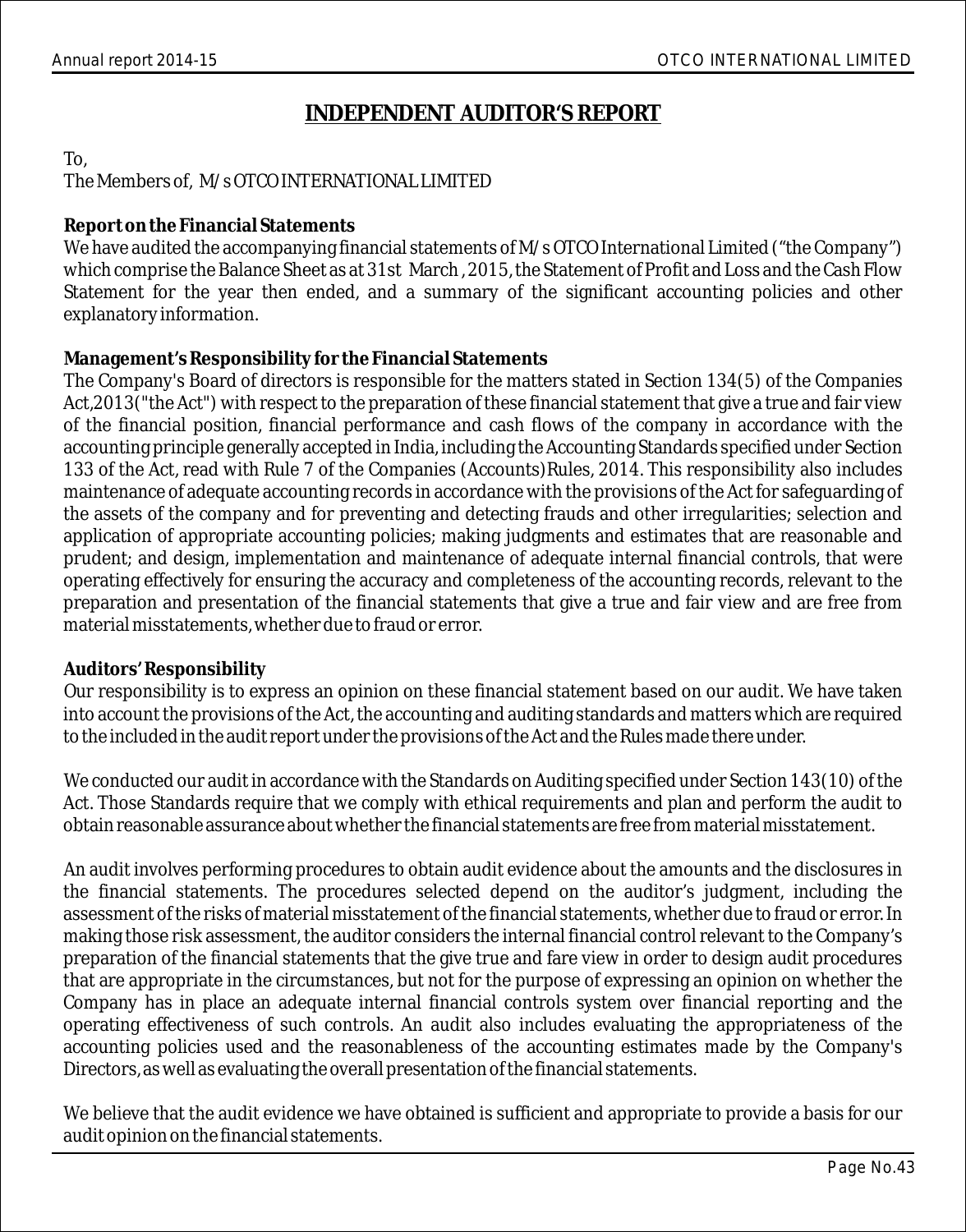### **Opinion**

In our opinion and to the best of our information and according to the explanations given to us, the aforesaid financial statements give the information required by the Act in the manner so required and give a true and fair view in conformity with the accounting principles generally accepted in India:

- (a) in the case of the Balance Sheet, of the state of affairs of the Company as at 31st March, 2015;
- (b) in the case of the Statement of Profit and Loss, of the profit of the Company for the year ended on that date, and
- (c) In the case of cash flow statement, of the cash flows for the year ended on that date

### **Report on Other Legal and Regulatory Requirements**

- 1. As required by the Companies (Auditor's Report) Order, 2015 ("the Order) issued by the Central Government of India in terms of sub-section( $\hat{11}$ ) of section 143 of the Act, we give in the Annexure a statement on the matters specified in the paragraph 3 and 4 of the Order, to the extent applicable.
- 2. As required by Section 143(3) of the Act, we report that:
	- a. We have sought and obtained all the information and explanation, which to the best of our knowledge and belief were necessary for the purposes of our audit.
	- b. In our opinion, proper books of accounts as required by law have been kept by the Company so far as it appears from our examination of those books
	- c. The Balance Sheet, the Statement of Profit and Loss, and the Cash Flow Statement dealt with by this Report are in agreement with books of account.
	- d. In our opinion, the aforesaid financial statements comply with the Accounting In Standards specified under Section 133 of the Act, read with Rule 7 of the Companies (Accounts) Rules, 2014.
	- e. On the basis of the written representations received from the directors as on 31st March 2015 taken on record by the Board of Directors, none of the directors is disqualified as on 31st March, 2015 from being appointed as a director in terms of Section 164(2) of the Act.
	- f. With respect to the other matters to be included in the Auditor's Report in accordance with Rule 11 of the Companies (Audit and Auditors) Rules,2014, in our opinion and to the best of our information and according to the explanation given to us:
		- I. The company does not have any pending litigation which would impact its financial position
		- ii. The company did not have any long-term contracts including derivative contracts for which there were any material foreseeable losses.
		- iii. There has been no delay in transferring amounts, required to be transferred to the Investor Education and Protection Fund by the Company.

 **For C.RAMASAMY & B.SRINIVASAN** CHARTERED ACCOUNTANTS FRN : 002957S  $Sd$  /-

> **(C.RAMASAMY) PARTNER M No : 23714**  Place: Bangalore. Date: 05 .05.2015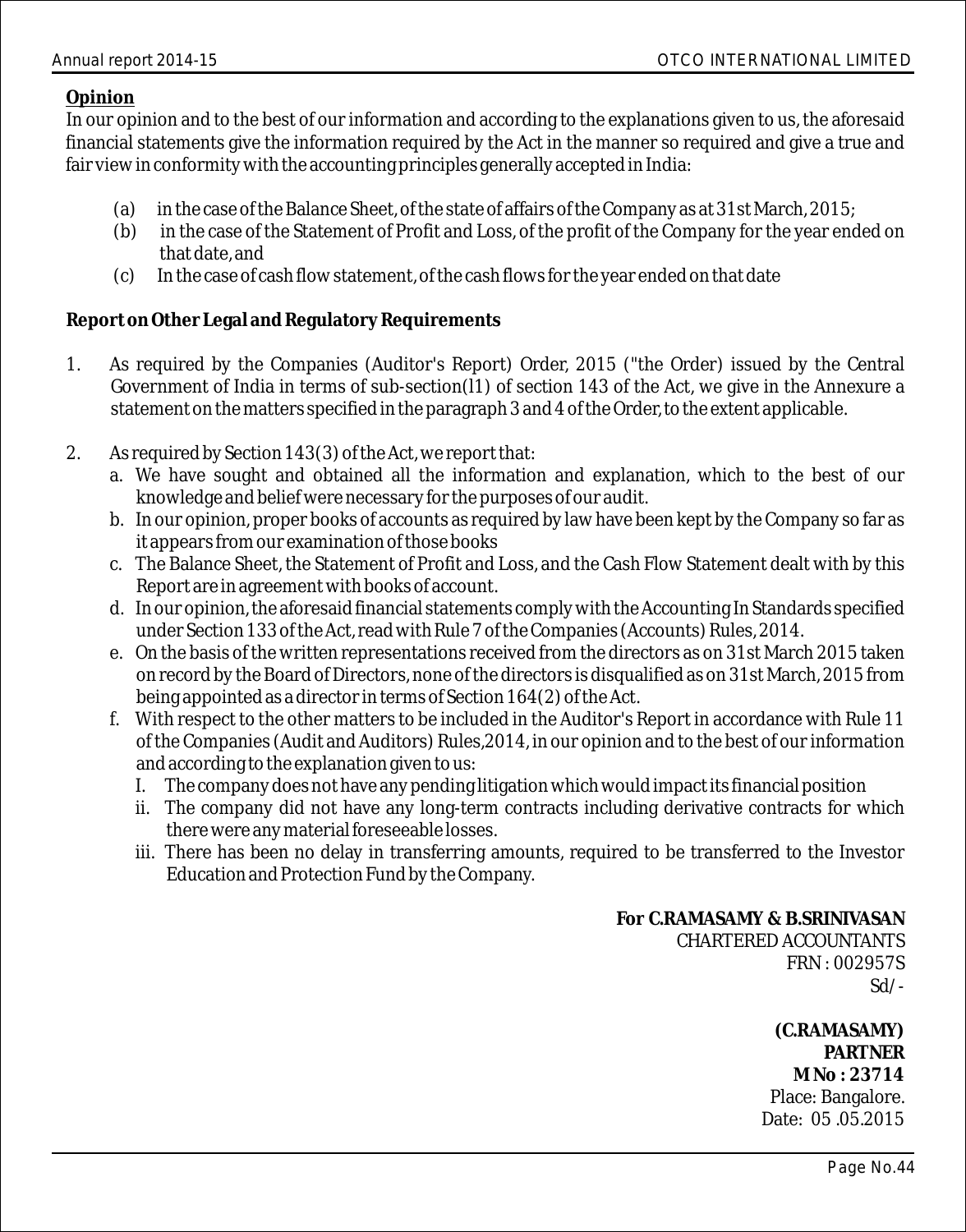**ANNEXURE TO THE INDEPENDENT AUDITOR'S REPORT REFERRED TO IN PARAGRAPH 1 UNDER THE HEADING "REPORT ON OTHER LEGAL AND REGULATORY REQUIREMENTS" OF OUR REPORT OF EVEN DATE** 

The Annexure referred to in our Independent Auditor's Report to the members of M/s Otco International Limited for the year ended on 31.03.2015. We report that:

- I. (a) The Company has maintained proper records showing full particulars, including quantitative details and situation of fixed assets.
	- (b) These fixed assets have been physically verified by the management at reasonable intervals and no material discrepancies were noticed on such verification and the same have been properly dealt with in the books of account.
- ii. The Company is a service company, primarily rendering software services. Accordingly, it does not hold any physical inventories. Thus, paragraph 3(ii) of the Order is not applicable.
- iii. As informed to us, the company has not granted any loans, secured or unsecured to companies, firms or other parties covered in the register maintained under section 189 of the Companies Act. Hence clause (a) & (b) are not applicable.
- iv. In our opinion and according to the information and explanations given to us, there are adequate internal control system commensurate with the size of the company and the nature of its business, for the purchase of inventory and fixed assets and for the sale of goods and services. There are no major weaknesses in internal control system. Accordingly the issue of continuing failure to correct major weakness in internal control in these areas does not apply.
- v. The Company has not accepted any deposits.
- vi. Maintenance of cost records has not been specified by the Central Government under sub- section (1) of section 148 of the Companies Act.
- Vii. (a) According to the information and explanations given to us and on the basis of our examination of the records of the Company, the company is regular in depositing undisputed statutory dues including provident fund, employees' state insurance, income-tax, sales-tax, wealth tax, service tax, duty of customs, duty of excise, value added tax, cess and any other statutory dues with the appropriate authorities.

According to the information and explanations given to us, no undisputed amounts payable in respect of the above were in arrears as at 31st March 2015 for a period of more than six months from the date they became payable.

(b) According to the information and explanations given to us, there are no dues of income tax or sales tax or wealth tax or service tax or duty of customs or duty of excise or value added tax or cess have not been deposited on account of any dispute.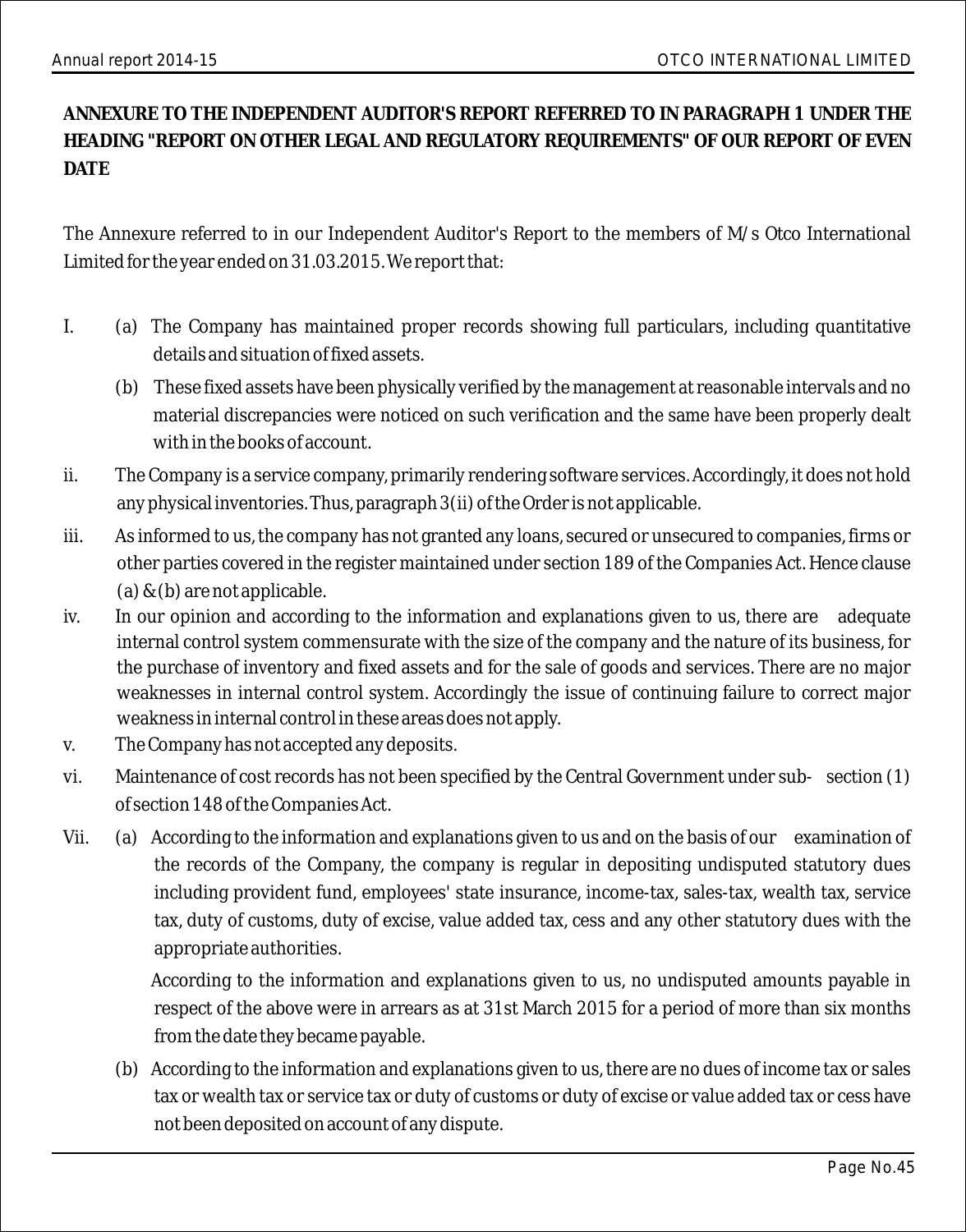- (c) According to the information and explanations given to us there are no amounts which are required to be transferred to investor education and protection fund in accordance with the relevant provisions of the Companies Act, 1956 (1 of 1956) and rules made there under during the year.
- viii. The accumulated losses of the company is more than 50% of its networth. The Company has not incurred any cash losses during the financial year covered by our Audit and in the immediately preceding the Financial year.
- ix. The company did not have outstanding dues to financial institutions or bank or debenture holders during the year.
- x. In our opinion and according to the information and explanations given to us, the company has not given any guarantee for loans taken by others from bank or financial institutions.
- xi. The Company did not have any term loans outstanding during the year.
- xii. Based upon the audit procedures performed for the purpose of reporting true and fair view of the financial statements and as per the information and explanations given by the management, we report that no fraud on or by the company has been noticed or reported during the year.

For C.RAMASAMY & B.SRINIVASAN CHARTERED ACCOUNTANTS FRN : 002957S

**Sd/-**

(C.Ramasamy) PARTNER M. No: 23714 Place: Bangalore. Date: 05.05.2015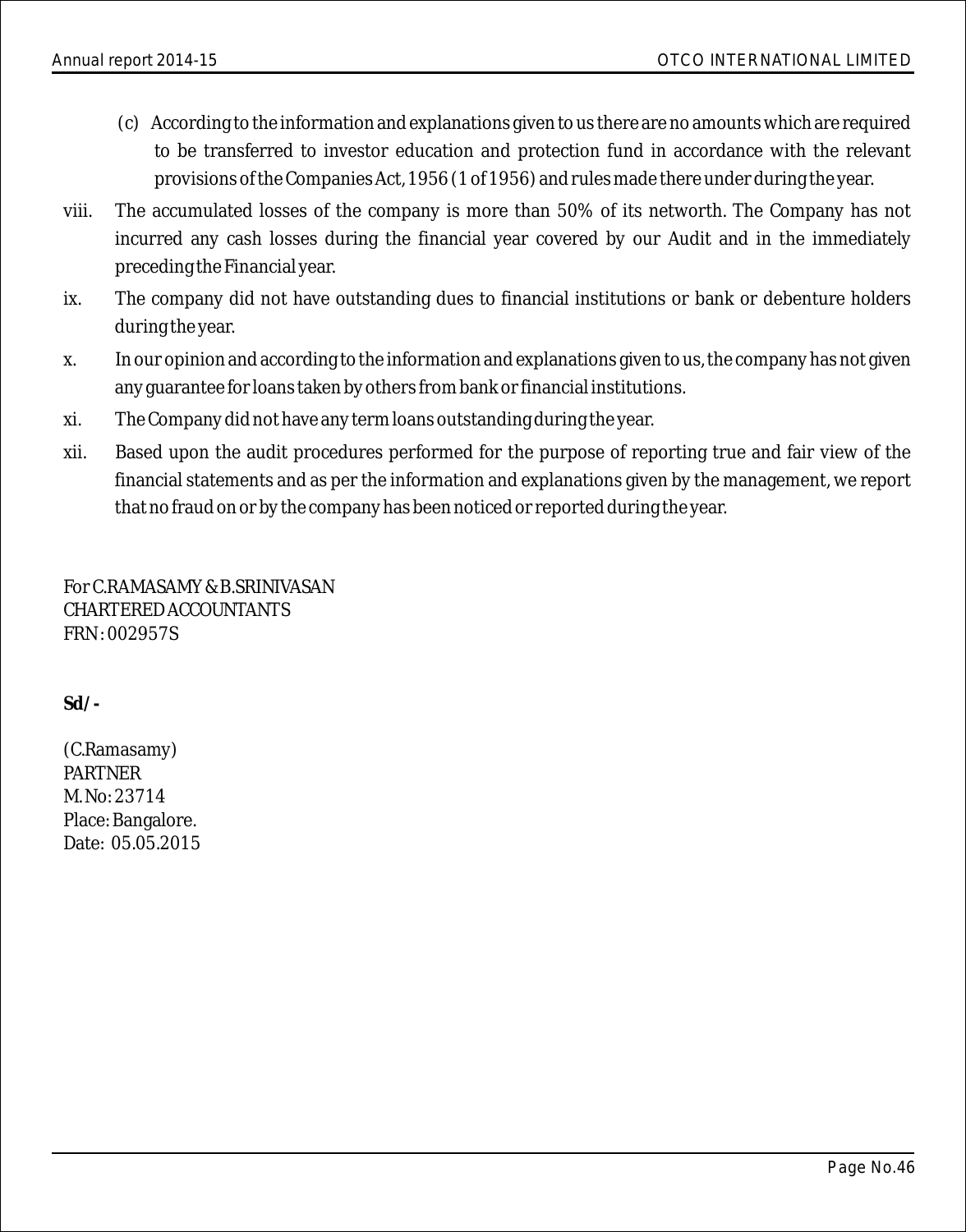No.139, 1st Floor, Gurumurthy Bhavan, Infantry Road, Bangalore, Karnataka - 560001

|                  | <b>PARTICULARS</b>                                 | Note  | 31.03.2015      | 31.03.2014        |
|------------------|----------------------------------------------------|-------|-----------------|-------------------|
|                  |                                                    | No.   | Rs.             | Rs.               |
| I.               | <b>EQUITY AND LIABILITIES</b>                      |       |                 |                   |
| $\mathbf{1}$     | Shareholders' funds                                |       |                 |                   |
|                  | (a) Share Capital                                  | 2.1   | 25,936,240.00   | 25,936,240.00     |
|                  | (c) Reserves and Surplus                           | 2.2   | (22,621,331.89) | (23, 259, 785.01) |
|                  |                                                    |       |                 |                   |
| $\overline{2}$   | Non Current Liabilities                            |       |                 |                   |
|                  | (a) Deffered Tax Liabilities (Net)                 | 2.3   | 16,651.00       | 43,643.00         |
|                  | (c) Long Term Provisions                           | 2.4   | 181,510.00      | 31,510.00         |
|                  |                                                    |       |                 |                   |
| 3                | <b>Current Liabilities</b>                         |       |                 |                   |
|                  | (a) Trade Payables                                 | 2.5   | 217,103.00      | 187,525.00        |
|                  | (c) Other Current Liabilities                      | 2.6   |                 | 750,000.00        |
|                  |                                                    |       |                 |                   |
|                  | <b>TOTAL</b>                                       |       | 3,730,172.11    | 3,689,132.99      |
| $\mathbf{I}$     | <b>ASSETS</b>                                      |       |                 |                   |
| 1                | Non-current assets                                 |       |                 |                   |
|                  | (a) Fixed assets                                   |       |                 |                   |
|                  | (i) Tangible assets                                | 2.7   | 130,840.50      | 164,426.00        |
|                  | (ii) Intangible assets                             | 2.7   | 38,561.00       | 56,359.00         |
|                  | (c) Long-term loans and advances                   | 2.8   |                 | 1,070,206.00      |
|                  |                                                    |       |                 |                   |
| $\boldsymbol{2}$ | Current assets                                     |       |                 |                   |
|                  | (a) Trade receivables                              | 2.9   | 1,135,600.00    | 2,132,294.75      |
|                  | (b) Cash and Bank Balances                         | 2.10  | 1,865,861.92    | 90,847.24         |
|                  | (c) Short-term loans and advances                  | 2.11  | 21,000.00       | 175,000.00        |
|                  | (d) Other Current Assets                           | 2.12  | 538,308.70      |                   |
|                  |                                                    |       |                 |                   |
|                  | <b>TOTAL</b>                                       |       | 3,730,172.12    | 3,689,132.99      |
|                  |                                                    |       |                 |                   |
|                  | See accompanying notes to the financial statements | 1 & 2 |                 |                   |

### **BALANCE SHEET AS ON 31.03.2015**

**For and on behalf of the Board**

| COLLIN R. TIMMS  | CHINNAMMA P.MATHEW | <b>MANAS R</b>  |
|------------------|--------------------|-----------------|
| Director         | Director & CEO     | Company:        |
| S. S. RAMAMURTHY | S. S.MUNDAPLAKKAL  | <b>BIKASH L</b> |
| Director         | Director           | CFO             |

**MANAS R. SAHOO** Company Secretary

**BIKASH DASH<br>CFO** 

**As per our report of even date FRN:002957S Chartered Accountants For C.Ramasamy & B.Srinivasan**

> **C.Ramasamy M.No.23714 Partner**

**Place : Bangalore Date : 05.05.2015**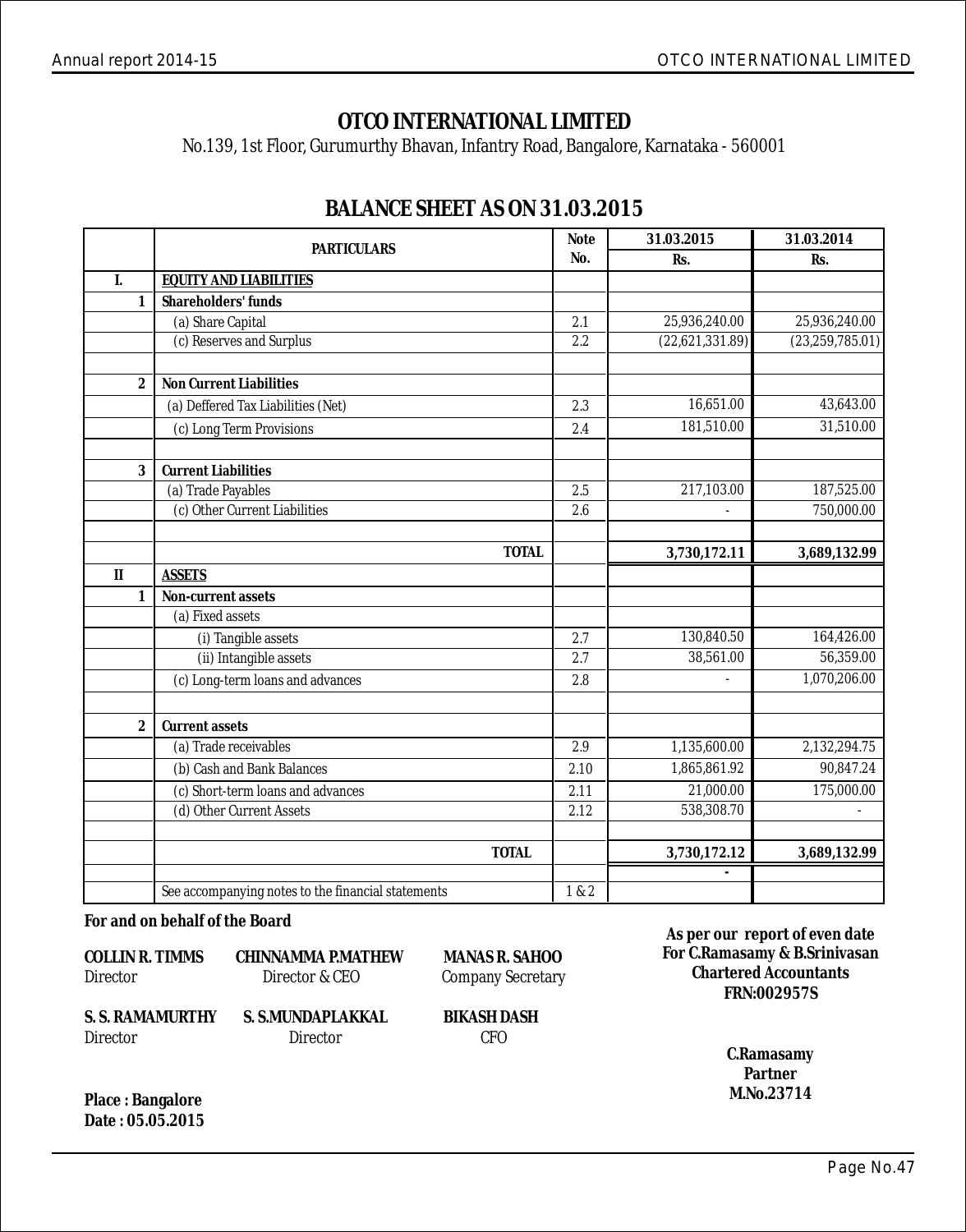No.139, 1st Floor, Gurumurthy Bhavan, Infantry Road, Bangalore, Karnataka - 560001

### **PROFIT & LOSS STATEMENT FOR THE YEAR ENDED 31.03.2015**

|             | Note<br><b>PARTICULARS</b>                                         |       | 31.03.2015    | 31.03.2014 |
|-------------|--------------------------------------------------------------------|-------|---------------|------------|
|             |                                                                    | No.   | Rs.           | Rs.        |
|             |                                                                    |       |               |            |
| I           | Revenue from operations:                                           |       |               |            |
|             | <b>Revenue from Operations</b>                                     | 2.13  | 16,111,250.00 | 865,003.00 |
|             | Other income                                                       |       |               |            |
|             |                                                                    |       |               |            |
| III         | Total Revenue $(I + II)$                                           |       | 16,111,250.00 | 865,003.00 |
|             |                                                                    |       |               |            |
| IV          | <b>Expenses</b>                                                    |       |               |            |
|             | <b>Salaries</b>                                                    | 2.14  | 606.847.00    | ÷,         |
|             | <b>Finance Cost</b>                                                | 2.15  |               | 8,430.00   |
|             | Depreciation                                                       | 2.7   | 51,383.50     | 70,070.00  |
|             | <b>Other Expenses</b>                                              | 2.16  | 14,691,558.38 | 742,006.01 |
|             |                                                                    |       |               |            |
|             | <b>Total Expense</b>                                               |       | 15,349,788.88 | 820,506.01 |
| V           | Profit before exceptional and extraordinary items and tax (III-IV) |       | 761,461.12    | 44,496.99  |
| VI          | <b>Exceptional Items</b>                                           |       | ÷,            |            |
|             |                                                                    |       |               |            |
| VII.        | Profit before extraordinary items and tax (V-VI)                   |       | 761,461.12    | 44,496.99  |
| <b>VIII</b> | Extraordinary items                                                |       |               |            |
|             |                                                                    |       |               |            |
| IX          | Profit before tax (VII-VIII)                                       |       | 761,461.12    | 44,496.99  |
|             |                                                                    |       |               |            |
| X           | Tax expense:                                                       |       |               |            |
|             | (1) Current tax                                                    |       | 150,000.00    |            |
|             | (2) Deferred tax                                                   |       | (26.992.00)   |            |
| XI          | Profit/(Loss) for the period from continuing operations (IX - X)   |       | 638,453.12    | 44,496.99  |
| XII         | Profit/(Loss) for the period from discontinuing operations         |       |               |            |
| XIII        | Tax expense of discontinuing operations                            |       |               |            |
| <b>XIV</b>  | Profit/(Loss) from discontinuing operations (after tax) (XII-XIII) |       | ä,            |            |
| XV          | Profit/ $(Loss)$ for the period $(XI + XIV)$                       |       | 638,453.12    | 44,496.99  |
|             |                                                                    |       |               |            |
| XVI         | Earnings per equity share:                                         |       |               |            |
|             | $(1)$ Basic                                                        |       | 0.25          | 0.01       |
|             | (2) Diluted                                                        |       | 0.25          | 0.01       |
|             |                                                                    |       |               |            |
|             | See accompanying notes to the financial statements                 | 1 & 2 |               |            |

**For and on behalf of the Board**

| <b>COLLIN R. TIMMS</b> | <b>CHINNAMMA P.MATHEW</b> | <b>MANAS R. SAHOO</b>    |
|------------------------|---------------------------|--------------------------|
| Director               | Director & CEO            | <b>Company Secretary</b> |
| S. S. RAMAMURTHY       | S. S.MUNDAPLAKKAL         | <b>BIKASH DASH</b>       |
| Director               | Director                  | CFO.                     |

**As per our report of even date FRN:002957S Chartered Accountants For C.Ramasamy & B.Srinivasan**

> **C.Ramasamy M.No.23714 Partner**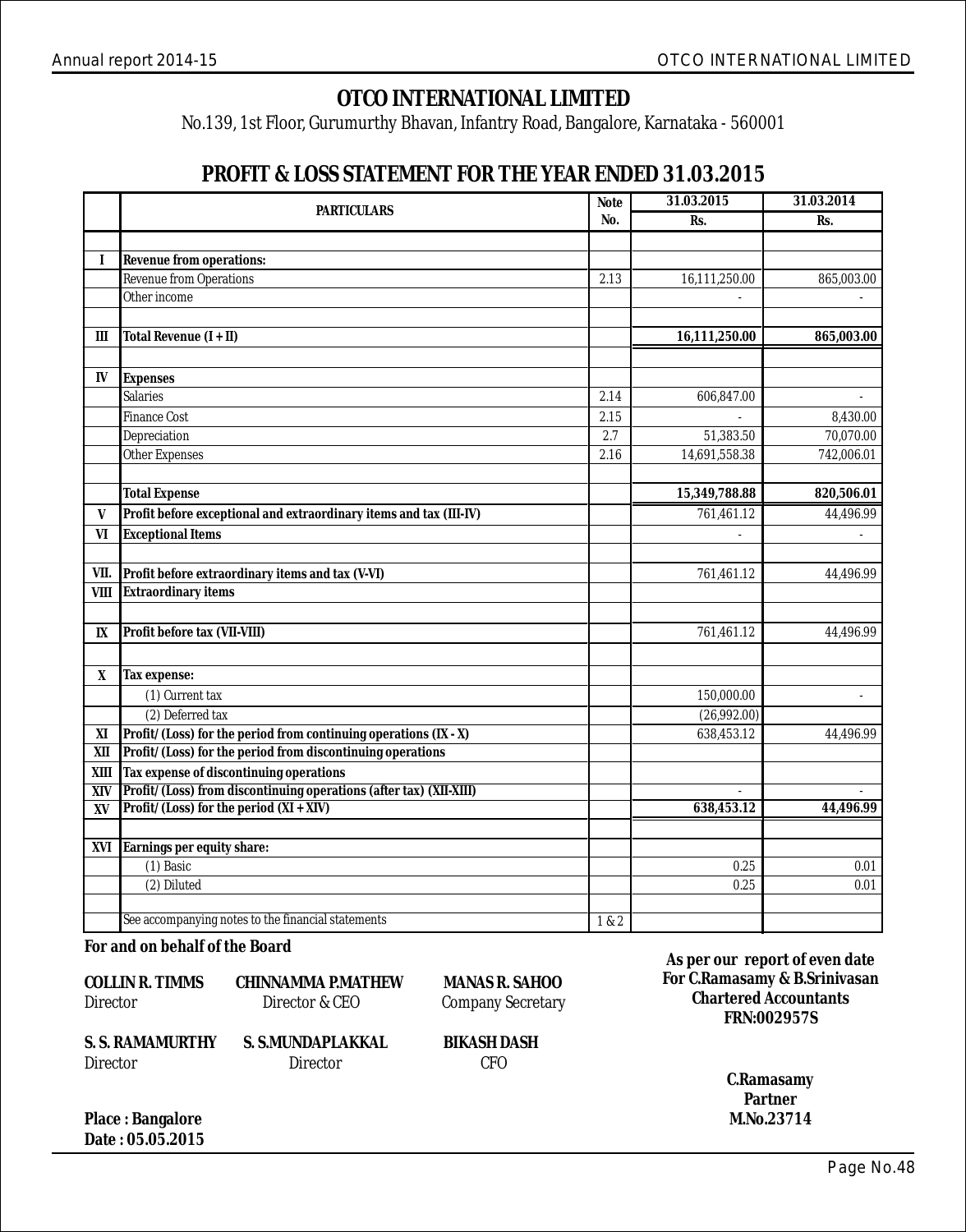No.139, 1st Floor, Gurumurthy Bhavan, Infantry Road, Bangalore, Karnataka - 560001

### **CASH FLOW STATEMENT FOR THE YEAR ENDED 31.03.2015**

| <b>PARTICULARS</b>                                                                                     | 31.03.2015 | 31.03.2014          |
|--------------------------------------------------------------------------------------------------------|------------|---------------------|
|                                                                                                        | Rs.        | Rs.                 |
| <b>CASH FLOW FROM OPERATING ACTIVITIES</b>                                                             |            |                     |
| Profit before tax                                                                                      | 761,461    | 44,497              |
|                                                                                                        |            |                     |
| Non-Cash adjustment to reconcile profit before tax to net cash flows                                   |            |                     |
| Depreciation / Amortization                                                                            | 51.384     | 70.070              |
| Inventories written off                                                                                |            |                     |
| Provisions                                                                                             |            |                     |
| Interest                                                                                               |            |                     |
| Operating Profit before working capital changes                                                        | 812,845    | 114,567             |
| Movements in working capital:                                                                          |            |                     |
| (Increase) / Decrease in Receivables & others                                                          | 458.386    | 419.790             |
| (Increase) / Decrease in Loans & Advances                                                              |            |                     |
|                                                                                                        | 1,224,206  | 102,098<br>(57,264) |
| (Increase) / Decrease in payables & others<br>Increase / (Decrease) in Current Liabilities & Provision | 29,578     |                     |
|                                                                                                        | (750,000)  | (576, 300)<br>2.891 |
| Cash generated from / (used in) operations                                                             | 1,775,015  |                     |
| Direct Taxes paid (net of refunds)                                                                     | 1.775.015  | 2.891               |
| Net Cash flow from/ (used in) Operating Activities (A)                                                 |            |                     |
| CASH FLOW FROM INVESTING ACTIVITIES                                                                    |            |                     |
| Proceeds from sale of Shares                                                                           |            | 34,997              |
| <b>Interest</b>                                                                                        |            |                     |
| Net Cash flow from/ (used in) Investing Activities (B)                                                 |            | 34,997              |
|                                                                                                        |            |                     |
| CASH FLOW FROM FINANCING ACTIVITIES<br>Short Term Loan                                                 |            |                     |
|                                                                                                        |            | ÷.                  |
| Net Cash flow from/ (used in) Financing Activities (C)                                                 |            |                     |
| Net Increase / (Decrease) in Cash and Cash Equivalents (A) + (B) + (C)                                 | 1,775,015  | 37,888              |
| Effect of Exchage Differences on Cash & Cash Equivalents held in Foreign Currency                      |            |                     |
| Cash and Cash equivalents at the beginning of the year                                                 | 90,847     | 52,959              |
| Cash and Cash equivalents at the end of the year                                                       | 1,865,862  | 90.847              |
|                                                                                                        |            |                     |

**For and on behalf of the Board**

| COLLIN R. TIMMS  | <b>CHINNAMMA P.MATHEW</b> | <b>MANAS R</b>  |
|------------------|---------------------------|-----------------|
| Director         | Director & CEO            | Company:        |
| S. S. RAMAMURTHY | S. S.MUNDAPLAKKAL         | <b>BIKASH D</b> |
| Director         | Director                  | CFO             |

**AS R. SAHOO** any Secretary

SH DASH<br>CFO

**As per our report of even date FRN:002957S Chartered Accountants For C.Ramasamy & B.Srinivasan**

> **C.Ramasamy M.No.23714 Partner**

**Place : Bangalore Date : 05.05.2015**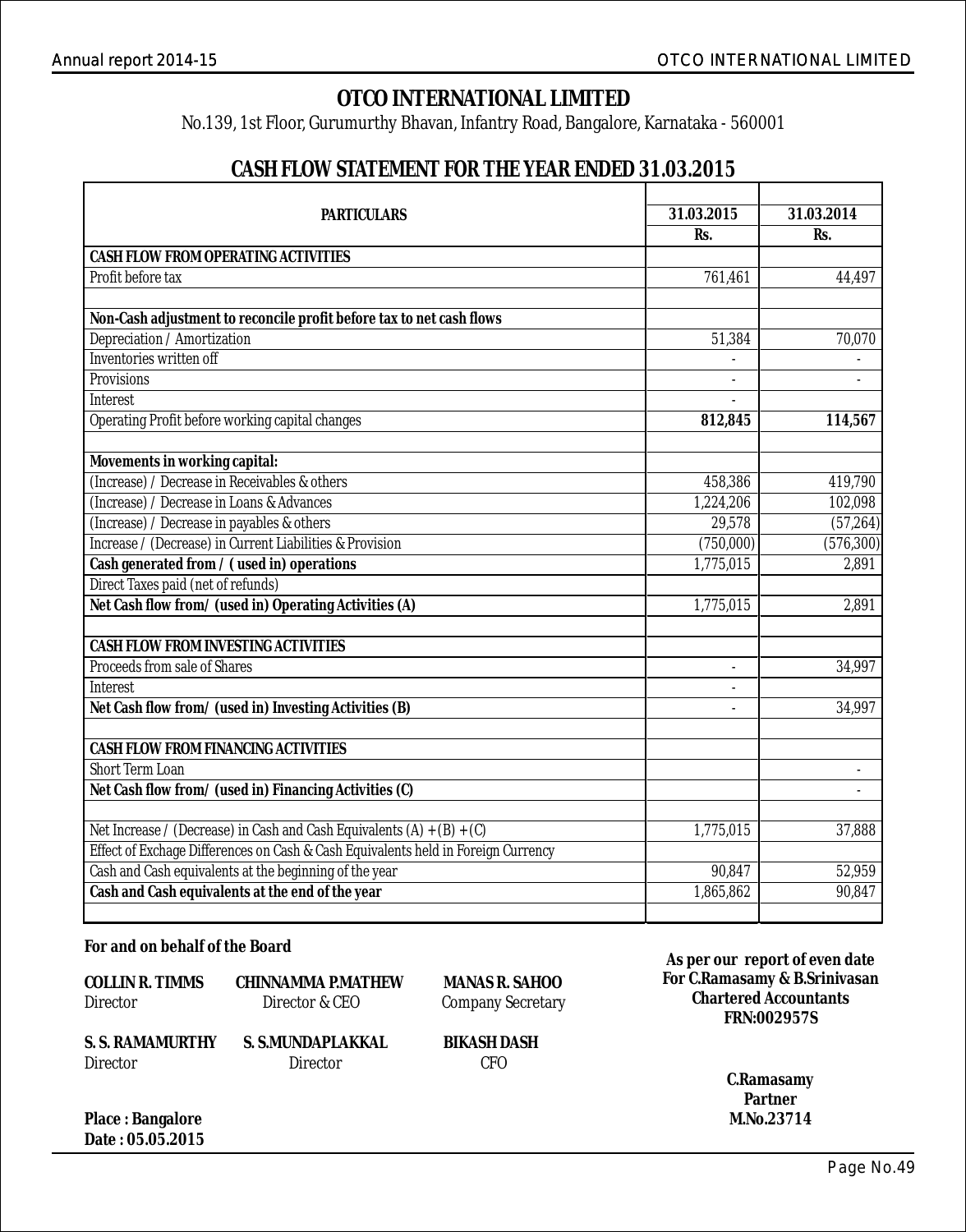No.139, 1st Floor, Gurumurthy Bhavan, Infantry Road, Bangalore, Karnataka - 560001

### **NOTES ON ACCOUNTS FOR THE YEAR ENDED MARCH 31, 2015 Note No: 2.1 - SHARE CAPITAL**

| Particulars                                                                      |            | 31.03.2015<br>Rupees |                      |                   | 31.03.2014<br>Rupees |                   |
|----------------------------------------------------------------------------------|------------|----------------------|----------------------|-------------------|----------------------|-------------------|
| <b>Authorised Share Capital</b><br>3000000 Equity Shares of Rs 10/- each         |            | 30,000,000.00        |                      |                   | 30,000,000.00        |                   |
| Issued, Subscribed and Paid up Capital<br>2593624 Equity Shares of Rs 10/- each  |            | 25,936,240.00        |                      |                   | 25,936,240.00        |                   |
|                                                                                  | TOTAL      |                      | 25,936,240.00        |                   | 25,936,240.00        |                   |
| Note No: 2.1.2 - List of Share holders having 5% or more Shares (In Nos) : -     |            |                      |                      |                   |                      |                   |
| Name of Shareholders                                                             | In Nos     |                      | In $%$               | In Nos            |                      | In $%$            |
| DR OLINDA TIMMS                                                                  | 144,375.00 |                      | 5.57                 | 144,375           |                      | 5.57%             |
| RAJENDER SINGH                                                                   | 197,560.00 |                      | 7.62                 | 197,560           |                      | 7.62%             |
| COLLIN RICHARD TIMMS                                                             | 230,063.00 |                      | 8.87                 | 230,062           |                      | 8.87%             |
| P S J DEVADASEN                                                                  |            |                      |                      | 234,375           |                      | 9.04%             |
| REV DR V K SAMUEL                                                                |            | ä,                   | ä,                   | 288,750           |                      | 11.13%            |
| OPPORTUNITY MICRO FINANCE INDIA LIMITED                                          |            |                      |                      | 381,250           |                      | 14.70%            |
|                                                                                  | 571,998.00 |                      | 22.05                | 1,476,372         |                      | 56.93%            |
| As per records of the company, including its register of shareholders / members. |            |                      |                      |                   |                      |                   |
| Note No: 2.2 - RESERVES AND SURPLUS                                              |            |                      |                      |                   |                      |                   |
| Particulars                                                                      |            |                      | 31.03.2015<br>Rupees |                   | 31.03.2014<br>Rupees |                   |
| a) Securities Premium                                                            |            |                      |                      |                   |                      |                   |
| <b>Opening Balance</b>                                                           |            |                      |                      | 287,500.00        |                      | 287,500.00        |
| Add: Premium during the year                                                     |            |                      |                      |                   |                      |                   |
| <b>Closing Balance</b>                                                           |            |                      |                      | 287,500.00        |                      | 287,500.00        |
| b) General Reserve                                                               |            |                      |                      |                   |                      |                   |
| <b>Opening Balance</b>                                                           |            |                      |                      | 2,800,000.00      |                      | 2,800,000.00      |
| Add: Transfer during the year                                                    |            |                      |                      |                   |                      |                   |
| <b>Closing Balance</b>                                                           |            |                      |                      | 2,800,000.00      |                      | 2,800,000.00      |
| c) Surplus/ (Deficit) in the statement of Profit and Loss                        |            |                      |                      |                   |                      |                   |
| <b>Balance as per Last Financial Statement</b>                                   |            |                      |                      | (26, 347, 285.01) |                      | (26, 391, 782.00) |
| Add: Profit During The Year                                                      |            |                      |                      | 638,453.12        |                      | 44,496.99         |
| <b>Closing Balance</b>                                                           |            |                      |                      | (25,708,831.89)   |                      | (26, 347, 285.01) |
|                                                                                  |            |                      |                      |                   |                      |                   |
|                                                                                  |            | <b>TOTAL</b>         |                      | (22,621,331.89)   |                      | (23, 259, 785.01) |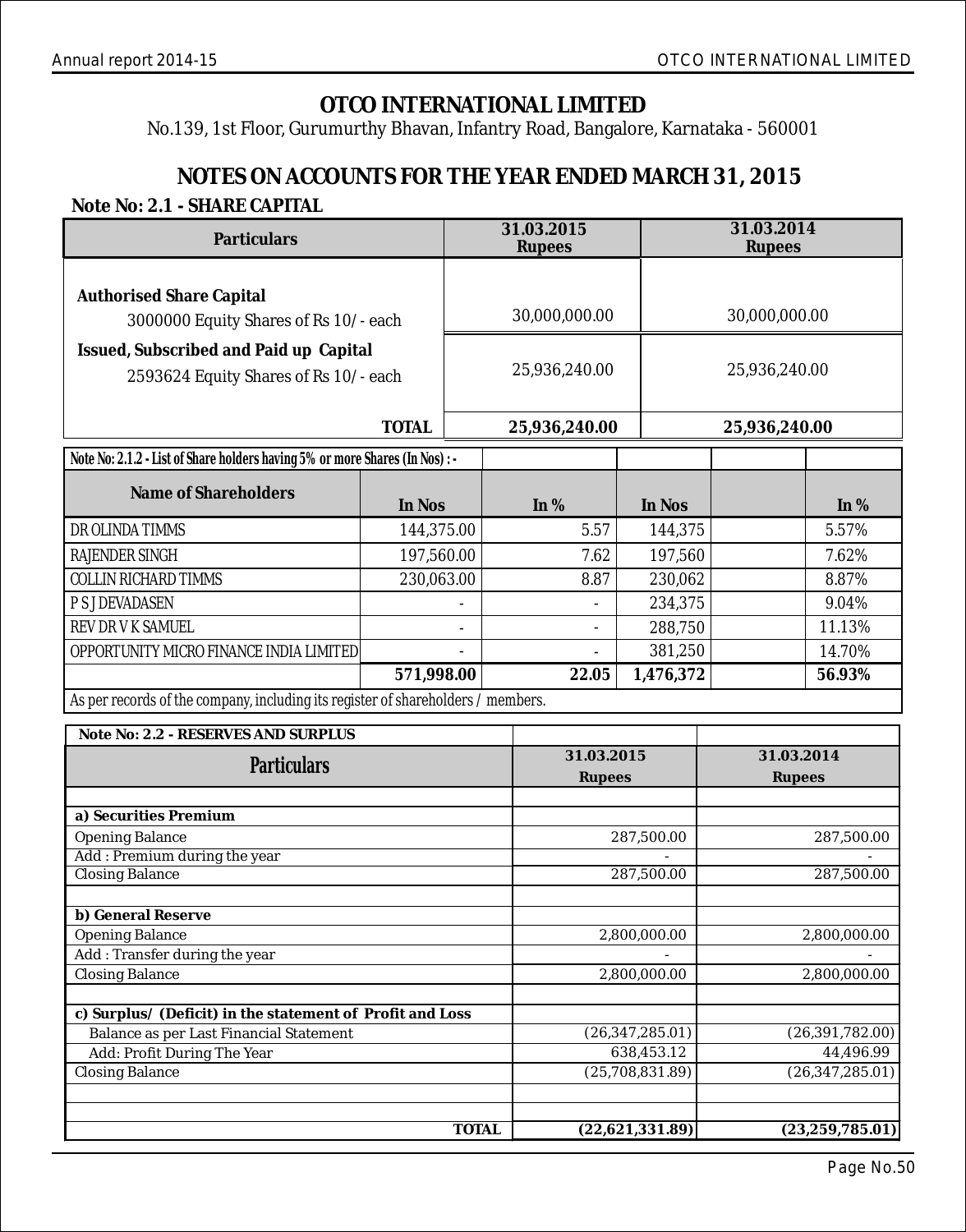#### **Note No: 2.3 - DEFERRED TAX LIABILITIES**

| Particulars                                              | 31.03.2015    | 31.03.2014    |
|----------------------------------------------------------|---------------|---------------|
|                                                          | <b>Rupees</b> | <b>Rupees</b> |
| Deffered Tax Liabilities<br>(Difference in depreciation) | 16,651.00     | 43,643.00     |
| <b>TOTAL</b>                                             | 16,651.00     | 43,643.00     |

#### **Note No: 2.4 - LONG TERM PROVISIONS**

| Particulars              | 31.03.2015<br><b>Rupees</b> | 31.03.2014<br><b>Rupees</b> |  |
|--------------------------|-----------------------------|-----------------------------|--|
| Provision for Income tax | 181,510.00                  | 31,510.00                   |  |
| <b>TOTAL</b>             | 181,510.00                  | 31,510.00                   |  |

#### **Note No: 2.5 - TRADE PAYABLES**

| Particulars                                                                                     | 31.03.2015           | 31.03.2014             |  |
|-------------------------------------------------------------------------------------------------|----------------------|------------------------|--|
|                                                                                                 | <b>Rupees</b>        | <b>Rupees</b>          |  |
| Trade payables<br><b>For Services</b><br>For Expenses<br><b>Others</b><br><b>Statutory Dues</b> | ۰<br>217,103.00<br>۰ | 184,766.00<br>2,759.00 |  |
| <b>TOTAL</b>                                                                                    | 217,103.00           | 187,525.00             |  |

### **Note No: 2.6 - OTHER CURRENT LIABILITIES**

| Particulars  | 31.03.2015<br>Rupees | 31.03.2014<br>Rupees |  |
|--------------|----------------------|----------------------|--|
|              |                      |                      |  |
| Advances     | -                    | 750,000.00           |  |
| <b>TOTAL</b> | ۰                    | 750,000.00           |  |
|              |                      |                      |  |

#### **Note No: 2.8 - LONG TERM LOANS AND ADVANCES**

| Particulars                                                                                   | 31.03.2015    | 31.03.2014    |
|-----------------------------------------------------------------------------------------------|---------------|---------------|
|                                                                                               | <b>Rupees</b> | <b>Rupees</b> |
| (a) Security Deposit<br>Unsecured Considered Good:<br>(b) Balance with Government authorities |               | 333,399.00    |
| <b>Balance with Govt Authorities</b><br>Unsecured Considered Good:                            | ۰             | 736,807.00    |
| <b>TOTAL</b>                                                                                  |               | 1,070,206.00  |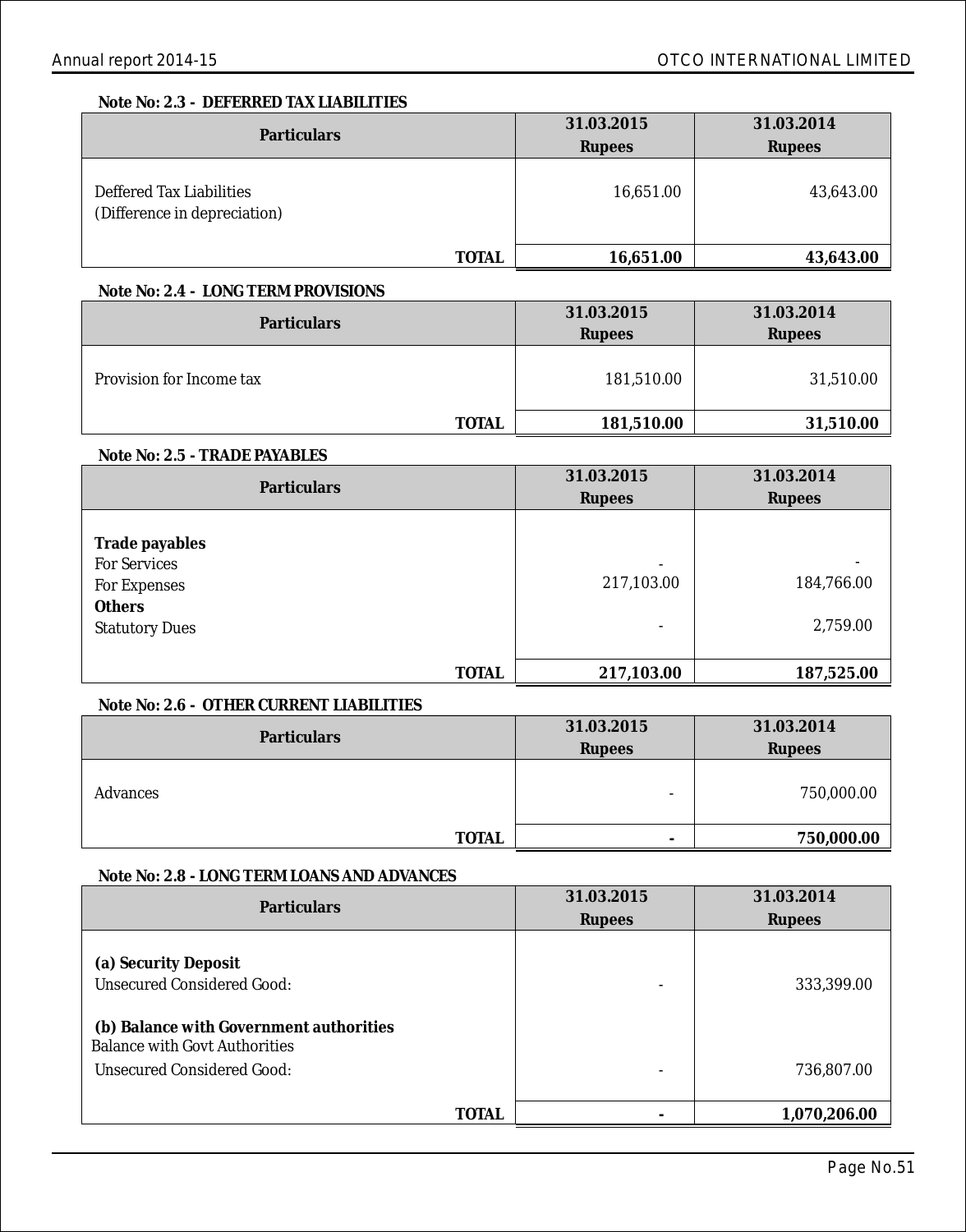|                | Note No: 2.7 - FIXED ASSETS |           |               |                 |                    |               |               |               |                   |               |            |            |
|----------------|-----------------------------|-----------|---------------|-----------------|--------------------|---------------|---------------|---------------|-------------------|---------------|------------|------------|
|                |                             |           |               |                 |                    |               |               |               |                   |               |            |            |
|                |                             |           |               |                 | <b>GROSS BLOCK</b> |               |               | DEPRECIATION  |                   |               | NET BLOCK  |            |
|                |                             |           | COST          | <b>ADDITION</b> | <b>ADJUSTMENTS</b> | TOTAL COST    |               |               |                   |               | AS ON      | AS ON      |
| SR.            | DESCRIPTION                 |           | AS ON         | <b>DURING</b>   | <b>DURING</b>      | AS AT         | AS ON         | <b>DURING</b> | <b>ADJUSMENTS</b> | <b>NOSY</b>   | 31.03.2015 | 31.03.2014 |
| NO.            | <b>OF ASSETS</b>            | RATE      | 01.04.2014    | <b>THE YEAR</b> | <b>THE YEAR</b>    | 31.03.2015    | 01.04.2014    | THE YEAR      |                   | 31.03.2015    |            |            |
|                |                             |           | Rs.           | Rs.             | Rs.                | Rs.           | Rs.           | Rs.           | Rs.               | Rs.           | Rs.        | Rs.        |
|                | Tangible Assets:-           |           |               |                 |                    |               |               |               |                   |               |            |            |
|                | Plant and Equipment         | 45.07%    | 296,145.00    | I.              | T                  | 296,145.00    | 190,694.00    | 23,763.50     | $\mathbf{I}$      | 214,457.50    | 81,687.50  | 105,451.00 |
| $\sim$         | Computers Hardware          | 63.16%    | 124,200.00    | $\mathsf I$     | $\mathbf{I}$       | 124,200.00    | 112,460.00    | 3,707.50      | $\mathbf{I}$      | 116,167.50    | 8,032.50   | 11,740.00  |
| $\infty$       | Furniture & Fittings        | $25.89\%$ | 164,447.00    | $\mathsf I$     | J.                 | 164,447.00    | 117,212.00    | 6,114.50      | $\mathbf{I}$      | 123,326.50    | 41,120.50  | 47,235.00  |
|                |                             |           |               |                 |                    |               |               |               |                   |               |            |            |
|                | Sub Total                   |           | 584,792.00    | I               | T                  | 584,792.00    | 420,366.00    | 33,585.50     | $\mathsf I$       | 453,951.50    | 130,840.50 | 164,426.00 |
|                |                             |           |               |                 |                    |               |               |               |                   |               |            |            |
|                | Intangible Assets:-         |           |               |                 |                    |               |               |               |                   |               |            |            |
| $\overline{r}$ | Computers Software          | 63.16%    | 10,328,608.00 |                 |                    | 10,328,608.00 | 10,272,249.00 | 17,798.00     |                   | 10,290,047.00 | 38,561.00  | 56,359.00  |
|                |                             |           |               |                 |                    |               |               |               |                   |               |            |            |
|                | Sub Total                   |           | 10,328,608.00 | т               | T                  | 10,328,608.00 | 10,272,249.00 | 17,798.00     | $\mathbf{I}$      | 10,290,047.00 | 38,561.00  | 56,359.00  |
|                |                             |           |               |                 |                    |               |               |               |                   |               |            |            |
|                | Total                       |           | 0,913,400.00  | L               | T                  | 10,913,400.00 | 10,692,615.00 | 51,383.50     | L                 | 10,743,998.50 | 169,401.50 | 220,785.00 |
|                |                             |           |               |                 |                    |               |               |               |                   |               |            |            |
|                |                             |           | 17,594,833.00 |                 | (6,681,433.00)     | 10,913,400.00 | 17,303,978.00 | 70,070.00     | (6,681,433.00)    | 10,692,615.00 | 220,785.00 | 290,854.00 |

í.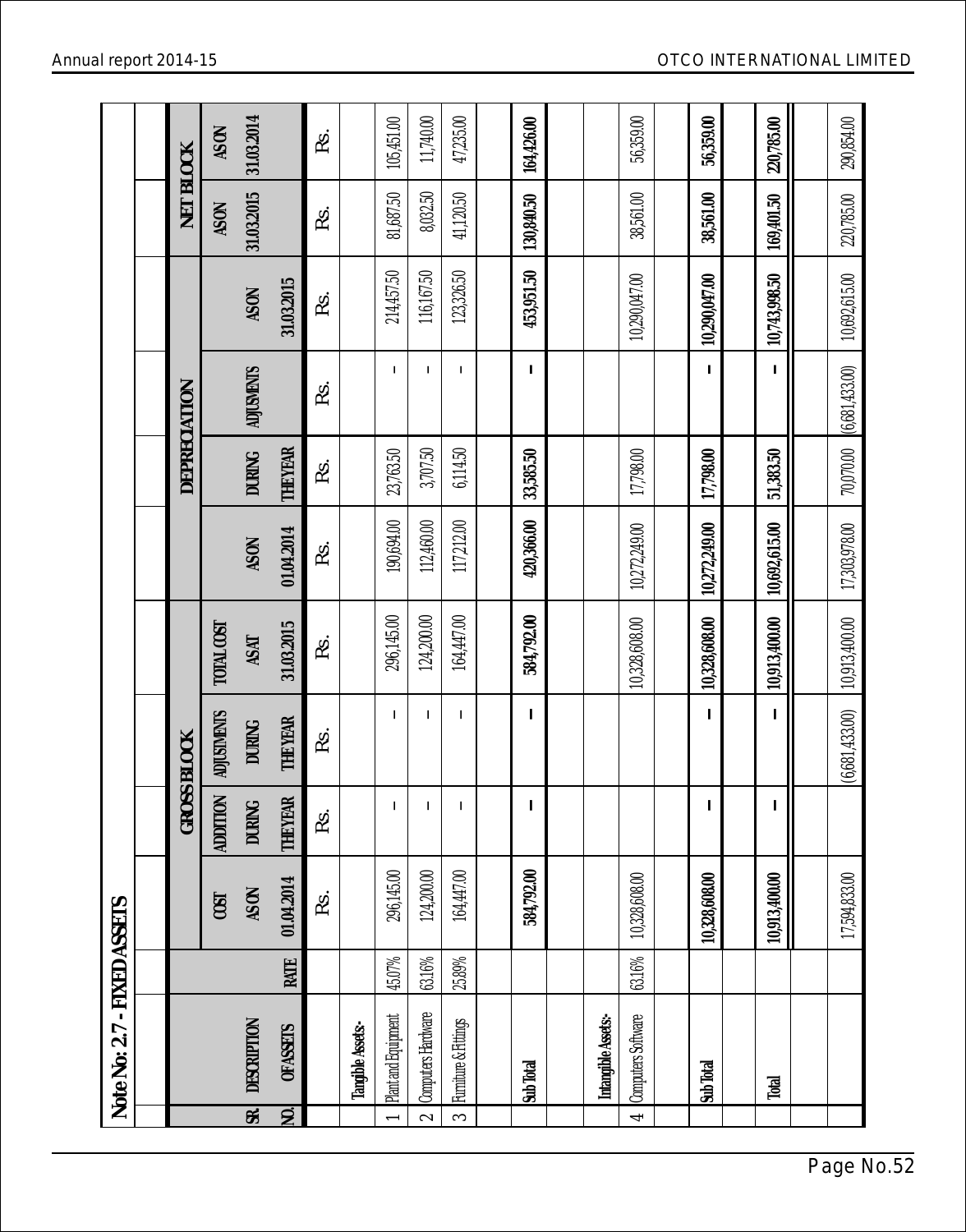#### **Note No: 2.9 - TRADE RECEIVABLES**

| <b>Particulars</b>                 | 31.03.2015   | 31.03.2014   |
|------------------------------------|--------------|--------------|
|                                    | Rupees       | Rupees       |
| Unsecured                          |              |              |
| Over Six Months - From Due Date    |              |              |
| Good                               | 1,135,600.00 | 2,132,294.75 |
| Doubtful                           |              |              |
| Less: Provision for Doubtful Debts |              |              |
|                                    |              |              |
| <b>TOTAL</b>                       | 1,135,600.00 | 2,132,294.75 |

#### **Note No: 2.10 - CASH AND BANK BALANCES**

| Particulars                                                                           | 31.03.2015<br><b>Rupees</b> | 31.03.2014<br><b>Rupees</b> |
|---------------------------------------------------------------------------------------|-----------------------------|-----------------------------|
| -Cash and Cash Equivalents<br>Balance with Banks<br>- current account<br>Cash on Hand | 1,689,801.92<br>176,060.00  | 70,226.00<br>20,621.24      |
|                                                                                       | 1,865,861.92                | 90,847.24                   |

#### **Note No: 2.11 - SHORT TERM LOANS AND ADVANCES**

| Particulars                 | 31.03.2015    | 31.03.2014    |
|-----------------------------|---------------|---------------|
|                             | <b>Rupees</b> | <b>Rupees</b> |
| Unsecured Considered Good   |               |               |
| Advance to staff and others | 21,000.00     | 175,000.00    |
|                             |               |               |
|                             |               |               |
| <b>TOTAL</b>                | 21,000.00     | 175,000.00    |
|                             |               |               |

#### **Note No: 2.12 - OTHER CURRENT ASSETS**

| Particulars                  | 31.03.2015    | 31.03.2014    |
|------------------------------|---------------|---------------|
|                              | <b>Rupees</b> | <b>Rupees</b> |
| <b>Bombay stock Exchange</b> | 10,112.00     |               |
| <b>TDS</b>                   | 320,000.00    |               |
| <b>Input Service Tax</b>     | 183,196.70    |               |
| <b>IIET</b> Echnologies Ltd  | 25,000.00     |               |
|                              |               |               |
| <b>TOTAL</b>                 | 538,308.70    |               |

#### **Note No: 2.13 - REVENUE FROM OPERATION**

| <b>Particulars</b>                                                                           | 31.03.2015                  | 31.03.2014                            |
|----------------------------------------------------------------------------------------------|-----------------------------|---------------------------------------|
|                                                                                              | <b>Rupees</b>               | <b>Rupees</b>                         |
| <b>Consultancy Charges Received</b><br>Profit on Sale of Shares<br>Software Charges Received | 111,250.00<br>16,000,000.00 | 100,000.00<br>15,003.00<br>750,000.00 |
| <b>TOTAL</b>                                                                                 | 16,111,250.00               | 865,003.00                            |

 $\overline{a}$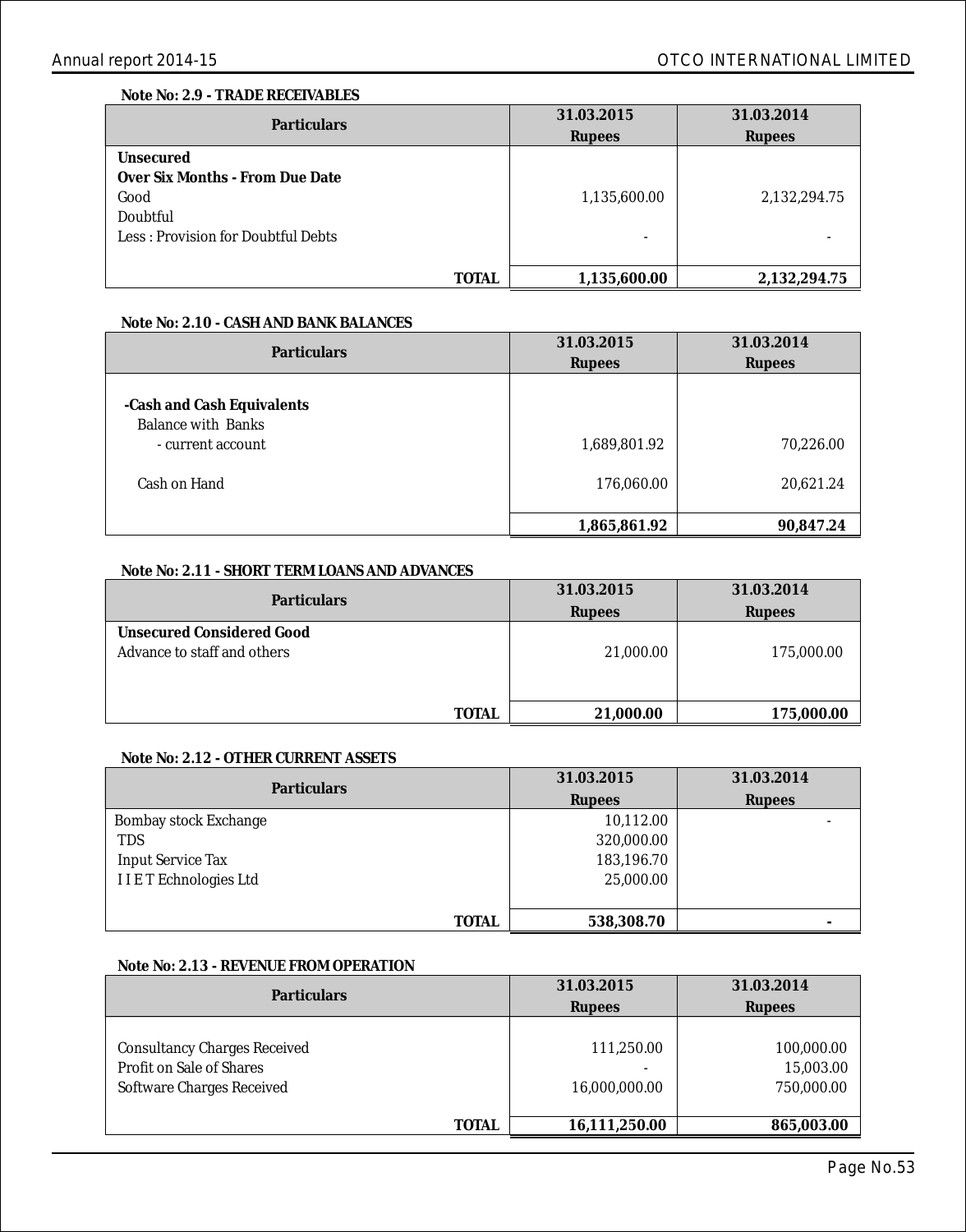#### **Note No: 2.14 - EMPLOYEE COST**

| <b>Particulars</b> | 31.03.2015    | 31.03.2014    |
|--------------------|---------------|---------------|
|                    | <b>Rupees</b> | <b>Rupees</b> |
|                    |               |               |
| <b>Salaries</b>    | 603,062.00    |               |
| Staff welfare      | 3,785.00      |               |
| TOTAL              | 606,847.00    |               |

#### **Note No: 2.15 - FINANCE COST**

| <b>Particulars</b> | 31.03.2015               | 31.03.2014    |
|--------------------|--------------------------|---------------|
|                    | <b>Rupees</b>            | <b>Rupees</b> |
| Interest Others    | $\overline{\phantom{0}}$ | 8,430.00      |
| <b>TOTAL</b>       |                          | 8,430.00      |

#### **Note No: 2.16 - OTHER EXPENSES**

| Particulars                          | 31.03.2015    | 31.03.2014    |
|--------------------------------------|---------------|---------------|
|                                      | <b>Rupees</b> | <b>Rupees</b> |
|                                      |               |               |
| <b>Advertisement and Suscription</b> | 23,750.00     | 67,171.52     |
| <b>Audit Fees</b>                    | 150,000.00    | 56,180.00     |
| <b>Annual Custodial Fees</b>         | 68,152.00     | 6,741.00      |
| Service charges                      | 12,710,775.00 | 31,166.00     |
| <b>Listing Fees</b>                  | 1,406,000.00  | 6.741.00      |
| <b>Legal and Professional Fees</b>   | 41,500.00     | 271,402.64    |
| Conveyance charges                   | 1,322.00      | 1,368.00      |
| <b>Misc Expenses</b>                 | 2,370.97      | 41,342.00     |
| Postage and Courier Charges          | 12,809.00     | 4,667.00      |
| <b>Printing and Stationery</b>       | 32,837.00     | 26,486.00     |
| <b>Register and Transfer</b>         | 70,108.00     | 10,961.00     |
| <b>Telephone Charges</b>             | 6,598.00      | 2,953.00      |
| <b>Web Designing Charges</b>         | 5.099.00      | 7,000.00      |
| <b>Meeting Expenses</b>              | 31,144.00     | 11,828.00     |
| Rates & Taxes                        | 16,510.00     | 56,120.00     |
| <b>Registration &amp; Renewals</b>   |               | 25,000.00     |
| <b>Travelling Expenses</b>           | 112,475.41    | 114,326.00    |
| <b>Bank charges</b>                  | 108.00        | 552.85        |
|                                      |               |               |
| <b>TOTAL</b>                         | 14,691,558.38 | 742,006.01    |
|                                      |               |               |
| <b>Audit Fees</b>                    |               |               |
| a) As Auditor                        | 100,000.00    | 50,000.00     |
| b) Service Tax                       |               | 6,180.00      |
| c) Other services                    | 50,000.00     |               |
|                                      |               |               |
| <b>TOTAL</b>                         | 150,000.00    | 56,180.00     |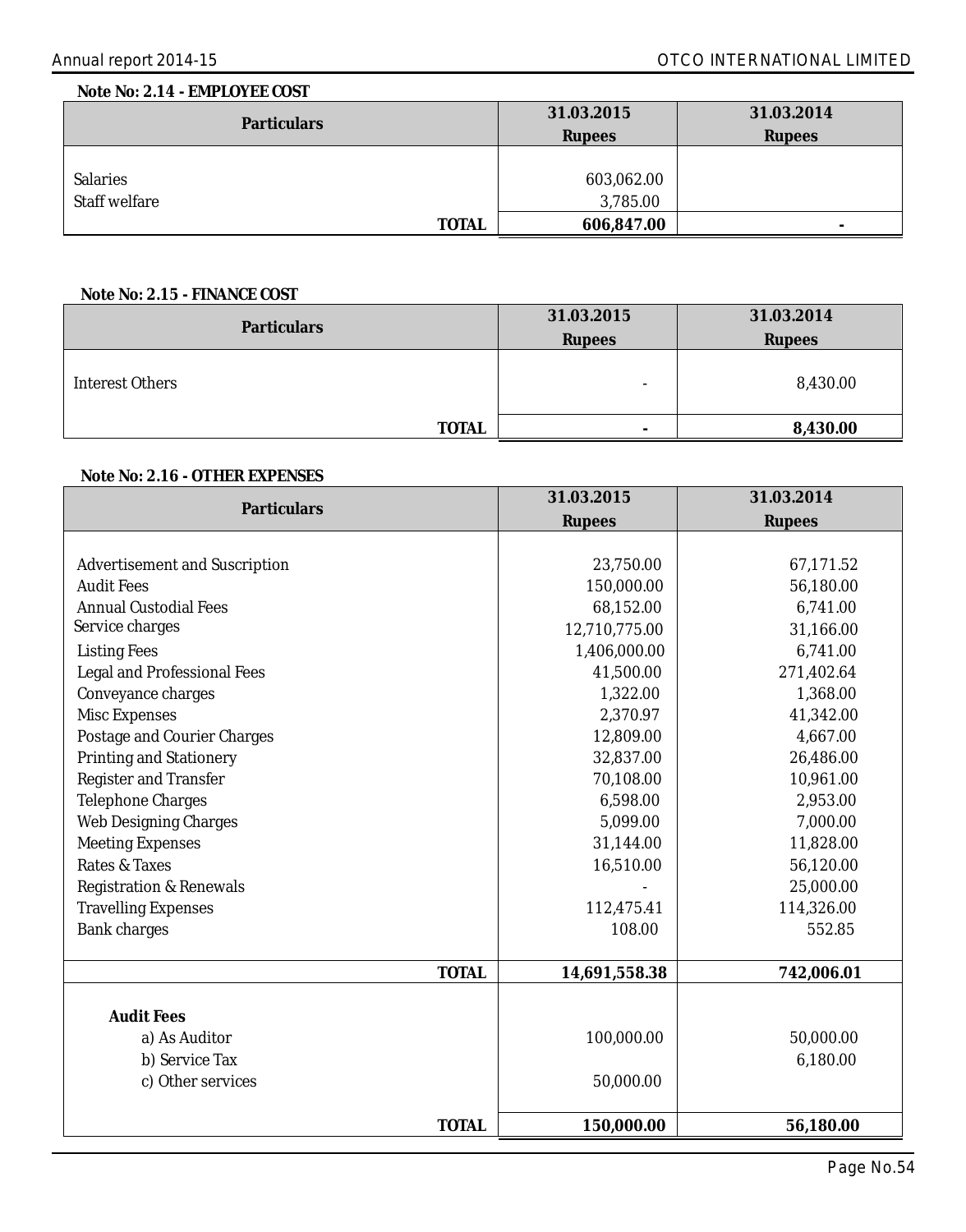| Note No: 2.17 - ADDITIONAL INFORMATION TO FINANCIAL STATEMENT                                                            |  |  |
|--------------------------------------------------------------------------------------------------------------------------|--|--|
|                                                                                                                          |  |  |
| a) Contingent Liability & Commitments - Nil (31.03.2014 - Nil)                                                           |  |  |
|                                                                                                                          |  |  |
| b) Earnings in Foreign Currency - Nil (31.03.2014 - Nil)                                                                 |  |  |
|                                                                                                                          |  |  |
| c) Expenditure in Foreign Currency - Nil (31.03.2014 - Nil)                                                              |  |  |
|                                                                                                                          |  |  |
| d) Amount remited during the year in foreign exchange on account of dividend for the previous year - Nil                 |  |  |
|                                                                                                                          |  |  |
| e) Under Micro, Small & Medium Enterprises Development Act 2006, certain disclosures are required to be made relating    |  |  |
| to such enterprises. In view of the insufficient information from suppliers regarding their coverage under the said Act, |  |  |
| no disclosure have been made in the accounts. However, in view of the management the impact of interest if any, that     |  |  |
| may be payable in accordance with the provisions of the Act is not expected to be material.                              |  |  |
|                                                                                                                          |  |  |
| f) Previous year figures have been regrouped & reclassified wherever necessary.                                          |  |  |
|                                                                                                                          |  |  |
| g) In the opinion of the Board of Directors Current Assets, Loans & Advances have a value on realisation in the ordinary |  |  |
| course of business atleast equal to the amount stated.                                                                   |  |  |
|                                                                                                                          |  |  |
| h) Directors remunaration Nil (31.03.2014- Nil)                                                                          |  |  |
|                                                                                                                          |  |  |
| i) The notes referred to in the Profit & Loss Account and Balance Sheet form an integral part of accounts.               |  |  |
|                                                                                                                          |  |  |
| i) Related Parties                                                                                                       |  |  |
| Key Mangerial personel- Mr. Manas Ranjan Sahoo- Company Secretary                                                        |  |  |
| Mr. Bikash Dash-Chief Financial Officer                                                                                  |  |  |
|                                                                                                                          |  |  |
| k) Related parties                                                                                                       |  |  |
| Mr. Manas Ranjan Sahoo- Rs. 3,38,994- salary paid (31.03.2014-Nil)                                                       |  |  |
| Mr. Bikash Dash- Rs. 64,068- salary paid (31.03.2014-Nil)                                                                |  |  |

**For and on behalf of the Board**

| COLLIN R. TIMMS | CHINNAMMA P.MATHEW                                           | <b>MANAS R. SAHOO</b>      |  |
|-----------------|--------------------------------------------------------------|----------------------------|--|
| Director        | Director & CEO                                               | <b>Company Secretary</b>   |  |
| Director        | S. S. RAMAMURTHY        S. S.MUNDAPLAKKAL<br><b>Director</b> | <b>BIKASH DASH</b><br>CFO. |  |

**As per our report of even date FRN:002957S Chartered Accountants For C.Ramasamy & B.Srinivasan**

> **C.Ramasamy M.No.23714 Partner**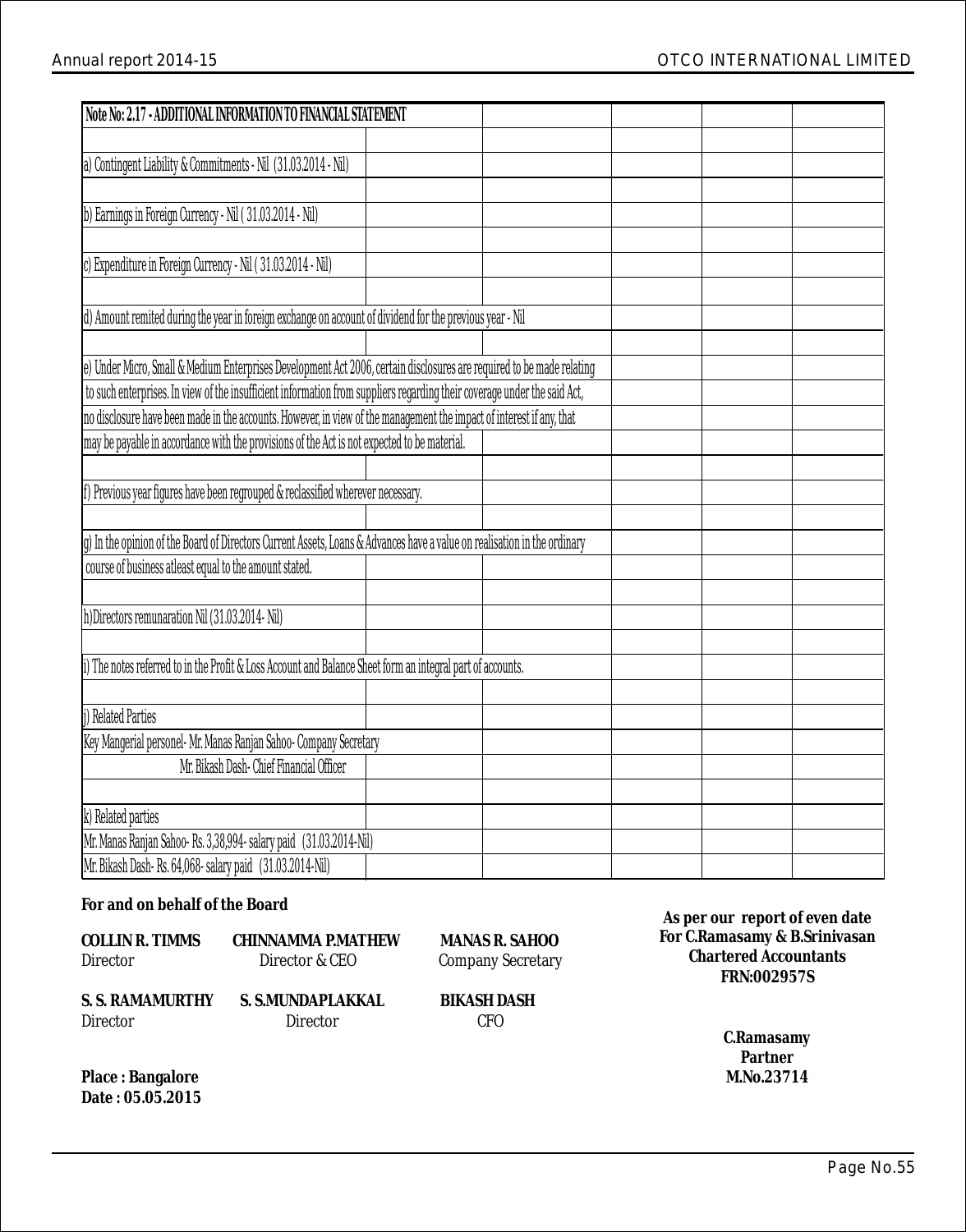### NOTE-1: SIGNIFICANT ACCOUNTING POLICIES

### **1. BASIS OF PREPARATION OF FINANCIAL STATEMENTS**

- 1.1 These financial statements are prepared in accordance with Indian Generally Accepted Accounting Principles (GAAP) under the historical cost convention on the accrual basis except for certain financial instruments which are measured at fair values. GAAP comprises mandatory. accounting standards as prescribed under Section 133 of the Companies Act, 2013 (Act') read with Rule7 of the Companies (Accounts) Rules, 2014, the provisions of the Act (to the extent notified) and guidelines issued by the Securities and Exchange Board of India (SEBI). Accounting policies have been consistently applied except where a newly issued accounting standard is initially adopted or are vision to an existing counting standard requires a change in the accounting policy hitherto in use.
- 1.2 The preparation of financial statements requires the management to make estimates and assumptions that affect the reported amounts of assets and liabilities and disclosure of contingent liabilities as at the date of the financial statements. Management believes that these estimate and assumptions are reasonable and prudent. However, actual results could differ from estimate.

### **2. FIXED ASSETS**

- 2.1 Fixed Assets are stated at cost of construction or acquisition less accumulated depreciation. All other expenses including taxes, duties, freight incurred to bring the fixed assets to a working condition are also treated as the cost of the fixed assets.
- 2.2 Fixed Assets are stated at acquisition cost less accumulated depreciation or amortization and cumulative impairment.

### **3. DEPRECIATION**

Depreciation on Fixed assets is provided on Written Down Value method at the rates and in the manner prescribed under Part C of Schedule II of the Companies Act, 2013.

### **4. REVENUE RECOGNITION**

4.1 Revenue from services is recognized in proportion to the services rendered.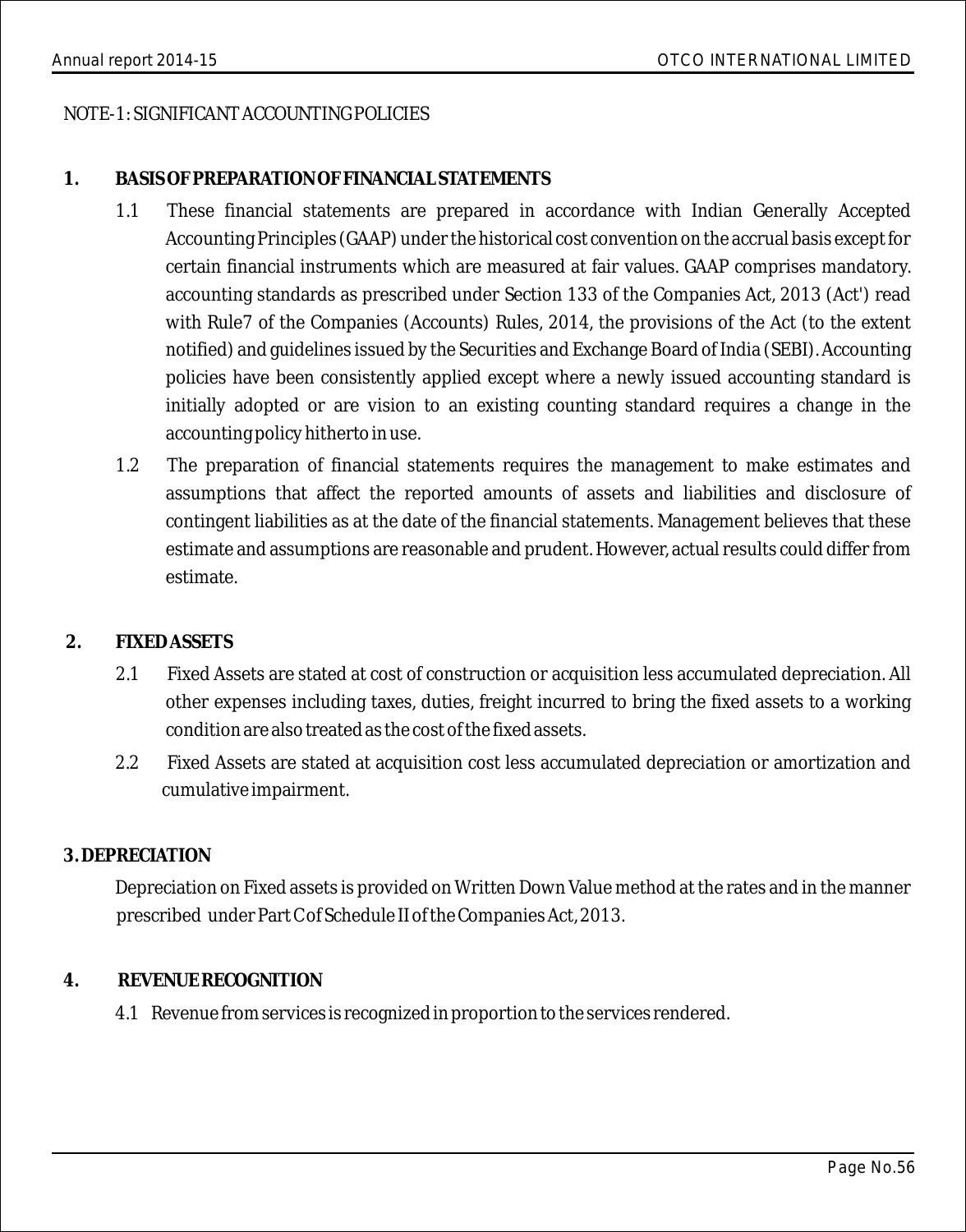### **5. PRIOR PERIOD ITEMS**

Significant items of income and expenditure which relate to prior accounting periods (if any) are shown as appropriation of the Profit under the head "Prior Period Items", other than those occasioned by events occurring during or after the close of the year and which are treated as relatable to the current year.

### **6. AXES ON INCOME**

- 6.1 Provision for current tax made as per the provisions of the Income Tax Act, 1961.
- 6.2 Deferred Tax Liability or Asset resulting from "timing difference" between book and taxable profit is accounted for considering the tax rate and laws that have been enacted or substantively enacted as on the balance sheet date.
- 6.3 Deferred Tax Asset is recognized and carried forward only to the extent that there is virtual certainty with convincing evidence that there will be sufficient future income to recover such deferred tax asset.

| For and on behalf of the<br>Board | For and on behalf of the<br>Board | For and on behal f of<br>the Board | As per our report of<br>even date                                                  |
|-----------------------------------|-----------------------------------|------------------------------------|------------------------------------------------------------------------------------|
|                                   |                                   |                                    | For C.Ramasamy &<br><b>B.Srinivasan</b><br>Chartered<br>Accountants<br>FRN:002957S |
| $SD/-$                            | $SD/-$                            | $SD/-$                             | $SD/-$                                                                             |
|                                   |                                   |                                    |                                                                                    |
| <b>COLLIN R. TIMMS</b>            | CHINNAMMA P.<br><b>MATHEW</b>     | <b>MANASRANJAN</b><br><b>SAHOO</b> | C. RAMASAMY                                                                        |
| Director                          | Director & CEO                    | <b>Company Secretary</b>           | Partner (M.No.23714)                                                               |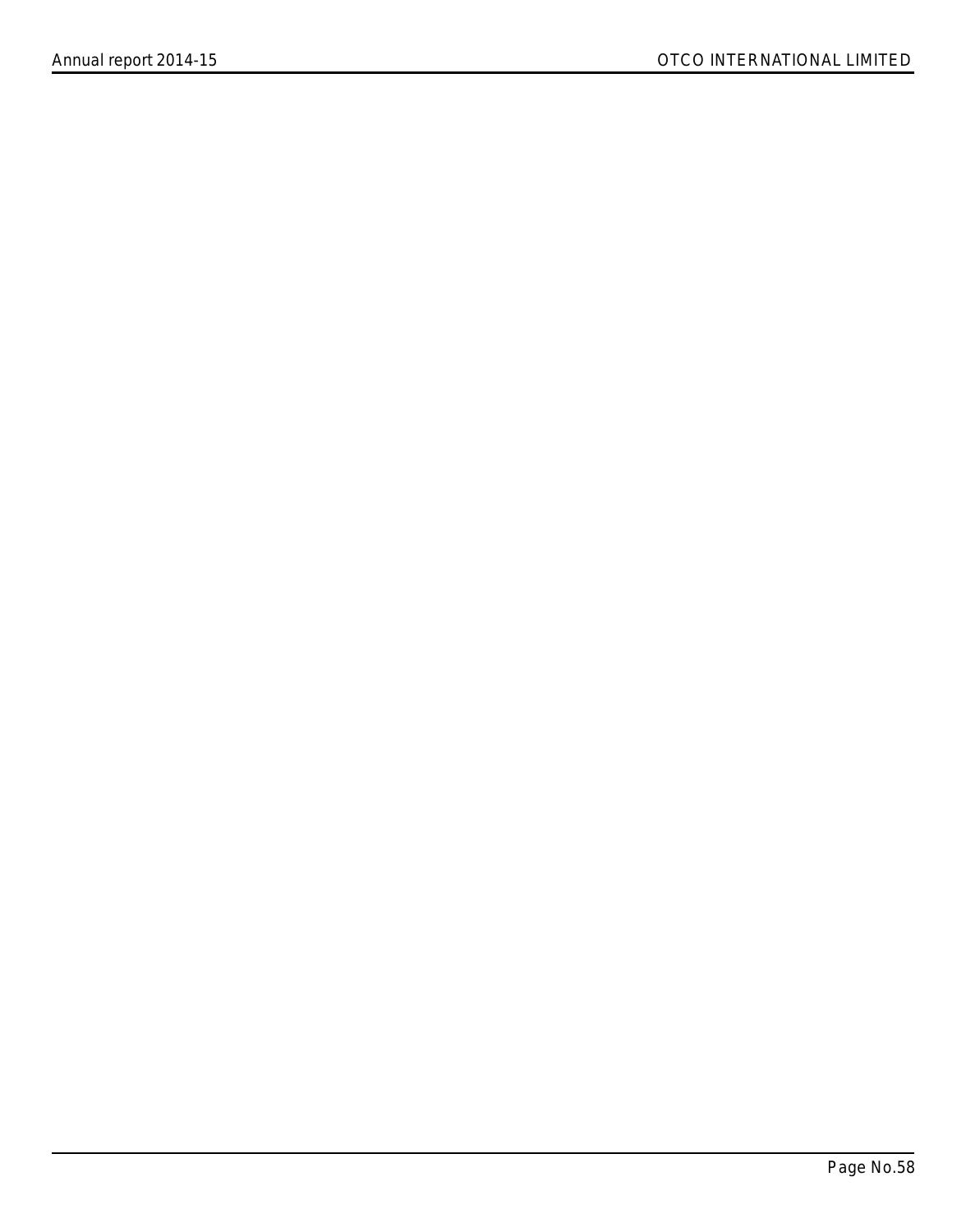CIN: - L17114KA2001PLC028611, Regd. Office: NO 139, 1ST FLOOR, GURUMURTHY BHAVAN, INFANTRY ROAD,

BANGALORE: - 560001

e-mail:-info@otcointernational.in,website:-www.otcointernational.in

### **ATTENDANCE SLIP**

Please complete this attendance slip and hand it over at the entrance of the meeting hall.

I, hereby record my presence at 34th Annual General Meeting to be held on Tuesday the 26<sup>th</sup> September 2015 at 12

noon. at Havilla Tree Top, "Lake Point" 38/13, Meanee Avenue, Bangalore-560042.

| Name:-        |  |
|---------------|--|
| Address:-     |  |
| Folio No.     |  |
| DP ID         |  |
| Client ID     |  |
| No. of Shares |  |

Signature of the member or proxy

### ------------------------------------------------------------------------------------------------------------------------------------------------------- **PROXY FORM (Form No.MGT-11)**

| As am/our proxy to attend and vote (on poll) for me/us and on my/our behalf at the 34th Annual general meeting of |          |  |  |  |  |
|-------------------------------------------------------------------------------------------------------------------|----------|--|--|--|--|
| the Company to be held at Havilla Tree Top, "Lake Point" 38/13, Meanee Avenue, Bangalore-560042 at 12.00 Noon on  |          |  |  |  |  |
| Saturday, September 26,2015 and at any adjournment thereof in respect of resolutions as are indicated overleaf.   |          |  |  |  |  |
| Signed thisday of 2015                                                                                            | Affix    |  |  |  |  |
|                                                                                                                   | $Rs.1/-$ |  |  |  |  |
|                                                                                                                   | Revenue  |  |  |  |  |

#### Signature of Proxy Signature of Proxy Signature and Signature of Proxy Signature and Signature and Signature and Signature and Signature and Signature and Signature and Signature and Signature and Signature and Signature a

**Note;- This Form of proxy in order to be effective should be duly completed and deposited at the registered office of the Company, not less than 48 hours before the commencement of the meeting .the proxy need not be a member of the Company.**

stamp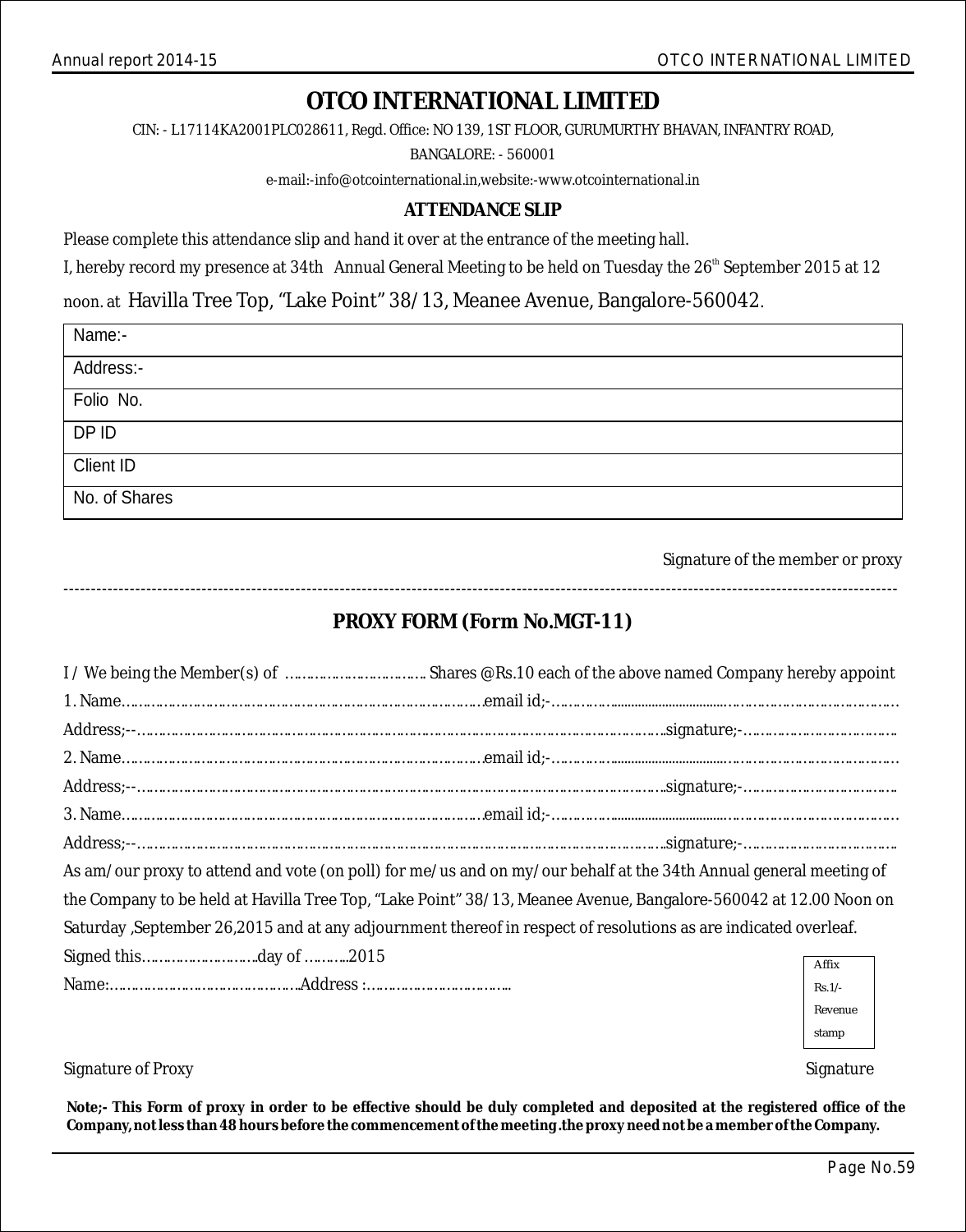| SI. | Resolutions                                         | Assent(for) | Decent(against) |
|-----|-----------------------------------------------------|-------------|-----------------|
| No. |                                                     |             |                 |
|     | <b>Ordinary Business</b>                            |             |                 |
| 1.  | To receive, consider, and adopt of audited          |             |                 |
|     | Financial statement of the Company for the          |             |                 |
|     | financial year ended March 31,2015 and the          |             |                 |
|     | reports of Board of Director thereon.               |             |                 |
| 2.  | To appoint Mr. CollinTimms as Director retire by    |             |                 |
|     | rotation                                            |             |                 |
| 3.  | Re-appoint M/s. C. Ramasamy & B. Srinivasan,        |             |                 |
|     | Chartered Accountants, Chennai as auditors, to hold |             |                 |
|     | office from the conclusion of this Annual Genral    |             |                 |
|     | Meeting until the conclusion of Thirty nine Annual  |             |                 |
|     | general meeting.                                    |             |                 |
|     | <b>Special Business</b>                             |             |                 |
| 4.  | Appointment of Ms. Chenamma Pulattu Mathew as       |             |                 |
|     | Director of the Company                             |             |                 |